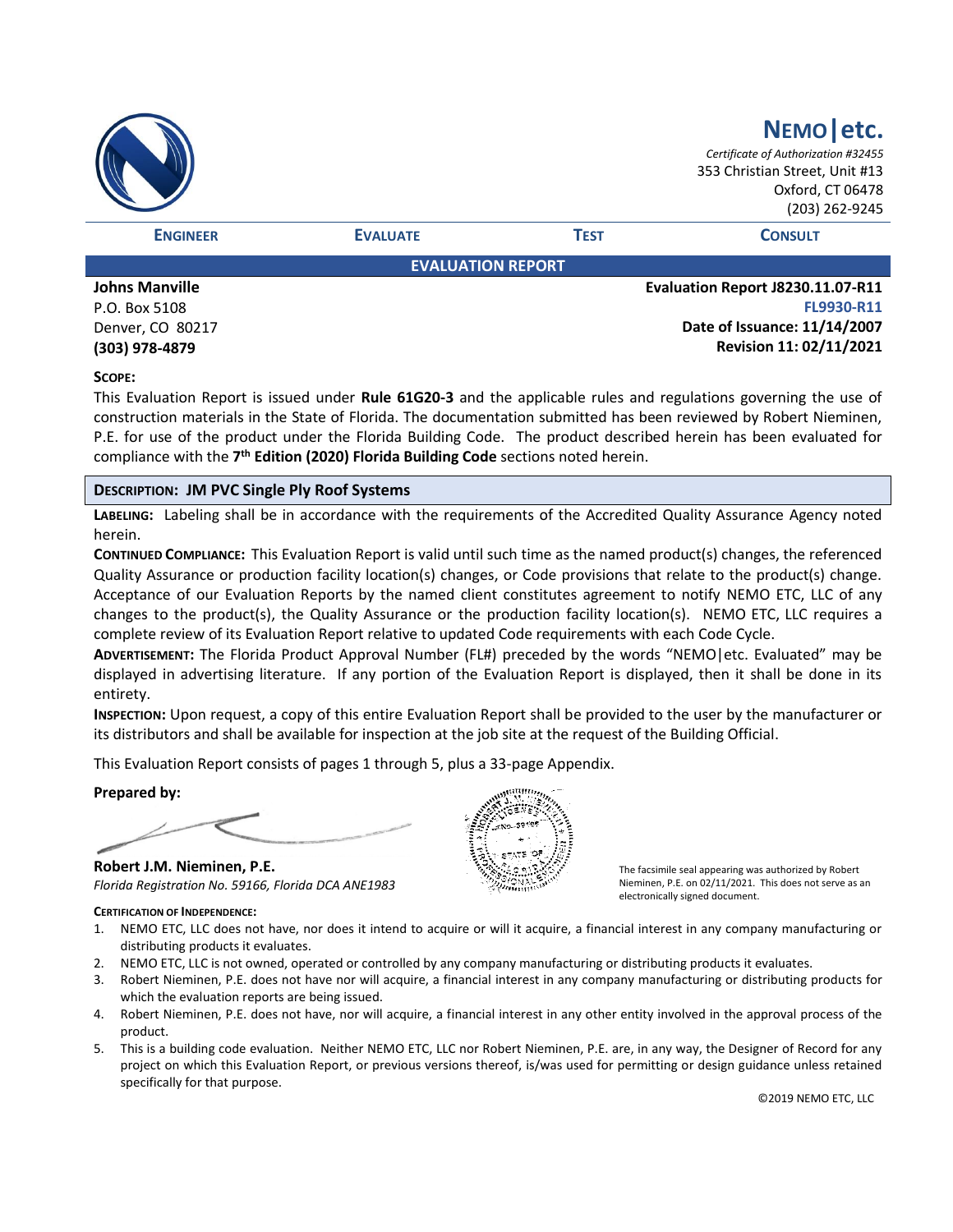

| 1.<br>SCOPE:<br>Roofing<br><b>Product Category:</b><br>Single Ply Roof Systems<br>Sub-Category:<br>Compliance Statement: JM PVC Single Ply Roof Systems, as produced by the Johns Manville, have demonstrated<br>compliance with the following sections of the 7 <sup>th</sup> Edition (2020) Florida Building Code through testing in accordance<br>with the following Standards. Compliance is subject to the Installation Requirements and Limitations / Conditions<br>of Use set forth herein.<br>2.<br><b>STANDARDS:</b><br><b>Section</b><br><b>Standard</b><br>Property<br>Year<br>1504.3.1<br>Wind resistance<br>FM 4474<br>2011<br>2012<br>1504.6<br>Physical properties<br>ASTM G154<br>2016<br>1504.7<br>Impact resistance<br>FM 4470<br>2015<br>1507.10.2<br>Material standard<br><b>ASTM D2178</b><br>1507.10.2<br><b>Material standard</b><br>2012<br><b>ASTM D4601</b><br>2015<br>1507.11.2<br>Material standard<br><b>ASTM D6162</b><br>2015<br>1507.11.2<br><b>Material standard</b><br><b>ASTM D6163</b><br>1507.11.2<br>2011<br>Material standard<br>ASTM D6164<br>2012<br>1507.13.2<br><b>Material standard</b><br>ASTM D4434<br>3.<br><b>REFERENCES:</b><br>Reference<br>Examination<br>Date<br>Entity<br>ACRC, LLC (TST4671)<br>06-045<br>12/15/2006<br><b>TAS 114</b><br>ACRC, LLC (TST4671)<br><b>TAS 114</b><br>14-026<br>11/19/2014<br>ACRC, LLC (TST4671)<br><b>TAS 114</b><br>14-028<br>11/19/2014<br>ACRC, LLC (TST4671)<br><b>TAS 114</b><br>14-035<br>11/25/2014<br>14-042<br>12/04/2014<br>ACRC, LLC (TST4671)<br><b>TAS 114</b><br>ACRC, LLC (TST4671)<br><b>TAS 114</b><br>14-043<br>12/04/2014<br>ERD (TST 6049)<br>FM 4470 / TAS 114<br>J45020.09.13-1-R1<br>09/12/2013<br>ERD (TST 6049)<br>FM 4470 / TAS 114<br>J45020.09.13-2-R1<br>09/12/2013<br>ERD (TST 6049)<br>FM 4474<br>SC7565.01.15-2<br>01/21/2015<br>03/10/2016<br>ERD (TST 6049)<br>FM 4474<br>JM-SC11320.03.16<br>ERD (TST 6049)<br>FM 4474<br>JM-SC12145.02.17<br>02/06/2017<br>ERD (TST 6049)<br>JM-SC13465.04.17<br>04/19/2017<br>FM 4474<br>ERD (TST 6049)<br>FM 4474<br>JM-SC13465.08.17<br>08/25/2017<br>FM Approvals (TST1867)<br>FM 4470<br>3009502<br>12/21/2000<br>03/19/2001<br>FM Approvals (TST1867)<br>FM 4470<br>3008869 | <b>ROOFING SYSTEMS EVALUATION:</b> |         |         | <b>INEIVIO LELC</b> |
|--------------------------------------------------------------------------------------------------------------------------------------------------------------------------------------------------------------------------------------------------------------------------------------------------------------------------------------------------------------------------------------------------------------------------------------------------------------------------------------------------------------------------------------------------------------------------------------------------------------------------------------------------------------------------------------------------------------------------------------------------------------------------------------------------------------------------------------------------------------------------------------------------------------------------------------------------------------------------------------------------------------------------------------------------------------------------------------------------------------------------------------------------------------------------------------------------------------------------------------------------------------------------------------------------------------------------------------------------------------------------------------------------------------------------------------------------------------------------------------------------------------------------------------------------------------------------------------------------------------------------------------------------------------------------------------------------------------------------------------------------------------------------------------------------------------------------------------------------------------------------------------------------------------------------------------------------------------------------------------------------------------------------------------------------------------------------------------------------------------------------------------------------------------------------------------------------------------------------------------------|------------------------------------|---------|---------|---------------------|
|                                                                                                                                                                                                                                                                                                                                                                                                                                                                                                                                                                                                                                                                                                                                                                                                                                                                                                                                                                                                                                                                                                                                                                                                                                                                                                                                                                                                                                                                                                                                                                                                                                                                                                                                                                                                                                                                                                                                                                                                                                                                                                                                                                                                                                            |                                    |         |         |                     |
|                                                                                                                                                                                                                                                                                                                                                                                                                                                                                                                                                                                                                                                                                                                                                                                                                                                                                                                                                                                                                                                                                                                                                                                                                                                                                                                                                                                                                                                                                                                                                                                                                                                                                                                                                                                                                                                                                                                                                                                                                                                                                                                                                                                                                                            |                                    |         |         |                     |
|                                                                                                                                                                                                                                                                                                                                                                                                                                                                                                                                                                                                                                                                                                                                                                                                                                                                                                                                                                                                                                                                                                                                                                                                                                                                                                                                                                                                                                                                                                                                                                                                                                                                                                                                                                                                                                                                                                                                                                                                                                                                                                                                                                                                                                            |                                    |         |         |                     |
|                                                                                                                                                                                                                                                                                                                                                                                                                                                                                                                                                                                                                                                                                                                                                                                                                                                                                                                                                                                                                                                                                                                                                                                                                                                                                                                                                                                                                                                                                                                                                                                                                                                                                                                                                                                                                                                                                                                                                                                                                                                                                                                                                                                                                                            |                                    |         |         |                     |
|                                                                                                                                                                                                                                                                                                                                                                                                                                                                                                                                                                                                                                                                                                                                                                                                                                                                                                                                                                                                                                                                                                                                                                                                                                                                                                                                                                                                                                                                                                                                                                                                                                                                                                                                                                                                                                                                                                                                                                                                                                                                                                                                                                                                                                            |                                    |         |         |                     |
|                                                                                                                                                                                                                                                                                                                                                                                                                                                                                                                                                                                                                                                                                                                                                                                                                                                                                                                                                                                                                                                                                                                                                                                                                                                                                                                                                                                                                                                                                                                                                                                                                                                                                                                                                                                                                                                                                                                                                                                                                                                                                                                                                                                                                                            |                                    |         |         |                     |
|                                                                                                                                                                                                                                                                                                                                                                                                                                                                                                                                                                                                                                                                                                                                                                                                                                                                                                                                                                                                                                                                                                                                                                                                                                                                                                                                                                                                                                                                                                                                                                                                                                                                                                                                                                                                                                                                                                                                                                                                                                                                                                                                                                                                                                            |                                    |         |         |                     |
|                                                                                                                                                                                                                                                                                                                                                                                                                                                                                                                                                                                                                                                                                                                                                                                                                                                                                                                                                                                                                                                                                                                                                                                                                                                                                                                                                                                                                                                                                                                                                                                                                                                                                                                                                                                                                                                                                                                                                                                                                                                                                                                                                                                                                                            |                                    |         |         |                     |
|                                                                                                                                                                                                                                                                                                                                                                                                                                                                                                                                                                                                                                                                                                                                                                                                                                                                                                                                                                                                                                                                                                                                                                                                                                                                                                                                                                                                                                                                                                                                                                                                                                                                                                                                                                                                                                                                                                                                                                                                                                                                                                                                                                                                                                            |                                    |         |         |                     |
|                                                                                                                                                                                                                                                                                                                                                                                                                                                                                                                                                                                                                                                                                                                                                                                                                                                                                                                                                                                                                                                                                                                                                                                                                                                                                                                                                                                                                                                                                                                                                                                                                                                                                                                                                                                                                                                                                                                                                                                                                                                                                                                                                                                                                                            |                                    |         |         |                     |
|                                                                                                                                                                                                                                                                                                                                                                                                                                                                                                                                                                                                                                                                                                                                                                                                                                                                                                                                                                                                                                                                                                                                                                                                                                                                                                                                                                                                                                                                                                                                                                                                                                                                                                                                                                                                                                                                                                                                                                                                                                                                                                                                                                                                                                            |                                    |         |         |                     |
|                                                                                                                                                                                                                                                                                                                                                                                                                                                                                                                                                                                                                                                                                                                                                                                                                                                                                                                                                                                                                                                                                                                                                                                                                                                                                                                                                                                                                                                                                                                                                                                                                                                                                                                                                                                                                                                                                                                                                                                                                                                                                                                                                                                                                                            |                                    |         |         |                     |
|                                                                                                                                                                                                                                                                                                                                                                                                                                                                                                                                                                                                                                                                                                                                                                                                                                                                                                                                                                                                                                                                                                                                                                                                                                                                                                                                                                                                                                                                                                                                                                                                                                                                                                                                                                                                                                                                                                                                                                                                                                                                                                                                                                                                                                            |                                    |         |         |                     |
|                                                                                                                                                                                                                                                                                                                                                                                                                                                                                                                                                                                                                                                                                                                                                                                                                                                                                                                                                                                                                                                                                                                                                                                                                                                                                                                                                                                                                                                                                                                                                                                                                                                                                                                                                                                                                                                                                                                                                                                                                                                                                                                                                                                                                                            |                                    |         |         |                     |
|                                                                                                                                                                                                                                                                                                                                                                                                                                                                                                                                                                                                                                                                                                                                                                                                                                                                                                                                                                                                                                                                                                                                                                                                                                                                                                                                                                                                                                                                                                                                                                                                                                                                                                                                                                                                                                                                                                                                                                                                                                                                                                                                                                                                                                            |                                    |         |         |                     |
|                                                                                                                                                                                                                                                                                                                                                                                                                                                                                                                                                                                                                                                                                                                                                                                                                                                                                                                                                                                                                                                                                                                                                                                                                                                                                                                                                                                                                                                                                                                                                                                                                                                                                                                                                                                                                                                                                                                                                                                                                                                                                                                                                                                                                                            |                                    |         |         |                     |
|                                                                                                                                                                                                                                                                                                                                                                                                                                                                                                                                                                                                                                                                                                                                                                                                                                                                                                                                                                                                                                                                                                                                                                                                                                                                                                                                                                                                                                                                                                                                                                                                                                                                                                                                                                                                                                                                                                                                                                                                                                                                                                                                                                                                                                            |                                    |         |         |                     |
|                                                                                                                                                                                                                                                                                                                                                                                                                                                                                                                                                                                                                                                                                                                                                                                                                                                                                                                                                                                                                                                                                                                                                                                                                                                                                                                                                                                                                                                                                                                                                                                                                                                                                                                                                                                                                                                                                                                                                                                                                                                                                                                                                                                                                                            |                                    |         |         |                     |
|                                                                                                                                                                                                                                                                                                                                                                                                                                                                                                                                                                                                                                                                                                                                                                                                                                                                                                                                                                                                                                                                                                                                                                                                                                                                                                                                                                                                                                                                                                                                                                                                                                                                                                                                                                                                                                                                                                                                                                                                                                                                                                                                                                                                                                            |                                    |         |         |                     |
|                                                                                                                                                                                                                                                                                                                                                                                                                                                                                                                                                                                                                                                                                                                                                                                                                                                                                                                                                                                                                                                                                                                                                                                                                                                                                                                                                                                                                                                                                                                                                                                                                                                                                                                                                                                                                                                                                                                                                                                                                                                                                                                                                                                                                                            |                                    |         |         |                     |
|                                                                                                                                                                                                                                                                                                                                                                                                                                                                                                                                                                                                                                                                                                                                                                                                                                                                                                                                                                                                                                                                                                                                                                                                                                                                                                                                                                                                                                                                                                                                                                                                                                                                                                                                                                                                                                                                                                                                                                                                                                                                                                                                                                                                                                            |                                    |         |         |                     |
|                                                                                                                                                                                                                                                                                                                                                                                                                                                                                                                                                                                                                                                                                                                                                                                                                                                                                                                                                                                                                                                                                                                                                                                                                                                                                                                                                                                                                                                                                                                                                                                                                                                                                                                                                                                                                                                                                                                                                                                                                                                                                                                                                                                                                                            |                                    |         |         |                     |
|                                                                                                                                                                                                                                                                                                                                                                                                                                                                                                                                                                                                                                                                                                                                                                                                                                                                                                                                                                                                                                                                                                                                                                                                                                                                                                                                                                                                                                                                                                                                                                                                                                                                                                                                                                                                                                                                                                                                                                                                                                                                                                                                                                                                                                            |                                    |         |         |                     |
|                                                                                                                                                                                                                                                                                                                                                                                                                                                                                                                                                                                                                                                                                                                                                                                                                                                                                                                                                                                                                                                                                                                                                                                                                                                                                                                                                                                                                                                                                                                                                                                                                                                                                                                                                                                                                                                                                                                                                                                                                                                                                                                                                                                                                                            |                                    |         |         |                     |
|                                                                                                                                                                                                                                                                                                                                                                                                                                                                                                                                                                                                                                                                                                                                                                                                                                                                                                                                                                                                                                                                                                                                                                                                                                                                                                                                                                                                                                                                                                                                                                                                                                                                                                                                                                                                                                                                                                                                                                                                                                                                                                                                                                                                                                            |                                    |         |         |                     |
|                                                                                                                                                                                                                                                                                                                                                                                                                                                                                                                                                                                                                                                                                                                                                                                                                                                                                                                                                                                                                                                                                                                                                                                                                                                                                                                                                                                                                                                                                                                                                                                                                                                                                                                                                                                                                                                                                                                                                                                                                                                                                                                                                                                                                                            |                                    |         |         |                     |
|                                                                                                                                                                                                                                                                                                                                                                                                                                                                                                                                                                                                                                                                                                                                                                                                                                                                                                                                                                                                                                                                                                                                                                                                                                                                                                                                                                                                                                                                                                                                                                                                                                                                                                                                                                                                                                                                                                                                                                                                                                                                                                                                                                                                                                            |                                    |         |         |                     |
|                                                                                                                                                                                                                                                                                                                                                                                                                                                                                                                                                                                                                                                                                                                                                                                                                                                                                                                                                                                                                                                                                                                                                                                                                                                                                                                                                                                                                                                                                                                                                                                                                                                                                                                                                                                                                                                                                                                                                                                                                                                                                                                                                                                                                                            |                                    |         |         |                     |
|                                                                                                                                                                                                                                                                                                                                                                                                                                                                                                                                                                                                                                                                                                                                                                                                                                                                                                                                                                                                                                                                                                                                                                                                                                                                                                                                                                                                                                                                                                                                                                                                                                                                                                                                                                                                                                                                                                                                                                                                                                                                                                                                                                                                                                            |                                    |         |         |                     |
|                                                                                                                                                                                                                                                                                                                                                                                                                                                                                                                                                                                                                                                                                                                                                                                                                                                                                                                                                                                                                                                                                                                                                                                                                                                                                                                                                                                                                                                                                                                                                                                                                                                                                                                                                                                                                                                                                                                                                                                                                                                                                                                                                                                                                                            |                                    |         |         |                     |
|                                                                                                                                                                                                                                                                                                                                                                                                                                                                                                                                                                                                                                                                                                                                                                                                                                                                                                                                                                                                                                                                                                                                                                                                                                                                                                                                                                                                                                                                                                                                                                                                                                                                                                                                                                                                                                                                                                                                                                                                                                                                                                                                                                                                                                            | FM Approvals (TST1867)             | FM 4470 | 3012321 | 07/29/2002          |

| ACRC, LLC (1514671)                                                               | IAS 114           | 14-U42               | 12/04/2014                        |
|-----------------------------------------------------------------------------------|-------------------|----------------------|-----------------------------------|
| ACRC, LLC (TST4671)                                                               | <b>TAS 114</b>    | 14-043               | 12/04/2014                        |
| ERD (TST 6049)                                                                    | FM 4470 / TAS 114 | J45020.09.13-1-R1    | 09/12/2013                        |
| ERD (TST 6049)                                                                    | FM 4470 / TAS 114 | J45020.09.13-2-R1    | 09/12/2013                        |
| ERD (TST 6049)                                                                    | FM 4474           | SC7565.01.15-2       | 01/21/2015                        |
| ERD (TST 6049)                                                                    | FM 4474           | JM-SC11320.03.16     | 03/10/2016                        |
| ERD (TST 6049)                                                                    | FM 4474           | JM-SC12145.02.17     | 02/06/2017                        |
| ERD (TST 6049)                                                                    | FM 4474           | JM-SC13465.04.17     | 04/19/2017                        |
| ERD (TST 6049)                                                                    | FM 4474           | JM-SC13465.08.17     | 08/25/2017                        |
| FM Approvals (TST1867)                                                            | FM 4470           | 3009502              | 12/21/2000                        |
| FM Approvals (TST1867)                                                            | FM 4470           | 3008869              | 03/19/2001                        |
| FM Approvals (TST1867)                                                            | FM 4470           | 3012321              | 07/29/2002                        |
| FM Approvals (TST1867)                                                            | FM 4470           | Letter J.I. 3014692  | 12/20/2002                        |
| FM Approvals (TST1867)                                                            | FM 4470           | 3015444              | 07/11/2003                        |
| FM Approvals (TST1867)                                                            | FM 4470           | 3014692              | 08/05/2003                        |
| FM Approvals (TST1867)                                                            | FM 4470           | 3014751              | 08/27/2003                        |
| FM Approvals (TST1867)                                                            | FM 4470           | 3018579              | 10/09/2003                        |
| FM Approvals (TST1867)                                                            | FM 4470           | 3016629              | 12/12/2003                        |
| FM Approvals (TST1867)                                                            | FM 4470/4474      | 3018807              | 06/25/2004                        |
| FM Approvals (TST1867)                                                            | FM 4470/4474      | 3025881              | 08/09/2006                        |
| FM Approvals (TST1867)                                                            | FM 4470/4474      | 3030351              | 08/01/2007                        |
| FM Approvals (TST1867)                                                            | FM 4470/4474      | Product Revision 797 | 09/07/2007                        |
| FM Approvals (TST1867)                                                            | FM 4470/4474      | 797-03290-267        | 11/02/2007                        |
| FM Approvals (TST1867)                                                            | FM 4470/4474      | 3028040              | 11/14/2007                        |
| FM Approvals (TST1867)                                                            | FM 4470/4474      | 797-03350-267        | 12/10/2007                        |
| FM Approvals (TST1867)                                                            | FM 4470/4474      | 797-03425-267        | 01/16/2008                        |
| FM Approvals (TST1867)                                                            | FM 4470/4474      | 3035191              | 05/20/2009                        |
| FM Approvals (TST1867)                                                            | FM 4470/4474      | 3034810              | 09/10/2009                        |
| FM Approvals (TST1867)                                                            | FM 4470/4474      | 3035538              | 10/02/2009                        |
| FM Approvals (TST1867)                                                            | FM 4470/4474      | 3037110              | 10/02/2009                        |
| FM Approvals (TST1867)                                                            | FM 4470/4474      | 3037540              | 10/20/2010                        |
| <b>NEMO ETC, LLC</b>                                                              |                   |                      | Evaluation Report J8230.11.07-R11 |
| 7TH EDITION (2020) FBC NON-HVHZ EVALUATION<br>Certificate of Authorization #32455 |                   | FL9930-R11           |                                   |

T<sup>H</sup> **EDITION (2020) FBC NON-HVHZ EVALUATION FL9930-R11 IM PVC Single Ply Roof Systems FL9930-R2021 FL9930-R11 JM PVC Single Ply Roof Systems** 

**Page 2 of 5**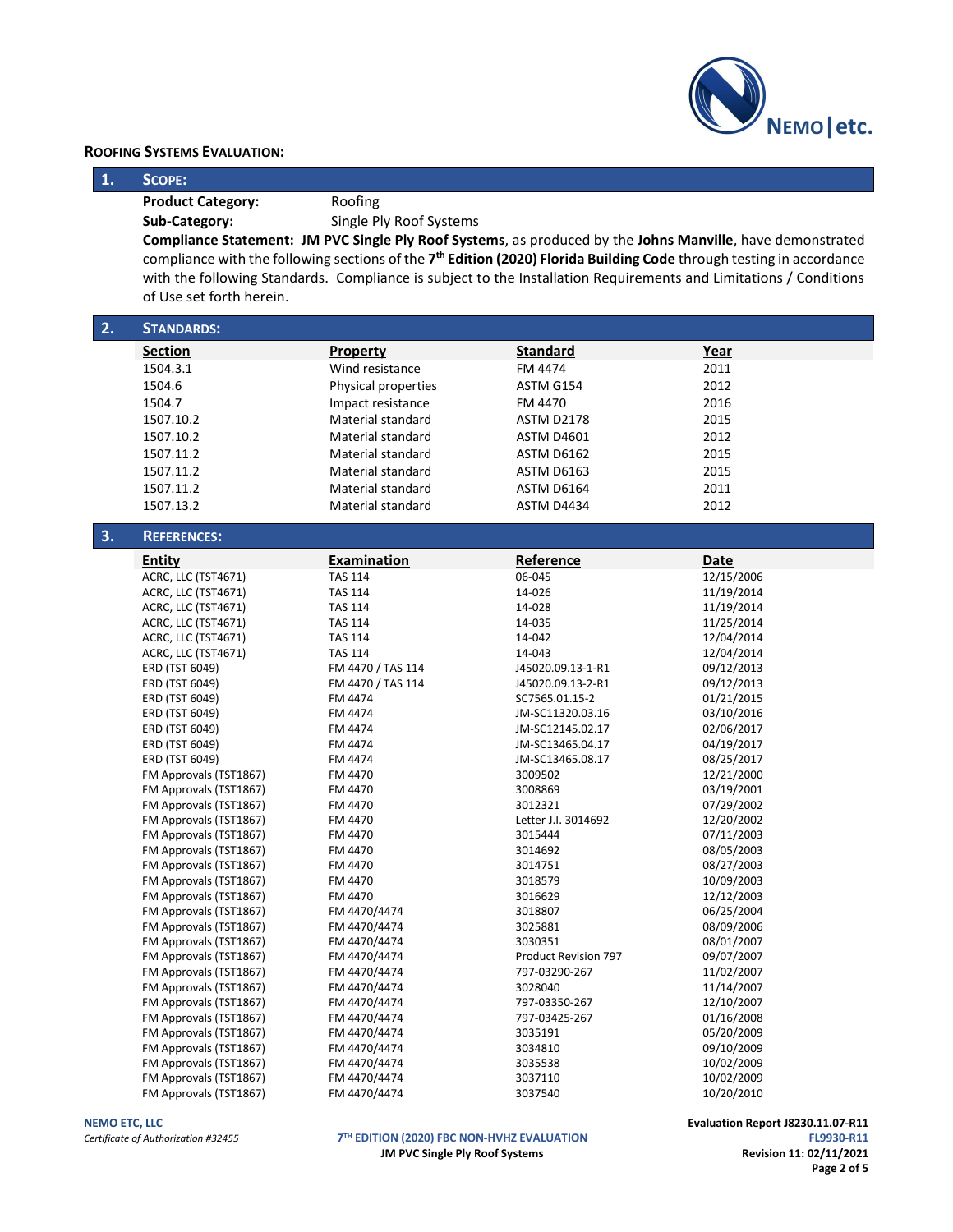

| <b>Entity</b>          | Examination            | Reference                   | Date       |
|------------------------|------------------------|-----------------------------|------------|
| FM Approvals (TST1867) | FM 4470/4474           | 3043824                     | 04/06/2012 |
| FM Approvals (TST1867) | FM 4470/4474           | 3044716                     | 10/19/2012 |
| FM Approvals (TST1867) | FM 4470/4474           | 3046174                     | 04/03/2013 |
| FM Approvals (TST1867) | FM 4470/4474           | 3056303                     | 11/05/2015 |
| FM Approvals (TST1867) | FM 4470/4474           | 3056049                     | 01/13/2016 |
| FM Approvals (TST1867) | FM 4470/4474           | 3058374                     | 04/13/2016 |
| FM Approvals (TST1867) | FM 4470/4474           | 3055845                     | 05/25/2016 |
| FM Approvals (TST1867) | FM 4470/4474           | 3058201                     | 08/29/2016 |
| FM Approvals (TST1867) | FM 4470/4474           | 3060138                     | 01/11/2017 |
| FM Approvals (TST1867) | FM 4470/4474           | PR449524                    | 12/12/2018 |
| FM Approvals (TST1867) | FM 4470/4474           | PR452580                    | 09/24/2019 |
| <b>MTI (TST2508)</b>   | ASTM D4434             | <b>NX21J0A</b>              | 06/01/2011 |
| <b>MTI (TST2508)</b>   | ASTM D4434             | <b>NX21J0B</b>              | 07/20/2011 |
| MTI (TST2508)          | ASTM D4434             | CX23G3A                     | 07/16/2015 |
| PRI (TST 5878)         | <b>ASTM D6163</b>      | JMC-065-02-01               | 01/25/2012 |
| PRI (TST 5878)         | ASTM D2178             | JMC-070-02-01               | 03/04/2012 |
| PRI (TST 5878)         | ASTM D2178             | JMC-071-02-01               | 03/04/2012 |
| PRI (TST 5878)         | <b>ASTM D6164</b>      | JMC-075-02-04.2             | 03/12/2012 |
| PRI (TST 5878)         | <b>ASTM D4601</b>      | JMC-072-02-02               | 06/04/2012 |
| PRI (TST 5878)         | <b>ASTM D4601</b>      | JMC-093-02-01               | 08/02/2012 |
| PRI (TST 5878)         | <b>ASTM D6163</b>      | JMC-171-02-01               | 09/03/2013 |
| PRI (TST 5878)         | <b>ASTM D6163</b>      | JMC-171-02-01               | 09/03/2013 |
| PRI (TST 5878)         | <b>ASTM D6163</b>      | JMC-171-02-02               | 09/03/2013 |
| PRI (TST 5878)         | FM 4470/4474           | JMC-163-02-01               | 09/06/2013 |
| PRI (TST 5878)         | <b>ASTM D6164</b>      | JMC-171-02-03               | 09/10/2013 |
| PRI (TST 5878)         | <b>ASTM D6164</b>      | JMC-171-02-011              | 09/25/2013 |
| PRI (TST 5878)         | FM 4470/4474           | JMC-193-02-01A              | 04/28/2014 |
| PRI (TST 5878)         | <b>ASTM D6162</b>      | JMC-234-02-04               | 07/21/2015 |
| PRI (TST 5878)         | <b>ASTM D6164</b>      | JMC-238-02-03               | 12/01/2015 |
| PRI (TST 5878)         | FM 4470/4474           | JMC-246-02-01               | 03/29/2016 |
| UL LLC (QUA9625)       | <b>Quality Control</b> | <b>Service Confirmation</b> | 04/24/2019 |
| UL LLC (QUA9625)       | <b>Quality Control</b> | Florida BCIS                | Current    |
|                        |                        |                             |            |

# **4. PRODUCT DESCRIPTION:**

| <b>TABLE 1: EVALUATED MEMBRANES</b>                                                                                                                                                  |                                                                                                                                                                                                                                                                                                                                                                                                                                                                                                                                                                                                                                                                                                                             |                |            |             |       |           |
|--------------------------------------------------------------------------------------------------------------------------------------------------------------------------------------|-----------------------------------------------------------------------------------------------------------------------------------------------------------------------------------------------------------------------------------------------------------------------------------------------------------------------------------------------------------------------------------------------------------------------------------------------------------------------------------------------------------------------------------------------------------------------------------------------------------------------------------------------------------------------------------------------------------------------------|----------------|------------|-------------|-------|-----------|
|                                                                                                                                                                                      |                                                                                                                                                                                                                                                                                                                                                                                                                                                                                                                                                                                                                                                                                                                             |                |            |             |       |           |
|                                                                                                                                                                                      |                                                                                                                                                                                                                                                                                                                                                                                                                                                                                                                                                                                                                                                                                                                             |                | Reference  | <b>Type</b> | Grade | Plant(s)  |
|                                                                                                                                                                                      | <b>JM PVC</b>                                                                                                                                                                                                                                                                                                                                                                                                                                                                                                                                                                                                                                                                                                               | 50, 60, 80-mil | ASTM D4434 | Ш           | N/A   | RI        |
| <b>Type</b><br>Roof Cover or Cap Ply<br>Base Sheet or Vapor<br><b>Barrier Sheets</b><br>Ply Sheet or Vapor<br><b>Barrier Sheets</b><br>Base Ply or Vapor<br><b>Barrier Membranes</b> | JM PVC Fleece Backed                                                                                                                                                                                                                                                                                                                                                                                                                                                                                                                                                                                                                                                                                                        | 50, 60, 80-mil | ASTM D4434 | Ш           | N/A   | RI        |
|                                                                                                                                                                                      | JM PVC SD Plus                                                                                                                                                                                                                                                                                                                                                                                                                                                                                                                                                                                                                                                                                                              | 50, 60, 80-mil | ASTM D4434 | Ш           | N/A   | <b>RI</b> |
|                                                                                                                                                                                      | <b>Material Standard</b><br>Product<br>$\mathbf{H}$<br>N/A<br>GlasBase Plus<br><b>ASTM D4601</b><br>N/A<br>PermaPly 28<br><b>ASTM D4601</b><br>$\mathbf{H}$<br>N/A<br><b>Ventsulation Felt</b><br><b>ASTM D4897</b><br>$\mathbf{H}$<br><b>ASTM D2178</b><br>IV<br>N/A<br>GlasPly IV<br>N/A<br><b>GlasPly Premier</b><br><b>ASTM D2178</b><br>VI<br>S<br>DynaPly T1<br><b>ASTM D6162</b><br>S<br><b>ASTM D6163</b><br>DynaBase XT<br>S<br>DynaBase<br><b>ASTM D6163</b><br>S<br><b>ASTM D6163</b><br>DynaBase HW<br>S<br>DynaWeld Base<br><b>ASTM D6163</b><br>S<br>ASTM D6164<br>DynaBase PR<br>S<br>DynaLastic 180 S<br>ASTM D6164<br>S<br>DynaWeld 180 S<br>ASTM D6164<br>S<br><b>ASTM D6164</b><br>Ш<br>DynaLastic 250 S | CA             |            |             |       |           |
|                                                                                                                                                                                      |                                                                                                                                                                                                                                                                                                                                                                                                                                                                                                                                                                                                                                                                                                                             |                |            |             |       | OK.       |
|                                                                                                                                                                                      |                                                                                                                                                                                                                                                                                                                                                                                                                                                                                                                                                                                                                                                                                                                             |                |            |             |       | OK        |
|                                                                                                                                                                                      |                                                                                                                                                                                                                                                                                                                                                                                                                                                                                                                                                                                                                                                                                                                             |                |            |             |       | OK        |
|                                                                                                                                                                                      |                                                                                                                                                                                                                                                                                                                                                                                                                                                                                                                                                                                                                                                                                                                             |                |            |             |       | OK        |
|                                                                                                                                                                                      |                                                                                                                                                                                                                                                                                                                                                                                                                                                                                                                                                                                                                                                                                                                             |                |            |             |       | GA        |
|                                                                                                                                                                                      |                                                                                                                                                                                                                                                                                                                                                                                                                                                                                                                                                                                                                                                                                                                             |                |            |             |       | GA        |
|                                                                                                                                                                                      |                                                                                                                                                                                                                                                                                                                                                                                                                                                                                                                                                                                                                                                                                                                             |                |            |             |       | GA        |
|                                                                                                                                                                                      |                                                                                                                                                                                                                                                                                                                                                                                                                                                                                                                                                                                                                                                                                                                             |                |            |             |       | GA        |
|                                                                                                                                                                                      |                                                                                                                                                                                                                                                                                                                                                                                                                                                                                                                                                                                                                                                                                                                             |                |            |             |       | GA        |
|                                                                                                                                                                                      |                                                                                                                                                                                                                                                                                                                                                                                                                                                                                                                                                                                                                                                                                                                             |                |            |             |       | GA        |
|                                                                                                                                                                                      |                                                                                                                                                                                                                                                                                                                                                                                                                                                                                                                                                                                                                                                                                                                             |                |            |             |       | GA        |
|                                                                                                                                                                                      |                                                                                                                                                                                                                                                                                                                                                                                                                                                                                                                                                                                                                                                                                                                             |                |            |             |       | GA        |
|                                                                                                                                                                                      |                                                                                                                                                                                                                                                                                                                                                                                                                                                                                                                                                                                                                                                                                                                             |                |            |             |       | GA        |

T<sup>H</sup> **EDITION (2020) FBC NON-HVHZ EVALUATION**<br>**IM PVC Single Ply Roof Systems FL9930-R11 Revision 11: 02/11/2021 JM PVC Single Ply Roof Systems** 

**NEMO ETC, LLC**<br>**Certificate of Authorization #32455 NEW TO THE EVALUATION (2020) FBC NON-HVHZ EVALUATION Page 3 of 5**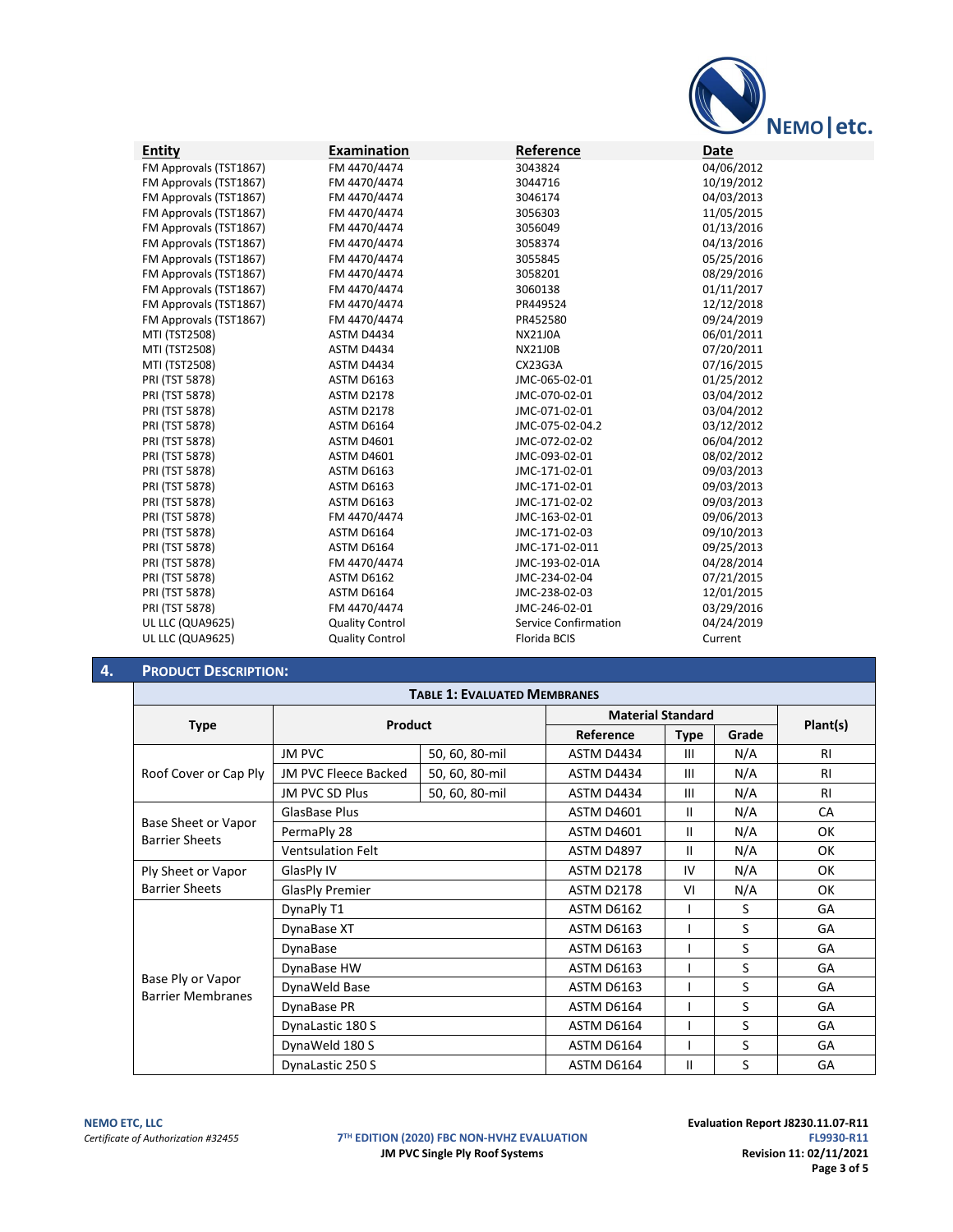

## **5. LIMITATIONS:**

- 5.1 This is a Building Code Evaluation. Neither NEMO ETC, LLC nor Robert Nieminen, P.E. are, in any way, the Designer of Record for any project on which this Evaluation Report, or previous versions thereof, is/was used for permitting or design guidance unless retained specifically for that purpose.
- 5.2 This Evaluation Report is not for use in FBC High Velocity Hurricane Zone jurisdictions (i.e., Broward and Miami-Dade Counties).
- 5.3 This Evaluation Report pertains to above-deck roof components. Roof decks and structural members shall be in accordance with FBC requirements to the satisfaction of the Authority Having Jurisdiction.
- 5.4 This Evaluation Report does not include evaluation of fire classification. Refer to **FBC 1505** for requirements and limitations regarding roof assembly fire classification. Refer to **FBC 2603** for requirements and limitations concerning the use of foam plastic insulation.
- 5.5 This Evaluation Report does not include evaluation of roof edge termination. Refer to **FBC 1504.5** for requirements and limitations regarding edge securement for low-slope roofs.
- 5.6 Refer to **FBC 1511** for requirements and limitations regarding recover installations.
- 5.6.1 For mechanically attached components over existing roof decks, fasteners shall be tested in the existing deck for withdrawal resistance. A qualified design professional shall review the data for comparison to the minimum requirements for the system. Testing shall be in accordance with **ANSI/SPRI FX-1** or **Testing Application Standard TAS 105**.
- 5.6.2 For bonded insulation or membrane over existing substrates in a re-roof (tear off) or recover installation, the existing deck or existing roof surface shall be examined for compatibility with the adhesive to be installed. If any surface conditions exist that bring system performance into question, field uplift testing in accordance with **ANSI/SPRI IA-1**, **ASTM E907**, **FM Loss Prevention Data Sheet 1-52** or **Testing Application Standard TAS 124** shall be conducted on mock-ups of the proposed new roof assembly.
- 5.6.3 For bonded insulation or membrane over existing substrates in a recover installation, the existing roof system shall be capable of resisting project design pressures on its own merit to the satisfaction of the Authority Having Jurisdiction, as documented through field uplift testing in accordance with **ASTM E907**, **FM Loss Prevention Data Sheet 1-52** or **Testing Application Standard TAS 124**.
- 5.7 Refer to Appendix 1 for system attachment requirements for wind load resistance.
- 5.7.1 "MDP" = Maximum Design Pressure is the result of testing for wind load resistance based on allowable wind loads, and reflects the ultimate passing pressure divided by 2 (the 2 to 1 margin of safety per **FBC 1504.9** has already been applied). Refer to **FBC 1609** for determination of design wind loads.
- 5.7.2 For mechanically attached components or partially-bonded insulation, the maximum design pressure for the selected assembly shall meet or exceed at least the Zone 1 PRIME design pressure determined in accordance with FBC Chapter 16. Elevated pressure zones shall employ an attachment density designed by a qualified design professional to resist the elevated pressure criteria. Commonly used methods are **ANSI/SPRI WD1**, **FM Loss Prevention Data Sheet 1-29**, **Roofing Application Standard RAS 117** and **Roofing Application Standard RAS 137**. Assemblies marked with an asterisk\* carry the limitations set forth in **Section 2.2.10.1 of FM Loss Prevention Data Sheet 1-29 (February 2020)** for Zone 2/3 enhancements.
- 5.7.3 For assemblies with all components fully bonded in place, the maximum design pressure for the selected assembly shall meet or exceed critical design pressure determined in accordance with **FBC Chapter 16**. No rational analysis is permitted for these systems.
- 5.8 All components in the roof assembly shall have quality assurance audit in accordance with **F.A.C. Rule 61G20-3**. Refer to the Product Approval of the component manufacturer for components listed in Appendix 1 that are produced by a Product Manufacturer other than the report holder on Page 1 of this Evaluation Report.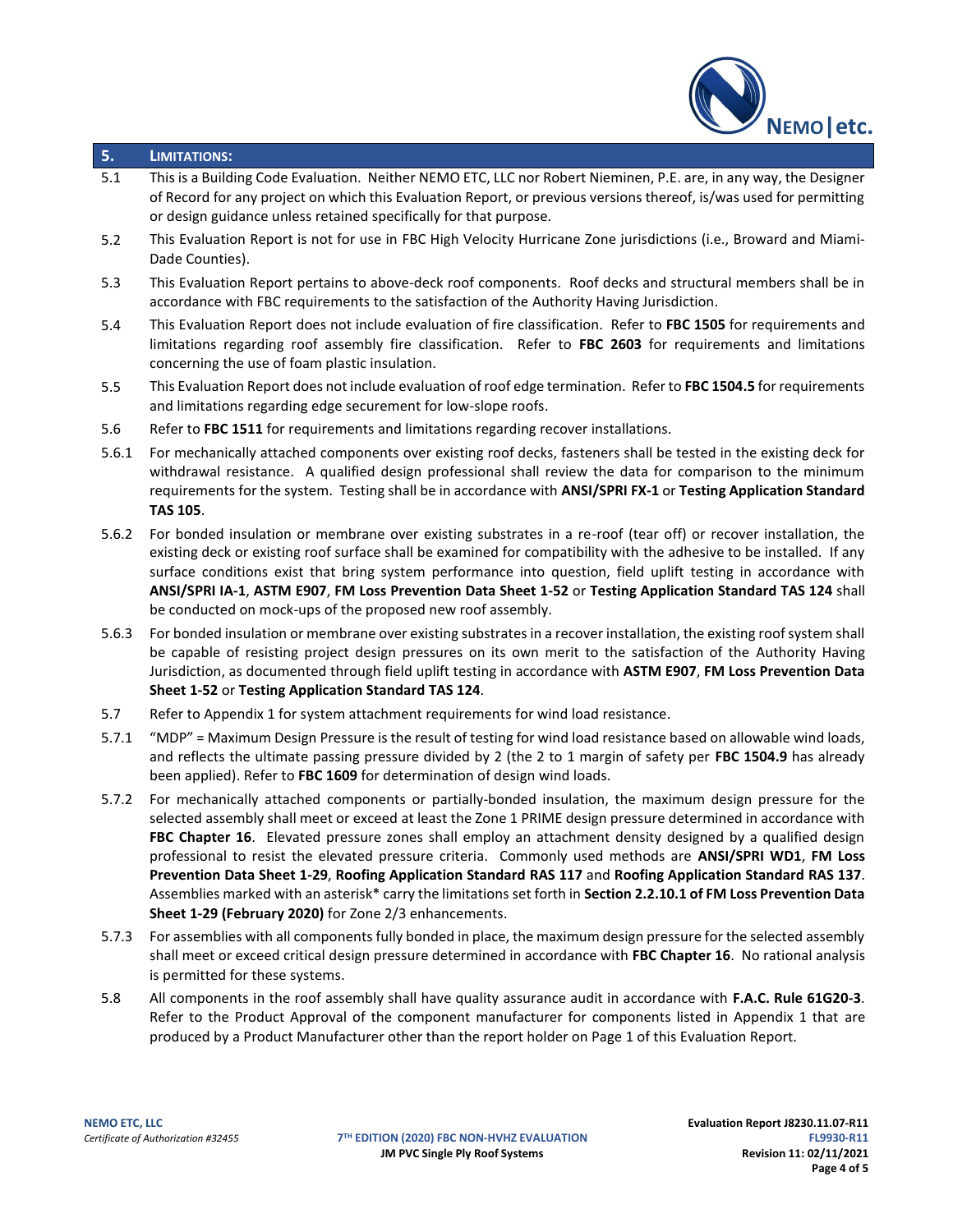

## **6. INSTALLATION:**

**JM PVC Single Ply Roof Systems** shall be installed in accordance with **Johns Manville** published installation instructions, subject to the Limitations / Conditions of Use noted herein.

### **7. BUILDING PERMIT REQUIREMENTS:**

As required by the Building Official or Authority Having Jurisdiction to properly evaluate the installation of this product.

## **8. MANUFACTURING PLANTS:**

Contact the named QA entity for manufacturing facilities covered by **F.A.C. Rule 61G20-3** QA requirements. Refer to Section 4 herein for products and production locations having met codified material standards.

## **9. QUALITY ASSURANCE ENTITY:**

UL, LLC. – QUA9625; (414) 248-6409; [karen.buchmann@us.ul.com](mailto:karen.buchmann@us.ul.com)

*- THE 33-PAGES THAT FOLLOW FORM PART OF THIS EVALUATION REPORT -*

**7TH EDITION (2020) FBC NON-HVHZ EVALUATION JM PVC Single Ply Roof Systems Revision 11: 02/11/2021**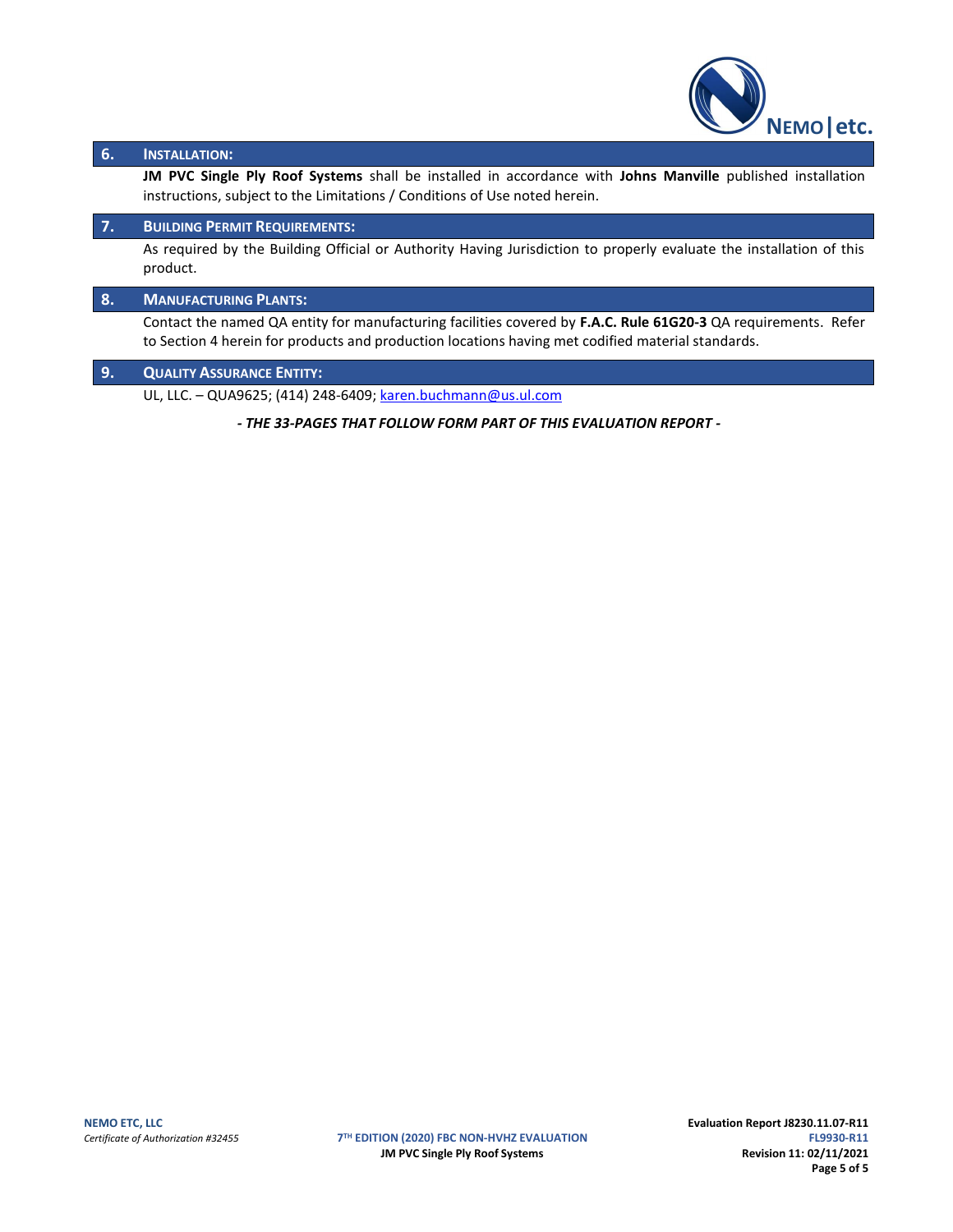

|                | <b>APPENDIX 1: ATTACHMENT REQUIREMENTS FOR WIND UPLIFT RESISTANCE</b> |                                   |             |                                                                                               |                |  |  |  |
|----------------|-----------------------------------------------------------------------|-----------------------------------|-------------|-----------------------------------------------------------------------------------------------|----------------|--|--|--|
| <b>TABLE</b>   | <b>DECK</b>                                                           | <b>APPLICATION</b>                | <b>TYPE</b> | <b>DESCRIPTION</b>                                                                            | <b>PAGE</b>    |  |  |  |
| 1A             | Wood                                                                  | New, Reroof (Tear-Off), Recover   | $A-1$       | Bonded Insulation, Bonded Roof Cover                                                          | $\overline{4}$ |  |  |  |
| 1B             | Wood                                                                  | New, Reroof (Tear-Off), Recover   | $C-1$       | Mechanically Attached Insulation Bonded Roof Cover                                            | $4 - 6$        |  |  |  |
| 1C             | Wood                                                                  | New, Reroof (Tear-Off), Recover   | $C-2$       | Mechanically Attached Insulation, Plate-Bonded Roof Cover                                     | 6              |  |  |  |
| 1D             | Wood                                                                  | New, Reroof (Tear-Off), Recover   | $D-1$       | Insulated, Mechanically Attached Roof Cover                                                   | 6              |  |  |  |
| 2A             | Steel or Structural Concrete                                          | New, Reroof (Tear-Off), Recover   | $B-1$       | Mechanically Attached Base Insulation, Bonded Top Insulation, Bonded Roof Cover               | $7 - 8$        |  |  |  |
| 2B             | Steel or Structural Concrete                                          | New, Reroof (Tear-Off) or Recover | $B-2$       | Mechanically Attached Thermal Barrier, Bonded Temp Roof, Bonded Insulation, Bonded Roof Cover | $8 - 10$       |  |  |  |
| 2C             | Steel                                                                 | New, Reroof (Tear-Off), Recover   | $C-1$       | Mechanically Attached Insulation, Bonded Roof Cover                                           | $10 - 15$      |  |  |  |
| 2 <sub>D</sub> | Steel                                                                 | New, Reroof (Tear-Off), Recover   | $C-2$       | Mechanically Attached Insulation, Plate-Bonded Roof Cover                                     | 16             |  |  |  |
| 2E             | Steel                                                                 | New, Reroof (Tear-Off), Recover   | $D-1$       | Insulated, Mechanically Attached Roof Cover                                                   | $16 - 18$      |  |  |  |
| 2F             | Steel                                                                 | New, Reroof (Tear-Off), Recover   | $D-2$       | Insulated, Mechanically Attached Base Sheet, Bonded Roof Cover                                | 18             |  |  |  |
| 3A             | <b>Structural Concrete</b>                                            | New, Reroof (Tear-Off)            | $A-1$       | Bonded Insulation, Bonded Roof Cover                                                          | 19-25          |  |  |  |
| 3B             | <b>Structural Concrete</b>                                            | New, Reroof (Tear-Off), Recover   | $C-2$       | Mech. Attached Insulation, Plate-Bonded Roof Cover                                            | 26             |  |  |  |
| 3C             | <b>Structural Concrete</b>                                            | New, Reroof (Tear-Off), Recover   | $D-1$       | Insulated, Mechanically Attached Roof Cover                                                   | $26 - 27$      |  |  |  |
| 3D             | <b>Structural Concrete</b>                                            | New, Reroof (Tear-Off)            | F.          | Non-Insulated, Bonded Roof Cover                                                              | 27             |  |  |  |
| 4A             | LWIC                                                                  | New, Reroof (Tear-Off)            | $A-1$       | Bonded Insulation, Bonded Roof Cover                                                          | 28             |  |  |  |
| 4B             | LWIC                                                                  | New, Reroof (Tear-Off)            | F           | LWC to Deck, Bonded Roof Cover                                                                | 28-29          |  |  |  |
| 4C             | LWIC                                                                  | New, Reroof (Tear-Off)            | F           | Vapor Barrier to Deck, LWC to Vapor Barrier, Bonded Roof Cover                                | 29             |  |  |  |
| 5A             | <b>CWF</b>                                                            | Reroof (Tear-Off)                 | $A-1$       | Bonded Insulation, Bonded Roof Cover                                                          | 30             |  |  |  |
| 5B             | <b>CWF</b>                                                            | Reroof (Tear-Off)                 | $C-1$       | Mechanically Attached Insulation, Bonded Roof Cover                                           | 30             |  |  |  |
| 6A             | Gypsum                                                                | Reroof (Tear-Off)                 | $A-1$       | Bonded Insulation, Bonded Roof Cover                                                          | 31             |  |  |  |
| 6B             | Gypsum                                                                | Reroof (Tear-Off)                 | $C-1$       | Mechanically Attached Insulation, Bonded Roof Cover                                           | 31             |  |  |  |
| 7A             | Various                                                               | Recover                           | $A-1$       | Bonded Insulation, Bonded Roof Cover                                                          | 32             |  |  |  |
| 7B             | Various                                                               | Recover Over Existing Metal Roof  | $C-2$       | Mech. Attached Insulation, Plate-Bonded Roof Cover                                            | 32-33          |  |  |  |
| 7C             | Various                                                               | Recover Over Existing Metal Roof  | $D-1$       | Insulated, Mechanically Attached Roof Cover                                                   | 33             |  |  |  |
| 7D             | Various                                                               | Recover                           |             | Non-Insulated, Bonded Roof Cover                                                              | 33             |  |  |  |

### **The following notes apply to the systems outlined herein:**

- 1 The roof system evaluation herein pertains to above-deck roof components. Roof decks and structural members shall be in accordance with FBC requirements to the satisfaction of the Authority Having Jurisdiction.
- 2 Unless otherwise noted, fasteners and stress plates shall be as follows. Fasteners shall be of sufficient length for the following engagements:
	- ➢ Wood Deck: UltraFast Fasteners or All Purpose Fasteners with UltraFast Metal Plates. Min. ¾-inch plywood penetration or minimum 1-inch wood plank embedment.
	- ➢ Steel Deck: UltraFast Fasteners or All Purpose Fasteners with UltraFast Metal Plates. Minimum ¾-inch steel penetration, engage the top flute of the steel deck.
	- ▶ Structural Concrete: All Purpose Fasteners with UltraFast Metal Plates or Structural Concrete Fasteners with UltraFast Metal Plates (flat bottom only). Minimum 1-inch embedment. Fasteners installed with a pilot hole in accordance with the fastener manufacturer's published installation instructions.

**TH EDITION (2020) FBC NON-HVHZ EVALUATION** Revision 11: 02/11/2021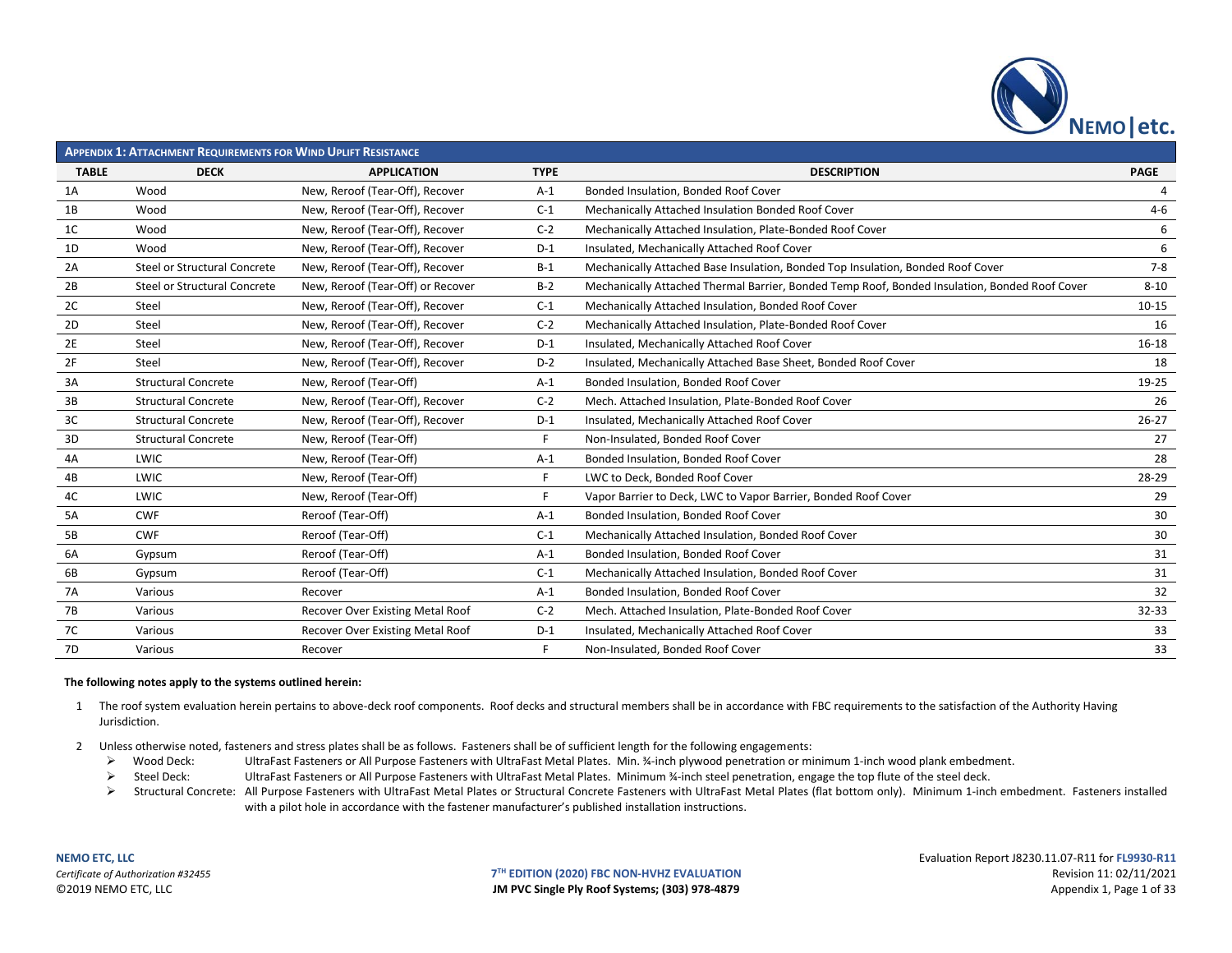

- 3 Unless otherwise noted, insulation may be any one layer or combination of FBC Approved (Local or Statewide) board(s) that meet FBC 1505 and, for foam plastic, FBC Chapter 26, when installed with the roof cover.
- 4 Minimum 200 psi, minimum 2-inch thick FBC Approved lightweight insulating concrete may be substituted for, or installed below, rigid insulation board for System Types B-1, C-1, C-2, D-1 or D-2, whereby fasteners are installed through the lightweight insulating concrete to engage the structural deck. The structural deck shall be of equal or greater type, thickness and strength to the steel and structural concrete deck listings. Roof decks and structural members shall be in accordance with FBC requirements to the satisfaction of the Authority Having Jurisdiction. This is a wind uplift resistance allowance and does not purport to address non-wind-uplift-related issues, such as deck venting or moisture levels within the LWIC and the potential effect on overlying components.
- 5 Preliminary insulation attachment for System Type D: Unless otherwise noted, refer to Section 2.2.10.1.3 of FM Loss Prevention Data Sheet 1-29 (February 2020).
- 6 Unless otherwise noted, insulation adhesive application rates are as follows. Ribbon or bead width is at the time of application; the ribbons/beads shall expand as noted in the manufacturer's published instructions.
	- ➢ hot asphalt: Full mopping, 25-30 lbs/square.
	- ➢ JM MBR Bonding Adhesive [MBR-BA] Continuous 0.75-inch ribbons, 12-inch o.c.
	- ➢ JM One-Step Foamable Adhesive [JM-OSFA]: Continuous 0.75-inch ribbons, 12-inch o.c.
	- ➢ JM Roofing System Urethane Adhesive (JM-RSUA): Continuous 0.5 to 0.75-inch wide ribbons, 12-inch o.c.
	- ➢ JM Two Part Urethane Insulation Adhesive [UIA-TWO-PART]: Continuous 0.75-inch ribbons, 12-inch o.c. *JM Green Two Part Urethane Insulation Adhesive, JM Two Part Urethane Insulation Adhesive* 
		- *Canister, JM Two-Part UIA or JM Two-Part UIA Canister may be used where "UIA-TWO-PART" is referenced*
	- ➢ ICP Adhesives & Sealants "Polyset CR-20": Continuous 2.5 TO 3.5-inch ribbons, 12-inch o.c.
	- ➢ *Note: When multiple layers(s) of insulation and/or coverboard are installed in ribbon-applied adhesive, board joints shall be staggered.*
	- ➢ *Note: The maximum edge distance from the adhesive ribbon to the edge of the insulation board shall be not less than one-half the specified ribbons spacing.*
- 7 Unless otherwise noted, all insulations are flat-stock or taper board of the minimum thickness noted. Tapered polyisocyanurate at the following thickness limitations may be substituted with the following Maximum Design Pressure (MDP) limitations. In no case shall these values be used to 'increase' the MDP listings in the tables; rather if MDP listing below meets or exceeds that listed for a particular system in the tables, then the thinner board listed below may be used as a drop-in for the equivalent thicker material listed in the table.
	- $\triangleright$  JM-OSFA: MDP = -157.5 psf (Min. 0.5-inch thick)
	- $\triangleright$  JM-RSUA: MDP = -157.5 psf (Min. 0.5-inch thick)
	- ➢ UIA-TWO-PART: MDP = -315.0 psf (Min. 0.5-inch thick ENRGY 3 or JM ISO 3)
	- $\triangleright$  Polyset CR-20: MDP = -117.5 psf (Min. 1.0-inch thick)
- 8 For adhered roof insulation and board-size: Unless otherwise noted, refer to Section 2.2.10.6.2 of FM Loss Prevention Data Sheet 1-29 (February 2020).
- 9 For mechanically attached components or partially-bonded insulation, the maximum design pressure for the selected assembly shall meet or exceed at least the Zone 1 PRIME design pressure determined in accordance with FBC Chapter 16. Elevated pressure zones shall employ an attachment density designed by a qualified design professional to resist the elevated pressure criteria. Commonly used methods are ANSI/SPRI WD1, FM Loss Prevention Data Sheet 1-29, Roofing Application Standard RAS 117 and Roofing Application Standard RAS 137. Assemblies marked with an asterisk\* carry the limitations set forth in Section 2.2.10.1 of FM Loss Prevention Data Sheet 1-29 (February 2020) for Zone 2/3 enhancements.
- 10 For assemblies with all components fully bonded, the maximum design pressure for the selected assembly shall meet or exceed critical design pressure determined in accordance with FBC Chapter 16. No rational analysis is permitted for these systems.
- 11 For mechanically attached components over existing decks, fasteners shall be tested in the existing deck for withdrawal resistance. A qualified design professional shall review the data for comparison to the minimum requirements for the system. Testing and analysis shall be in accordance with ANSI/SPRI FX-1 or Testing Application Standard TAS 105.
- 12 For bonded insulation or membrane over existing substrates in a re-roof (tear off) or recover installation, the existing deck or existing roof surface shall be examined for compatibility with the adhesive to be installed. If any surface conditions exist that bring system performance into question, field uplift testing in accordance shall be conducted on mock-ups of the proposed new roof assembly. For bonded insulation or membrane over existing substrates in a recover installation, the existing roof system shall be capable of resisting project design pressures on its own merit to the satisfaction of the Authority Having Jurisdiction, as documented through field uplift testing. Field uplift testing shall be in accordance with ASTM E907, FM Loss Prevention Data Sheet 1-52 or Testing Application Standard TAS 124.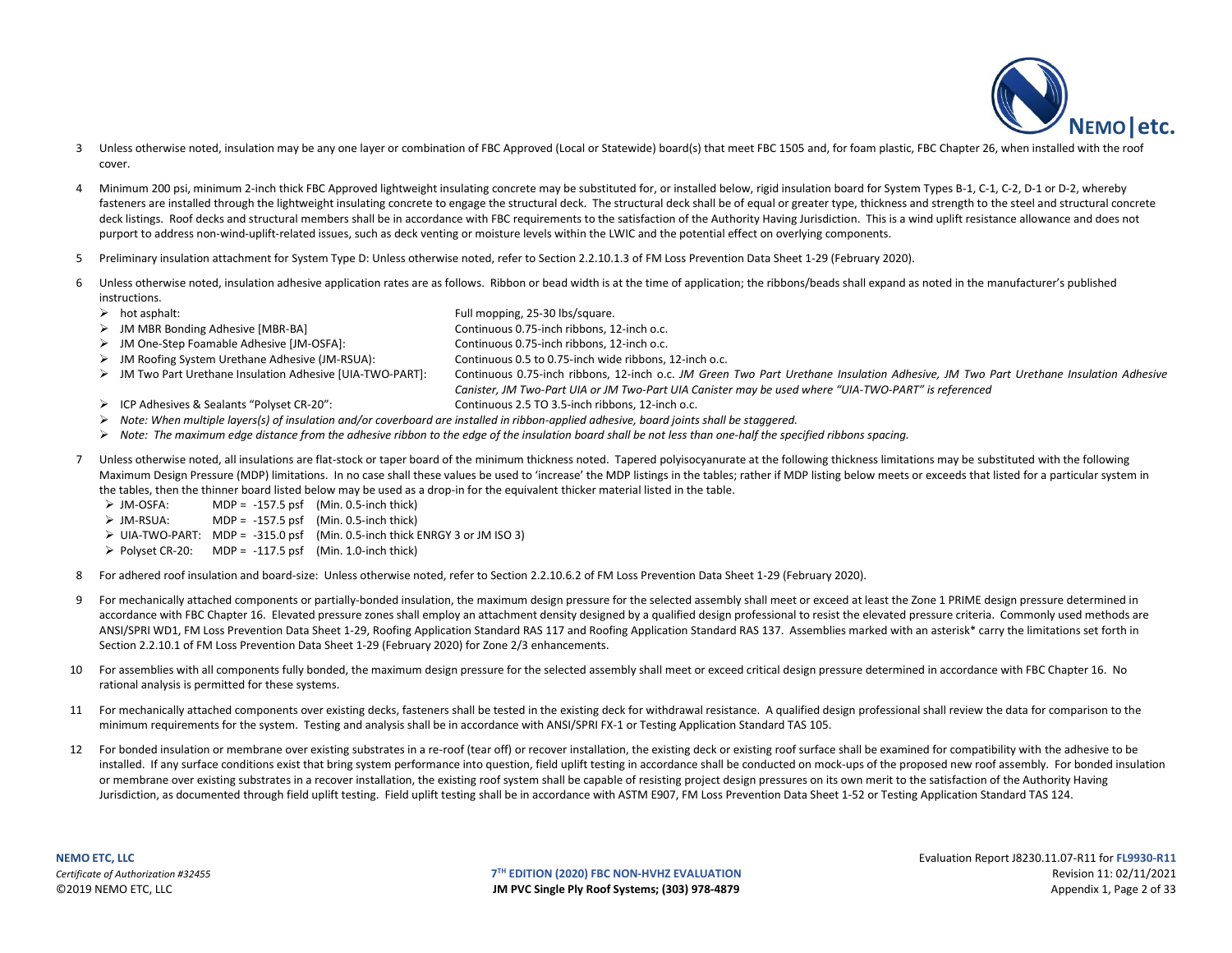

- 13 Refer to FBC 1511 for requirements and limitations regarding recover installations. For Structural Concrete Deck or Recover Applications using System Type C-1, C-2, D-1 or D-2, the insulation is optional. Alternatively, an FBC Approved insulation board or coverboard may be used as a separation layer. Board products shall be preliminarily attached prior to roof cover installation (Note 5 herein). The separator component shall be documented as meeting FBC 1505 and, for foam plastic, FBC Chapter 26, when installed with the roof cover in Recover applications.
- 14 Lightweight insulating concrete (LWIC) shall be cast in accordance with FBC Section 1917 to the satisfaction of the Authority Having Jurisdiction. For systems where specific LWIC is referenced, refer to current LWIC Product Approval for specific deck construction and limitations. Unless otherwise noted, for systems where specific LWIC is not referenced, the minimum design mix shall be 300 psi. In all cases, the minimum top-coat thickness is 2-inches. For LWIC over structural concrete, reference is made to FBC Section 1917.4.1, Point 1. For "pre-existent" LWIC references, listings were established through testing over lightweight concrete cast using only foaming agent (ASTM C896), water and Portland cement (ASTM C150), with no proprietary additives, in accordance with procedures adopted by Miami-Dade BCCO (FBC CER1592). Use of these listings in new construction or re-roof (tear-off) applications is at the discretion of the Designer or Record and Authority Having Jurisdiction.
- 15 For bonded membrane applications, unless otherwise noted, refer to the following.

|                       | <b>MEMBRANE / ADHESIVE COMBINATIONS</b> |                                                                                                      |                                                           |                      |                                                                                                      |  |  |
|-----------------------|-----------------------------------------|------------------------------------------------------------------------------------------------------|-----------------------------------------------------------|----------------------|------------------------------------------------------------------------------------------------------|--|--|
| <b>REFERENCE</b>      | <b>LAYER</b>                            | <b>MATERIAL</b>                                                                                      |                                                           |                      | <b>APPLICATION</b>                                                                                   |  |  |
|                       |                                         |                                                                                                      | <b>ADHESIVE</b>                                           | <b>METHOD</b>        | <b>RATE</b>                                                                                          |  |  |
| <b>JM PVC MA-LVOC</b> | Roof Cover:                             | JM PVC or JM PVC SD Plus                                                                             | JM PVC Membrane Adhesive<br>(Low VOC)                     | Contact (both sides) | 1.67 gal/square (1/2 applied to substrate and 1/2 applied to membrane)                               |  |  |
| <b>JM PVC MA-LSB</b>  | Roof Cover:                             | JM PVC SD Plus                                                                                       | JM PVC Membrane Adhesive<br>(Low Solvent Based)           | Contact (both sides) | 1.1 to 2.0 gal/square ( $\frac{1}{2}$ applied to substrate and $\frac{1}{2}$ applied to<br>membrane) |  |  |
| <b>JM PVC WBMA</b>    | Roof Cover:                             | JM PVC or JM PVC SD Plus                                                                             | JM PVC Water Based<br>Membrane Adhesive                   | Wet lay (substrate)  | 0.45 gal/square                                                                                      |  |  |
| TACC LA-432           | Roof Cover:                             | JM PVC or JM PVC SD Plus                                                                             | TACC LA-432                                               | Contact (both sides) | 2.0 gal/square ( $\frac{1}{2}$ applied to substrate and $\frac{1}{2}$ applied to membrane)           |  |  |
| TACC FA-636           | Roof Cover:                             | <b>JM PVC</b>                                                                                        | TACC FA-636                                               | Contact (both sides) | 1.34 gal/square (1/2 applied to substrate and 1/2 applied to<br>membrane)                            |  |  |
| <b>JM PVC WBMA</b>    | Roof Cover:                             | JM PVC Fleece Backed                                                                                 | JM PVC Water Based<br>Membrane Adhesive                   | Wet lay (substrate)  | 0.63 gal/square                                                                                      |  |  |
| JM-RSUA               | Roof Cover:                             | JM PVC Fleece Backed                                                                                 | JM Roofing System Urethane<br>Adhesive                    | Wet lay (substrate)  | 0.5 to 0.75-inch wide ribbons spaced as noted in tables herein.                                      |  |  |
| JM-SP-UIA-TWO-PART    | Roof Cover:                             | JM PVC Fleece Backed                                                                                 | JM Single Ply Two Part<br>Urethane Insulation<br>Adhesive | Wet lay (substrate)  | 0.5 to 0.75-inch wide ribbons spaced as noted in tables herein.                                      |  |  |
| hot asphalt           | Roof Cover or<br>Cap Ply:               | JM PVC Fleece Backed                                                                                 | hot asphalt                                               | Wet lay (substrate)  | Hot asphalt at 20 lbs/square.                                                                        |  |  |
| BP-AA                 | Base Ply:                               | One or more GlasBase Plus, PermaPly<br>28                                                            | hot asphalt                                               | Wet lay (substrate)  |                                                                                                      |  |  |
|                       | Ply:                                    | One or more GlasPly IV, GlasPly<br>Premier, GlasBase Plus, PermaPly 28                               |                                                           |                      | Hot asphalt at 20-40 lbs/square.                                                                     |  |  |
| SBS-AA                | Base Ply or<br>Ply:                     | One or more DynaPly T1, DynaBase,<br>DynaBase XT, DynaBase PR, DynaLastic<br>180 S, DynaLastic 250 S | hot asphalt                                               | Wet lay (substrate)  | Hot asphalt at 20 lbs/square.                                                                        |  |  |
| SBS-TA                | Base Ply or<br>Ply:                     | One or more DynaBase HW, DynaWeld<br>Base, DynaWeld 180 S                                            | torch-applied                                             | Full-bond            | torch-applied                                                                                        |  |  |

15A For single-ply membranes in System Type D-1 or E-1 steel deck applications, the roof membrane shall be run with its length perpendicular to the steel deck flutes.

15B For System Type C-2 (induction weld), care shall be taken to ensure that the plates do not line-up with membrane seams. This condition may preclude proper induction welding of the membrane to the plates.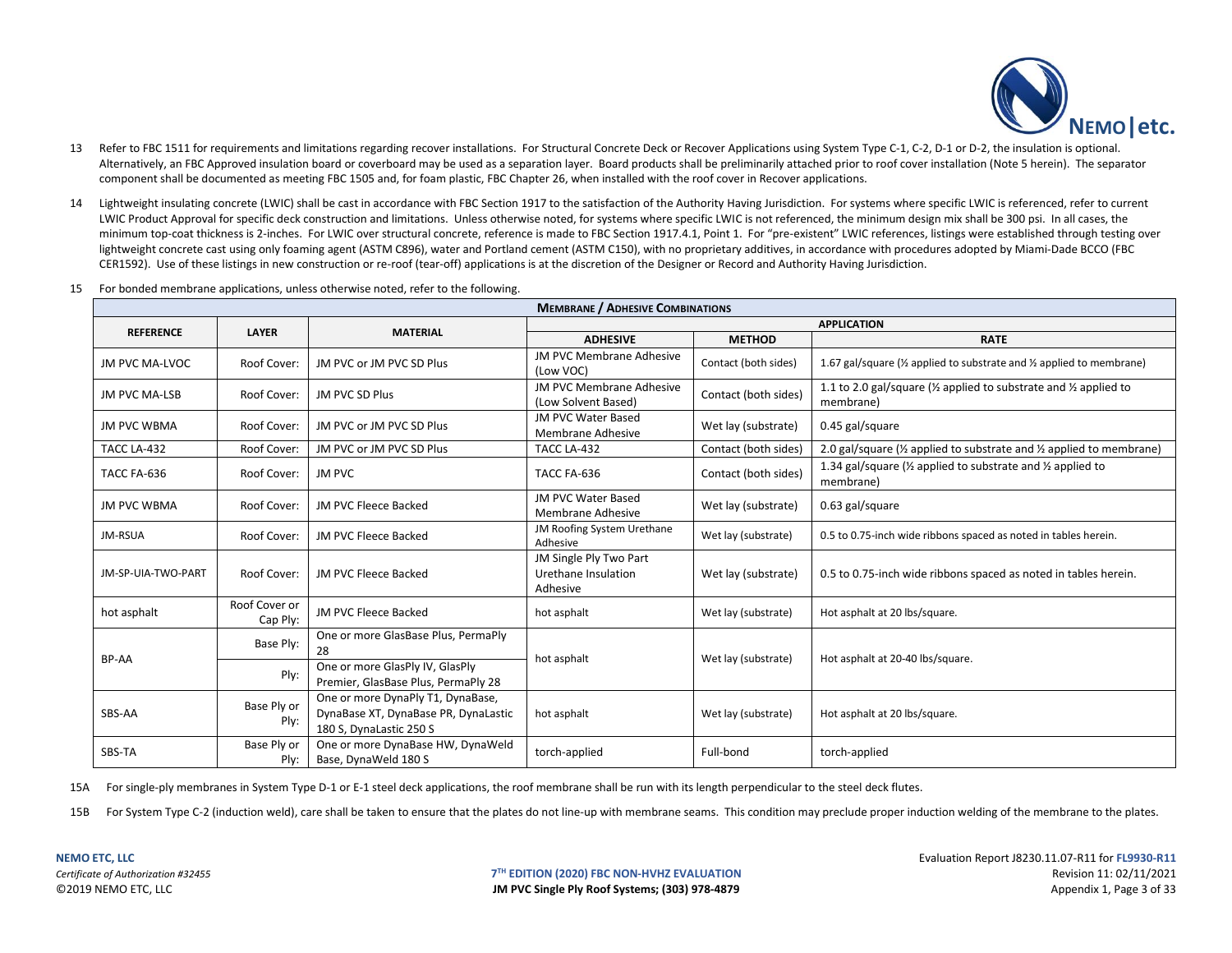

|               | vapor barner options for ase over stratural contrette activitiem only bonaca msalation carry the following two immtations. The resser of the mstings below vs. those in Table SA applies. |                                                                                    |                    |                            |            |  |  |  |  |
|---------------|-------------------------------------------------------------------------------------------------------------------------------------------------------------------------------------------|------------------------------------------------------------------------------------|--------------------|----------------------------|------------|--|--|--|--|
|               | <b>VAPOR BARRIER OPTIONS; STRUCTURAL CONCRETE DECK; FOLLOWED BY ADHESIVE-APPLIED INSULATION</b>                                                                                           |                                                                                    |                    |                            |            |  |  |  |  |
| <b>OPTION</b> | <b>PRIMER</b>                                                                                                                                                                             | <b>VAPOR BARRIER</b>                                                               |                    | <b>INSULATION ADHESIVE</b> | <b>MDP</b> |  |  |  |  |
|               |                                                                                                                                                                                           | <b>TYPE</b>                                                                        | <b>APPLICATION</b> |                            | (PSF)      |  |  |  |  |
| $C-VB-1$      | ASTM D41                                                                                                                                                                                  | Two plies GlasPly IV, GlasPly Premier in hot asphalt                               | Hot asphalt        | JM-OSFA, 12-inch o.c.      | $-180.0$   |  |  |  |  |
| $C-VB-2.$     | ASTM D41                                                                                                                                                                                  | DynaPly T1, DynaBase, DynaBase XT, DynaBase PR, DynaLastic 180 S, DynaLastic 250 S | Hot asphalt        | JM-OSFA, 12-inch o.c.      | $-180.0$   |  |  |  |  |
| $C-VB-3.$     | ASTM D41                                                                                                                                                                                  | DynaBase HW, DynaWeld Base, DynaWeld 180 S                                         | Torch-applied      | JM-OSFA, 12-inch o.c.      | $-180.0$   |  |  |  |  |
| $C-VB-4.$     | ASTM D41                                                                                                                                                                                  | Two plies GlasPly IV, GlasPly Premier in hot asphalt                               | Hot asphalt        | JM-RSUA, 12-inch o.c.      | $-180.0$   |  |  |  |  |
| $C-VB-5$ .    | <b>JM SA Primer Low VOC</b>                                                                                                                                                               | <b>JM Vapor Barrier SA</b>                                                         | Self-adhering      | JM-RSUA, 12-inch o.c.      | $-277.5$   |  |  |  |  |
| $C-VB-6.$     | ASTM D41                                                                                                                                                                                  | DynaPly T1, DynaBase, DynaBase XT, DynaBase PR, DynaLastic 180 S, DynaLastic 250 S | Hot asphalt        | JM-RSUA, 12-inch o.c.      | $-277.5$   |  |  |  |  |
| $C-VB-7.$     | ASTM D41                                                                                                                                                                                  | DynaBase HW, DynaWeld Base, DynaWeld 180                                           | Torch-applied      | JM-RSUA, 12-inch o.c.      | $-292.5$   |  |  |  |  |
| $C-VB-8.$     | <b>JM SA Primer Low VOC</b>                                                                                                                                                               | <b>JM Vapor Barrier SA</b>                                                         | Self-adhering      | UIA-TWO-PART, 12-inch o.c. | $-277.5$   |  |  |  |  |
| $C-VB-9.$     | ASTM D41                                                                                                                                                                                  | DynaPly T1, DynaBase, DynaBase XT, DynaBase PR, DynaLastic 180 S, DynaLastic 250 S | Hot asphalt        | UIA-TWO-PART, 12-inch o.c. | $-277.5$   |  |  |  |  |
| $C-VB-10.$    | ASTM D41                                                                                                                                                                                  | DynaBase HW, DynaWeld Base, DynaWeld 180 S                                         | Torch-applied      | UIA-TWO-PART, 12-inch o.c. | $-277.5$   |  |  |  |  |

16 Vapor barrier options for use over structural concrete deck followed by bonded insulation carry the following MDP limitations. The lesser of the MDP listings below vs. those in Table 3A applies.

17 "MDP" = Maximum Design Pressure is the result of testing for wind load resistance based on allowable wind loads. Refer to FBC 1609 for determination of design wind loads

|               | TABLE 1A: WOOD DECKS - NEW CONSTRUCTION OR REROOF (TEAR-OFF)<br>SYSTEM TYPE A-1: BONDED INSULATION, BONDED ROOF COVER |                                                    |                         |                                   |                         |                                                      |            |  |  |  |
|---------------|-----------------------------------------------------------------------------------------------------------------------|----------------------------------------------------|-------------------------|-----------------------------------|-------------------------|------------------------------------------------------|------------|--|--|--|
|               |                                                                                                                       | <b>Base Insulation Layer</b>                       |                         | <b>Top Insulation Layer</b>       |                         |                                                      | <b>MDP</b> |  |  |  |
| System<br>No. | Deck (Note 1)                                                                                                         | Type                                               | Attach<br>(Notes 6,7,8) | <b>Type</b>                       | Attach<br>(Notes 6,7,8) | Roof Cover (Note 15)                                 | (psf       |  |  |  |
| W-1.          | Min. 15/32" BCX plywood or OSB                                                                                        | One or more layers min. 1.5-inch<br><b>ENRGY 3</b> | Polyset CR-<br>20       | Min. 0.25-inch Invinsa Roof Board | Polyset CR-20           | JM PVC / TACC LA 432, TACC FA<br>636, JM PVC MA-LVOC | $-52.5$    |  |  |  |

|                             | TABLE 1B: WOOD DECKS - NEW CONSTRUCTION, REROOF (TEAR-OFF) OR RECOVER<br>SYSTEM TYPE C-1: MECHANICALLY ATTACHED INSULATION, BONDED ROOF COVER |                                                                                                                                                                                                           |                         |                                                                                                                                             |                       |                                                             |            |  |  |  |
|-----------------------------|-----------------------------------------------------------------------------------------------------------------------------------------------|-----------------------------------------------------------------------------------------------------------------------------------------------------------------------------------------------------------|-------------------------|---------------------------------------------------------------------------------------------------------------------------------------------|-----------------------|-------------------------------------------------------------|------------|--|--|--|
| System                      | <b>Top Insulation Layer</b><br><b>Base Insulation Layer</b><br>Deck (Note 1)                                                                  |                                                                                                                                                                                                           |                         |                                                                                                                                             |                       | Roof Cover (Note 15)                                        | <b>MDP</b> |  |  |  |
| No.                         |                                                                                                                                               | (Note 13)                                                                                                                                                                                                 | Type                    | <b>Fasteners (Note 11)</b>                                                                                                                  | Attach                |                                                             | (psf)      |  |  |  |
| <b>JM PVC APPLICATIONS:</b> |                                                                                                                                               |                                                                                                                                                                                                           |                         |                                                                                                                                             |                       |                                                             |            |  |  |  |
| $W-2$ .                     | Min. 23/32" (nominal<br>3/4") thick plywood or<br>wood plank                                                                                  | Min. 0.25-inch DensDeck or SECUROCK Gypsum-<br>Fiber Roof Board followed by min. 1.5-inch ENRGY 3,<br>ENRGY 3 AGF, ENRGY 3 CGF, JM ISO 3 or 25 PSI,<br>ENRGY 3 25 PSI AGF, ENRGY 3 25 PSI CGF, loose laid | Min. 0.25-inch DensDeck | UltraFast Pre-Assembled Phillips or<br>UltraFast Pre-Assembled Hex or<br>UltraFast Square Recessed Metal<br>Plate with UltraFast #12 or #14 | 1 per<br>$2.0$ ft $2$ | JM PVC / TACC LA<br>432, JM PVC<br>WBMA, JM PVC MA-<br>LVOC | $-30.0*$   |  |  |  |
| W-3.                        | Min. 23/32" (nominal<br>3/4") thick plywood or<br>wood plank                                                                                  | Min. 0.25-inch DensDeck or SECUROCK Gypsum-<br>Fiber Roof Board followed by min. 1.5-inch ENRGY 3,<br>ENRGY 3 AGF, ENRGY 3 CGF, JM ISO 3 or 25 PSI,<br>ENRGY 3 25 PSI AGF, ENRGY 3 25 PSI CGF, loose laid | Min. 0.25-inch DensDeck | OMG 3 in. Galvalume Steel Plates<br>with OMG #12 or #14 HD                                                                                  | 1 per<br>$2.7$ ft $2$ | JM PVC / TACC LA<br>432. JM PVC<br>WBMA, JM PVC MA-<br>LVOC | $-30.0*$   |  |  |  |

**TH EDITION (2020) FBC NON-HVHZ EVALUATION** Revision 11: 02/11/2021

**NEMO ETC, LLC** Evaluation Report J8230.11.07-R11 for **FL9930-R11** C2019 NEMO ETC, LLC **CONSULTER STATES And Account of the Systems; (303) 978-4879** Appendix 1, Page 4 of 33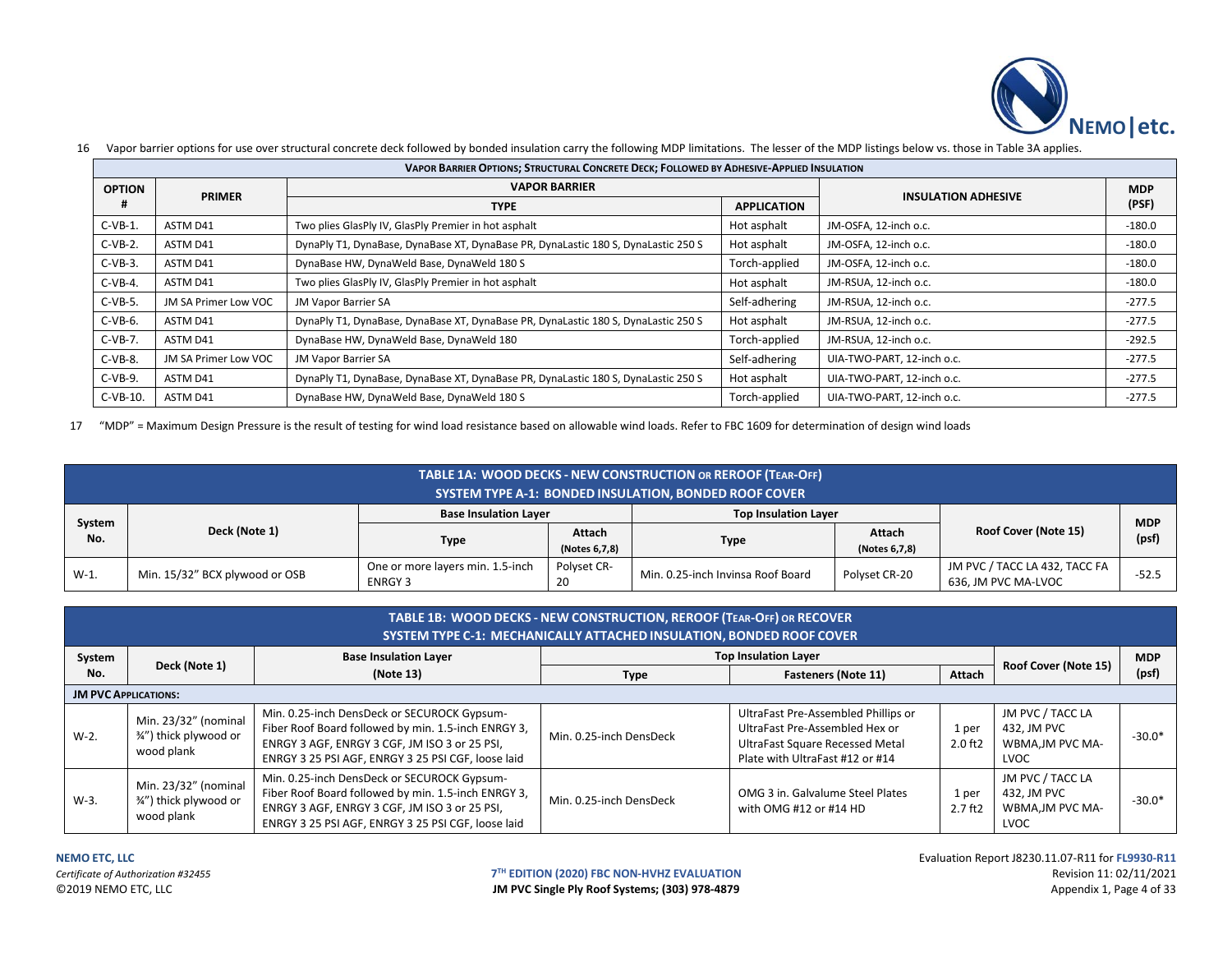

|         | TABLE 1B: WOOD DECKS - NEW CONSTRUCTION, REROOF (TEAR-OFF) OR RECOVER<br>SYSTEM TYPE C-1: MECHANICALLY ATTACHED INSULATION, BONDED ROOF COVER |                                                                                                                                                                                                           |                                                                                                                                                                                                     |                                                                                                                                                    |                       |                                                                    |            |  |  |
|---------|-----------------------------------------------------------------------------------------------------------------------------------------------|-----------------------------------------------------------------------------------------------------------------------------------------------------------------------------------------------------------|-----------------------------------------------------------------------------------------------------------------------------------------------------------------------------------------------------|----------------------------------------------------------------------------------------------------------------------------------------------------|-----------------------|--------------------------------------------------------------------|------------|--|--|
| System  | Deck (Note 1)                                                                                                                                 | <b>Base Insulation Layer</b>                                                                                                                                                                              |                                                                                                                                                                                                     | <b>Top Insulation Layer</b>                                                                                                                        |                       | Roof Cover (Note 15)                                               | <b>MDP</b> |  |  |
| No.     |                                                                                                                                               | (Note 13)                                                                                                                                                                                                 | <b>Type</b>                                                                                                                                                                                         | Fasteners (Note 11)                                                                                                                                | <b>Attach</b>         |                                                                    | (psf)      |  |  |
| W-4.    | Min. 23/32" (nominal<br>3/4") thick plywood or<br>wood plank                                                                                  | Min. 0.25-inch DensDeck or SECUROCK Gypsum-<br>Fiber Roof Board followed by min. 1.5-inch ENRGY 3,<br>ENRGY 3 AGF, ENRGY 3 CGF, JM ISO 3 or 25 PSI,<br>ENRGY 3 25 PSI AGF, ENRGY 3 25 PSI CGF, loose laid | Min. 0.5-inch DensDeck                                                                                                                                                                              | OMG 3 in. Galvalume Steel Plates<br>with OMG #12 or #14 HD                                                                                         | 1 per<br>$3.2$ ft2    | JM PVC / TACC LA<br>432, JM PVC<br>WBMA, JM PVC MA-<br><b>LVOC</b> | $-30.0*$   |  |  |
| W-5.    | Min. 19/32" APA<br>rated OSB or min.<br>15/32" APA rated<br>plywood                                                                           | (Optional) One or more layers, any type, thickness or<br>combination, loose laid                                                                                                                          | Min. 0.25-inch DEXcell FA Glass<br>Mat Roof Board or Min. 7/16-inch<br><b>DEXcell Cement Roof Board</b>                                                                                             | All Purpose Fasteners with UltraFast<br><b>Square Metal Plates</b>                                                                                 | 1 per<br>$2.7$ ft $2$ | JM PVC / JM PVC<br>WBMA, JM PVC MA-<br>LVOC                        | $-37.5*$   |  |  |
| W-6.    | Min. 23/32" (nominal<br>3/4") thick plywood or<br>wood plank                                                                                  | Min. 0.25-inch DensDeck or SECUROCK Gypsum-<br>Fiber Roof Board followed by min. 1.5-inch ENRGY 3,<br>ENRGY 3 AGF, ENRGY 3 CGF, JM ISO 3 or 25 PSI,<br>ENRGY 3 25 PSI AGF, ENRGY 3 25 PSI CGF, loose laid | Min. 0.25-inch DensDeck                                                                                                                                                                             | UltraFast Pre-Assembled Phillips or<br>UltraFast Pre-Assembled Hex or<br><b>UltraFast Square Recessed Metal</b><br>Plate with UltraFast #12 or #14 | 1 per<br>1.8 ft2      | JM PVC / TACC LA<br>432, JM PVC<br>WBMA, JM PVC MA-<br><b>LVOC</b> | $-45.0*$   |  |  |
| W-7.    | Min. 23/32" (nomina<br>3/4") thick plywood or<br>wood plank                                                                                   | Min. 0.25-inch DensDeck or SECUROCK Gypsum-<br>Fiber Roof Board followed by min. 1.5-inch ENRGY 3,<br>ENRGY 3 AGF, ENRGY 3 CGF, JM ISO 3 or 25 PSI,<br>ENRGY 3 25 PSI AGF, ENRGY 3 25 PSI CGF, loose laid | Min. 0.25-inch DensDeck                                                                                                                                                                             | OMG 3 in. Galvalume Steel Plates<br>with OMG #12 or #14 HD                                                                                         | 1 per<br>$2.1$ ft2    | JM PVC / TACC LA<br>432, JM PVC<br>WBMA, JM PVC MA-<br><b>LVOC</b> | $-45.0*$   |  |  |
| W-8.    | Min. 23/32" (nominal<br>3/4") thick plywood or<br>wood plank                                                                                  | Min. 0.25-inch DensDeck or SECUROCK Gypsum-<br>Fiber Roof Board followed by min. 1.5-inch ENRGY 3,<br>ENRGY 3 AGF, ENRGY 3 CGF, JM ISO 3 or 25 PSI,<br>ENRGY 3 25 PSI AGF, ENRGY 3 25 PSI CGF, loose laid | Min. 5/8-inch DensDeck or<br>DensDeck Prime                                                                                                                                                         | OMG 3 in. Galvalume Steel Plates<br>with OMG #12 or #14 HD                                                                                         | 1 per<br>4.0 ft2      | JM PVC / TACC LA<br>432, JM PVC<br>WBMA, JM PVC MA-<br><b>LVOC</b> | $-45.0*$   |  |  |
| W-9.    | Min. 15/32" TECO<br>rated plywood or<br>OSB                                                                                                   | (Optional) One or more layers, any type, thickness or<br>combination, loose laid                                                                                                                          | Min. 0.25-inch DEXcell FA Glass<br>Mat Roof Board or Min. 7/16-inch<br><b>DEXcell Cement Roof Board</b>                                                                                             | All Purpose Fasteners with UltraFast<br><b>Square Metal Plates</b>                                                                                 | 1 per<br>$2.7$ ft $2$ | JM PVC / JM PVC<br>WBMA, JM PVC MA-<br>LVOC                        | $-45.0*$   |  |  |
| $W-10.$ | Min. 7/16" APA rated<br>OSB or min. 15/32"<br>APA rated plywood                                                                               | (Optional) One or more layers, any type, thickness or<br>combination, loose laid                                                                                                                          | Min. 1.5-inch ENRGY 3, ENRGY 3<br>AGF, ENRGY 3 CGF, 25 PSI, ENRGY<br>3 25 PSI AGF, ENRGY 3 25 PSI<br>CGF, ValuTherm, ValuTherm AGF,<br>ValuTherm CGF, ValuTherm 25<br>PSI AGF, ValuTherm 25 PSI CGF | All Purpose Fasteners with UltraFast<br><b>Square Metal Plates</b>                                                                                 | 1 per<br>$2.0$ ft $2$ | JM PVC / JM PVC<br>WBMA, JM PVC MA-<br><b>LVOC</b>                 | $-45.0*$   |  |  |
| $W-11.$ | Min. 23/32" (nominal<br>3/4") thick plywood or<br>wood plank                                                                                  | Min. 0.25-inch DensDeck or SECUROCK Gypsum-<br><b>Fiber Roof Board</b>                                                                                                                                    | Min. 2-inch ENRGY 3, ENRGY 3<br>AGF, ENRGY 3 CGF, 25 PSI, ENRGY<br>3 25 PSI AGF, ENRGY 3 25 PSI<br>CGF, ValuTherm, ValuTherm AGF,<br>ValuTherm CGF, ValuTherm 25<br>PSI AGF, ValuTherm 25 PSI CGF   | UltraFast Pre-Assembled Phillips or<br>UltraFast Pre-Assembled Hex or<br><b>UltraFast Square Recessed Metal</b><br>Plate with UltraFast #12 or #14 | 1 per<br>4.0 ft2      | JM PVC / TACC LA<br>432, JM PVC<br>WBMA, JM PVC MA-<br>LVOC        | $-45.0*$   |  |  |
|         | <b>JM PVC FLEECE BACKED APPLICATIONS:</b>                                                                                                     |                                                                                                                                                                                                           |                                                                                                                                                                                                     |                                                                                                                                                    |                       |                                                                    |            |  |  |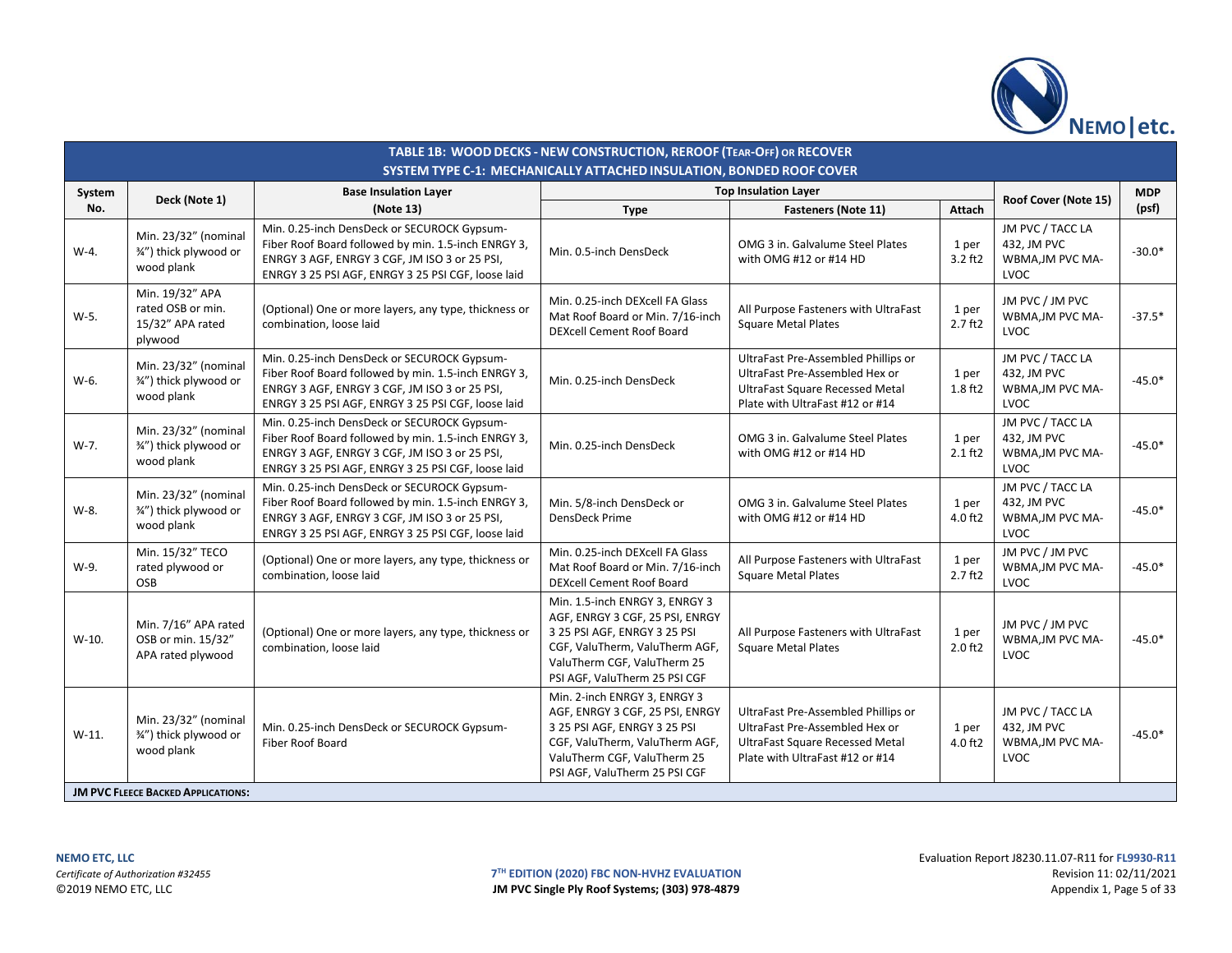

|               | TABLE 1B: WOOD DECKS - NEW CONSTRUCTION, REROOF (TEAR-OFF) OR RECOVER<br><b>SYSTEM TYPE C-1: MECHANICALLY ATTACHED INSULATION, BONDED ROOF COVER</b> |                                                                                  |                                                                                                         |                                                                    |                       |                                                 |                     |  |  |  |
|---------------|------------------------------------------------------------------------------------------------------------------------------------------------------|----------------------------------------------------------------------------------|---------------------------------------------------------------------------------------------------------|--------------------------------------------------------------------|-----------------------|-------------------------------------------------|---------------------|--|--|--|
| System<br>No. | Deck (Note 1)                                                                                                                                        | <b>Base Insulation Layer</b><br>(Note 13)                                        | <b>Type</b>                                                                                             | <b>Top Insulation Layer</b><br><b>Fasteners (Note 11)</b>          | Attach                | Roof Cover (Note 15)                            | <b>MDP</b><br>(psf) |  |  |  |
| $W-12.$       | Min. 19/32" APA<br>rated OSB or min.<br>15/32" APA rated<br>plywood                                                                                  | (Optional) One or more layers, any type, thickness or<br>combination, loose laid | Min. 0.25-inch DEXcell FA Glass<br>Mat Roof Board or Min. 7/16-inch<br><b>DEXcell Cement Roof Board</b> | All Purpose Fasteners with UltraFast<br><b>Square Metal Plates</b> | 1 per<br>$2.7$ ft $2$ | JM PVC Fleece<br>Backed / JM PVC<br><b>WBMA</b> | $-37.5*$            |  |  |  |
| $W-13.$       | Min. 15/32" TECO<br>rated plywood or<br><b>OSB</b>                                                                                                   | (Optional) One or more layers, any type, thickness or<br>combination, loose laid | Min. 0.25-inch DEXcell FA Glass<br>Mat Roof Board or Min. 7/16-inch<br><b>DEXcell Cement Roof Board</b> | All Purpose Fasteners with UltraFast<br><b>Square Metal Plates</b> | 1 per<br>$2.7$ ft $2$ | JM PVC Fleece<br>Backed / JM PVC<br><b>WBMA</b> | $-45.0*$            |  |  |  |

|         | TABLE 1C: WOOD DECKS - NEW CONSTRUCTION, REROOF (TEAR-OFF) OR RECOVER<br>SYSTEM TYPE C-2: MECHANICALLY ATTACHED INSULATION, PLATE-BONDED ROOF COVER |                                        |                                                                                      |                                                                    |                                                                                                                                                  |            |  |  |  |  |  |  |  |
|---------|-----------------------------------------------------------------------------------------------------------------------------------------------------|----------------------------------------|--------------------------------------------------------------------------------------|--------------------------------------------------------------------|--------------------------------------------------------------------------------------------------------------------------------------------------|------------|--|--|--|--|--|--|--|
| System  | <b>Deck</b>                                                                                                                                         | <b>Insulation Layer</b>                |                                                                                      | Attach                                                             | Roof Cover (Note 15B)                                                                                                                            | <b>MDP</b> |  |  |  |  |  |  |  |
| No.     | (Note 1)                                                                                                                                            | (Note 13)                              | <b>Fasteners (Note 11)</b>                                                           | <b>Density</b>                                                     |                                                                                                                                                  | (psf)      |  |  |  |  |  |  |  |
| $W-14.$ | Min. 19/32" APA rated OSB                                                                                                                           | One or more layers, any<br>combination | All Purpose Fasteners with JM PVC<br>RhinoPlates                                     | 1 per 5.3 ft <sup>2</sup> (6 parts per 4x8 ft board)               | Min. 60-mil JM PVC induction welded to JM PVC<br>RhinoPlates with RhinoBond Portable Bonding Tool,<br>per manufacturer's published instructions. | $-22.5*$   |  |  |  |  |  |  |  |
| W-15.   | Min. 15/32" APA rated<br>plywood at 24" span                                                                                                        | One or more layers, any<br>combination | All Purpose Fasteners with JM PVC<br>RhinoPlates                                     | 1 per 2.7 ft <sup>2</sup> (16" x 24" grid)                         | Min. 60-mil JM PVC induction welded to JM PVC<br>RhinoPlates with RhinoBond Portable Bonding Tool,<br>per manufacturer's published instructions. | $-37.5$    |  |  |  |  |  |  |  |
| W-16.   | Min. 7/16" APA rated OSB<br>at 24" span                                                                                                             | One or more layers, any<br>combination | All Purpose Fasteners with JM PVC<br>RhinoPlates, installed to engage<br>wood joists | 18" o.c. in rows spaced 48" o.c.<br>(Fasteners engage wood joists) | Min. 60-mil JM PVC induction welded to JM PVC<br>RhinoPlates with RhinoBond Portable Bonding Tool,<br>per manufacturer's published instructions. | $-45.0*$   |  |  |  |  |  |  |  |
| W-17.   | Min. 15/32" TECO rated<br>OSB or Min. 19/32" APA<br>rated plywood                                                                                   | One or more layers, any<br>combination | All Purpose Fasteners with JM PVC<br>RhinoPlates                                     | 1 per 4.0 ft <sup>2</sup> (24" x 24" grid)                         | Min. 60-mil JM PVC induction welded to JM PVC<br>RhinoPlates with RhinoBond Portable Bonding Tool,<br>per manufacturer's published instructions. | $-45.0*$   |  |  |  |  |  |  |  |

| TABLE 1D: WOOD DECKS - NEW CONSTRUCTION, REROOF (TEAR-OFF) OR RECOVER<br><b>SYSTEM TYPE D-1: INSULATED, MECHANICALLY ATTACHED ROOF COVER</b> |                                                                          |                                                                    |                                                                                                       |                  |                       |                                                        |                                                                                                   |            |  |  |
|----------------------------------------------------------------------------------------------------------------------------------------------|--------------------------------------------------------------------------|--------------------------------------------------------------------|-------------------------------------------------------------------------------------------------------|------------------|-----------------------|--------------------------------------------------------|---------------------------------------------------------------------------------------------------|------------|--|--|
|                                                                                                                                              |                                                                          |                                                                    | <b>Insulation (Note 13)</b>                                                                           |                  |                       | Roof Cover (Note 15A)                                  |                                                                                                   | <b>MDP</b> |  |  |
| System<br>No.                                                                                                                                | Deck (Note 1)                                                            | <b>Base Layer</b>                                                  | <b>Top Layer</b>                                                                                      |                  | Membrane              | <b>Fasteners</b><br>(Note 11)                          | Attach                                                                                            | (psf)      |  |  |
| W-18.                                                                                                                                        | Min. $23/32''$ (nominal $\frac{3}{4}''$ )<br>thick plywood or wood plank | Min. 0.25-inch DensDeck<br>or SECUROCK Gypsum-<br>Fiber Roof Board | Min. 1.5-inch ENRGY 3, ENRGY 3 AGF,<br>ENRGY 3 CGF, 25 PSI, ENRGY 3 25 PSI<br>AGF, ENRGY 3 25 PSI CGF | Prelim<br>attach | Min. 50 mil<br>JM PVC | High Load<br>Fasteners with<br><b>High Load Plates</b> | 18-inch o.c. within 5-inch wide<br>laps spaced 73-inch o.c. Laps<br>sealed with 2-inch heat weld. | $-30.0$    |  |  |
| W-19.                                                                                                                                        | Min. 23/32" (nominal 3/4")<br>thick plywood or wood plank                | Min. 0.25-inch DensDeck<br>or SECUROCK Gypsum-<br>Fiber Roof Board | Min. 1.5-inch ENRGY 3, ENRGY 3 AGF,<br>ENRGY 3 CGF, 25 PSI, ENRGY 3 25 PSI<br>AGF, ENRGY 3 25 PSI CGF | Prelim<br>attach | Min. 50 mil<br>JM PVC | High Load<br>Fasteners with<br><b>High Load Plates</b> | 12-inch o.c. within 5-inch wide<br>laps spaced 73-inch o.c. Laps<br>sealed with 2-inch heat weld. | $-45.0$    |  |  |

**NEMO ETC, LLC** Evaluation Report J8230.11.07-R11 for **FL9930-R11 TH EDITION (2020) FBC NON-HVHZ EVALUATION** Revision 11: 02/11/2021 **IM PVC Single Ply Roof Systems; (303) 978-4879** Appendix 1, Page 6 of 33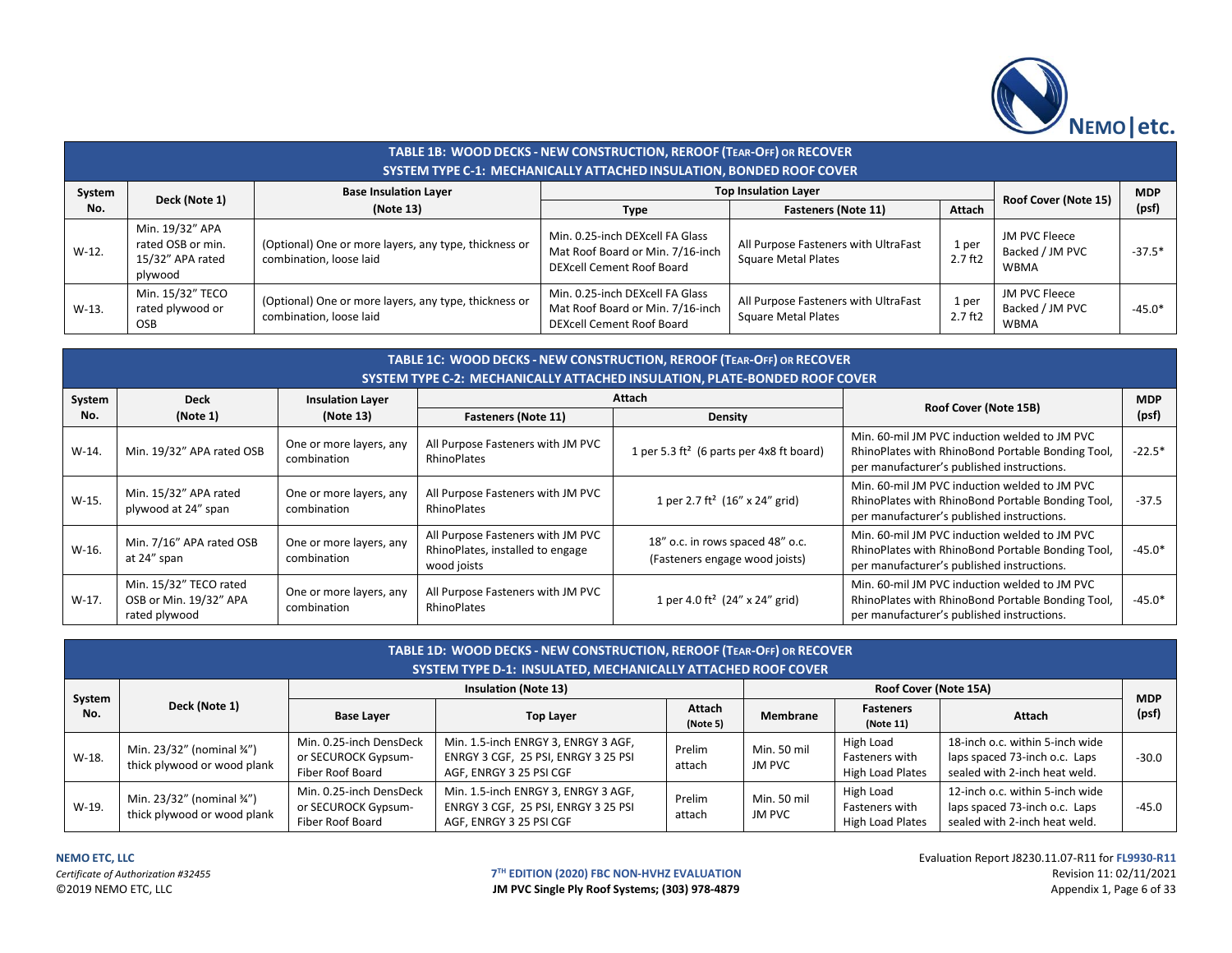

|               |                                                                      | TABLE 2A: STEEL OR STRUCTURAL CONCRETE DECKS - NEW CONSTRUCTION, REROOF (TEAR-OFF) OR RECOVER<br>SYSTEM TYPE B-1: MECHANICALLY ATTACHED BASE INSULATION. BONDED TOP INSULATION. BONDED ROOF COVER |                             |                              |                                                                                                            |                         |             |                                                    |                     |
|---------------|----------------------------------------------------------------------|---------------------------------------------------------------------------------------------------------------------------------------------------------------------------------------------------|-----------------------------|------------------------------|------------------------------------------------------------------------------------------------------------|-------------------------|-------------|----------------------------------------------------|---------------------|
|               |                                                                      | <b>Base Insulation Layer</b>                                                                                                                                                                      |                             |                              | <b>Top Insulation Layer</b>                                                                                |                         |             | Roof Cover (Note 15)                               |                     |
| System<br>No. | Deck (Note 1)                                                        | <b>Type</b>                                                                                                                                                                                       | Fasten<br>(Note 11)         | Attach                       | <b>Type</b>                                                                                                | Attach<br>(Notes 6,7,8) | Base Ply(s) | Cap Ply                                            | <b>MDP</b><br>(psf) |
|               | <b>JM PVC APPLICATIONS:</b>                                          |                                                                                                                                                                                                   |                             |                              |                                                                                                            |                         |             |                                                    |                     |
| $S-1$ .       | Min. 22 ga., type B,<br>Grade 33 steel or min.<br>2,500 psi concrete | Min. 1.5-inch ENRGY 3, ENRGY 3 AGF, ENRGY 3<br>CGF, 25 PSI, ENRGY 3 25 PSI AGF, ENRGY 3 25 PSI<br>CGF, ValuTherm, ValuTherm AGF, ValuTherm CGF,<br>ValuTherm 25 PSI AGF, ValuTherm 25 PSI CGF     | Note 2                      | 1 per 2.0<br>ft <sup>2</sup> | Min. 0.5-inch RetroPlus<br>Board                                                                           | JM-RSUA                 | None        | JM PVC / JM PVC<br>WBMA, JM PVC MA-<br><b>LVOC</b> | $-45.0*$            |
| $S-2$ .       | Min. 22 ga., type B,<br>Grade 33 steel or min.<br>2,500 psi concrete | Min. 1.5-inch ENRGY 3, ENRGY 3 AGF, ENRGY 3<br>CGF, 25 PSI, ENRGY 3 25 PSI AGF, ENRGY 3 25 PSI<br>CGF, ValuTherm, ValuTherm AGF, ValuTherm CGF,<br>ValuTherm 25 PSI AGF, ValuTherm 25 PSI CGF     | Note 2                      | 1 per 2.0<br>ft <sup>2</sup> | Min. 0.5-inch RetroPlus<br>Board                                                                           | UIA-TWO-<br>PART        | None        | JM PVC / JM PVC<br>WBMA, JM PVC MA-<br>LVOC        | $-45.0*$            |
| $S-3$ .       | Min. 22 ga., type B,<br>Grade 33 steel or min.<br>2,500 psi concrete | Min. 1.5-inch ENRGY 3, ENRGY 3 AGF, ENRGY 3<br>CGF, 25 PSI, ENRGY 3 25 PSI AGF, ENRGY 3 25 PSI<br>CGF, ValuTherm, ValuTherm AGF, ValuTherm CGF,<br>ValuTherm 25 PSI AGF, ValuTherm 25 PSI CGF     | Note 2                      | 1 per 2.0<br>ft <sup>2</sup> | Min. 0.25-inch DEXcell FA<br>Glass Mat Roof Board or<br>min. 7/16-inch DEXcell<br><b>Cement Roof Board</b> | UIA-TWO-<br>PART        | None        | JM PVC / JM PVC<br>WBMA, JM PVC MA-<br>LVOC        | $-45.0*$            |
| $S-4$ .       | Min. 22 ga., type B,<br>Grade 33 steel or min.<br>2,500 psi concrete | Min. 2-inch ENRGY 3, ValuTherm                                                                                                                                                                    | Note 2<br>(round<br>plates) | 1 per 2.0<br>ft <sup>2</sup> | Min. 2-inch ENRGY 3,<br>ValueTherm                                                                         | UIA-TWO-<br>PART        | None        | JM PVC / JM PVC MA-<br>LVOC                        | $-52.5$             |
| $S-5$ .       | Min. 22 ga., type B,<br>Grade 33 steel or min.<br>2,500 psi concrete | Min. 1.5-inch ENRGY 3, ValuTherm                                                                                                                                                                  | Note 2                      | 1 per 1.3<br>ft <sup>2</sup> | Min. 0.25-inch SECUROCK<br>Gypsum-Fiber Roof Board                                                         | UIA-TWO-<br>PART        | None        | JM PVC / JM PVC<br>WBMA, JM PVC MA-<br>LVOC        | $-52.5$             |
|               | <b>JM PVC FLEECE BACKED APPLICATIONS:</b>                            |                                                                                                                                                                                                   |                             |                              |                                                                                                            |                         |             |                                                    |                     |
| $S-6.$        | Min. 22 ga., type B,<br>Grade 33 steel or min.<br>2,500 psi concrete | Min. 1.5-inch ENRGY 3, ENRGY 3 AGF, ENRGY 3<br>CGF, 25 PSI, ENRGY 3 25 PSI AGF, ENRGY 3 25 PSI<br>CGF, ValuTherm, ValuTherm AGF, ValuTherm CGF,<br>ValuTherm 25 PSI AGF, ValuTherm 25 PSI CGF     | Note 2                      | 1 per 2.0<br>ft <sup>2</sup> | Min. 0.5-inch RetroPlus<br>Board                                                                           | JM-RSUA                 | None        | JM PVC Fleece Backed<br>/ JM PVC WBMA              | $-45.0*$            |
| $S-7.$        | Min. 22 ga., type B,<br>Grade 33 steel or min.<br>2,500 psi concrete | Min. 1.5-inch ENRGY 3, ValuTherm                                                                                                                                                                  | Note 2                      | 1 per 1.0<br>ft <sup>2</sup> | Min. 0.5-inch Invinsa Roof<br><b>Board or SECUROCK</b><br>Gypsum-Fiber Roof Board                          | JM-RSUA,<br>6-inch o.c. | None        | JM PVC Fleece Backed<br>/ JM-RSUA, 12-inch<br>0.C. | $-67.5$             |
| $S-8$ .       | Min. 22 ga., type B,<br>Grade 33 steel or min.<br>2,500 psi concrete | Min. 1.5-inch ENRGY 3, ENRGY 3 AGF, ENRGY 3<br>CGF, 25 PSI, ENRGY 3 25 PSI AGF, ENRGY 3 25 PSI<br>CGF, ValuTherm, ValuTherm AGF, ValuTherm CGF,<br>ValuTherm 25 PSI AGF, ValuTherm 25 PSI CGF     | Note 2                      | 1 per 2.0<br>ft <sup>2</sup> | Min. 0.5-inch RetroPlus<br>Board                                                                           | UIA-TWO-<br>PART        | None        | JM PVC Fleece Backed<br>/ JM PVC WBMA              | $-45.0*$            |
| $S-9.$        | Min. 22 ga., type B,<br>Grade 33 steel or min.<br>2,500 psi concrete | Min. 1.5-inch ENRGY 3, ENRGY 3 AGF, ENRGY 3<br>CGF, 25 PSI, ENRGY 3 25 PSI AGF, ENRGY 3 25 PSI<br>CGF, ValuTherm, ValuTherm AGF, ValuTherm CGF,<br>ValuTherm 25 PSI AGF, ValuTherm 25 PSI CGF     | Note 2                      | 1 per 2.0<br>ft <sup>2</sup> | Min. 0.25-inch DEXcell FA<br>Glass Mat Roof Board or<br>min. 7/16-inch DEXcell<br>Cement Roof Board        | UIA-TWO-<br>PART        | None        | JM PVC Fleece Backed<br>/ JM PVC WBMA              | $-45.0*$            |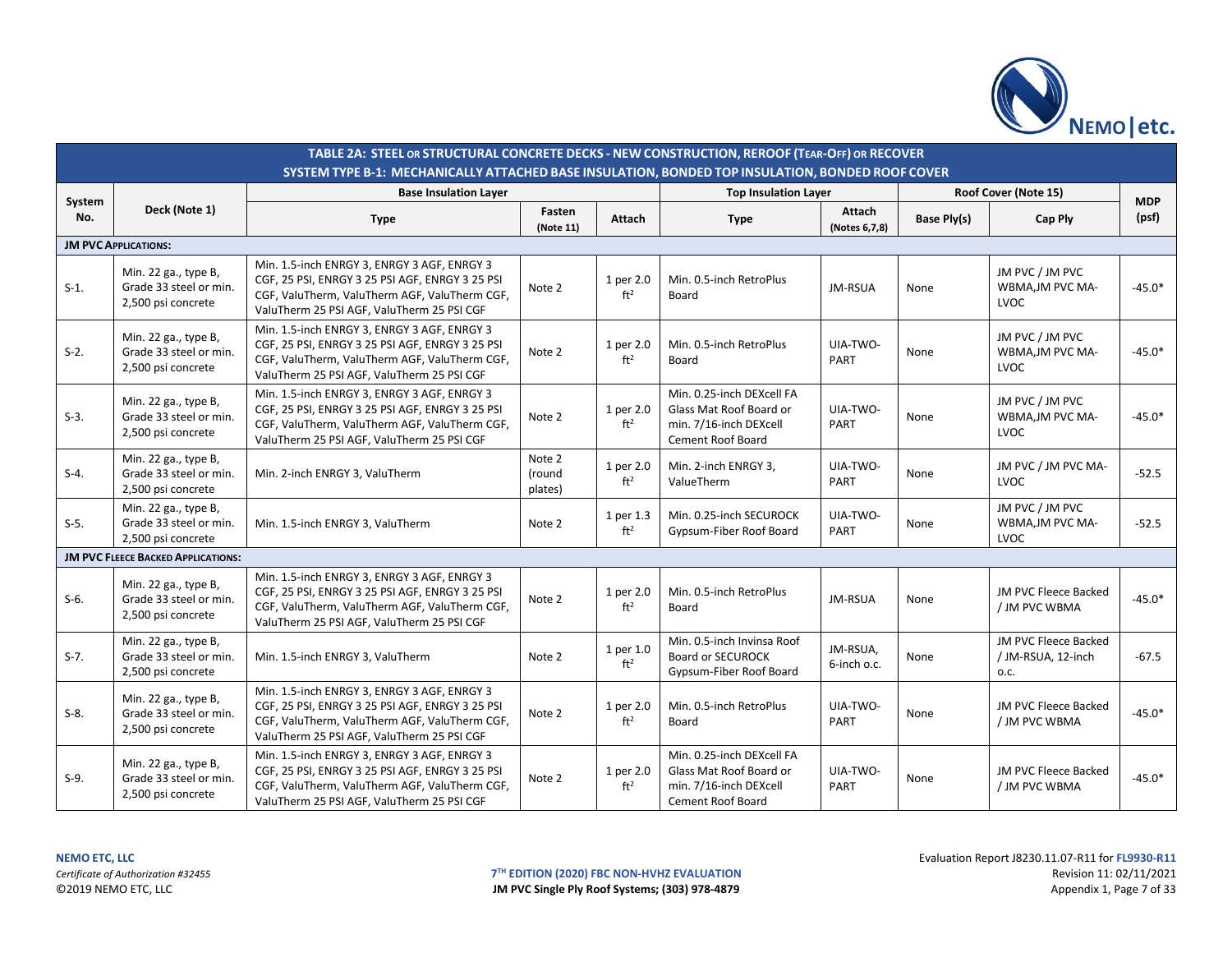

|               | TABLE 2A: STEEL OR STRUCTURAL CONCRETE DECKS - NEW CONSTRUCTION, REROOF (TEAR-OFF) OR RECOVER<br>SYSTEM TYPE B-1: MECHANICALLY ATTACHED BASE INSULATION, BONDED TOP INSULATION, BONDED ROOF COVER |                                               |                     |                              |                                                                                                                                                               |                                   |                           |                                                    |            |  |  |  |  |
|---------------|---------------------------------------------------------------------------------------------------------------------------------------------------------------------------------------------------|-----------------------------------------------|---------------------|------------------------------|---------------------------------------------------------------------------------------------------------------------------------------------------------------|-----------------------------------|---------------------------|----------------------------------------------------|------------|--|--|--|--|
|               |                                                                                                                                                                                                   | <b>Base Insulation Layer</b>                  |                     |                              | <b>Top Insulation Layer</b>                                                                                                                                   |                                   |                           | Roof Cover (Note 15)                               | <b>MDP</b> |  |  |  |  |
| System<br>No. | Deck (Note 1)                                                                                                                                                                                     | <b>Type</b>                                   | Fasten<br>(Note 11) | Attach                       | <b>Type</b>                                                                                                                                                   | Attach<br>(Notes 6,7,8)           | Base Ply(s)               | Cap Ply                                            | (psf)      |  |  |  |  |
| $S-10.$       | Min. 22 ga., type B,<br>Grade 33 steel or min.<br>2,500 psi concrete                                                                                                                              | Min. 1.5-inch ENRGY 3, ValuTherm              | Note 2              | 1 per 1.0<br>ft <sup>2</sup> | Min. 0.5-inch Invinsa Roof<br><b>Board or SECUROCK</b><br>Gypsum-Fiber Roof Board                                                                             | UIA-TWO-<br>PART, 6-<br>inch o.c. | None                      | JM PVC Fleece Backed<br>/ JM-RSUA, 12-inch<br>O.C. | $-67.5$    |  |  |  |  |
|               | <b>HYBRID JM PVC FLEECE BACKED APPLICATIONS:</b>                                                                                                                                                  |                                               |                     |                              |                                                                                                                                                               |                                   |                           |                                                    |            |  |  |  |  |
| $S-11.$       | Min. 22 ga., type B,<br>Grade 33 steel or min.<br>2,500 psi concrete                                                                                                                              | Min. 1.5-inch ENRGY 3, Fesco Foam or DuraFoam | Note 2              | 1 per 2.0<br>ft <sup>2</sup> | Min. 0.5-inch Retro-Fit<br>Board or DuraBoard, min.<br>0.75-inch Fesco Board<br>(homogeneous) (flat or<br>tapered) or min. 1.5-inch<br>Fesco Foam or DuraFoam | HA                                | BP-AA, SBS-AA             | JM PVC Fleece Backed<br>/ Hot asphalt              | $-52.5$    |  |  |  |  |
| $S-12.$       | Min. 22 ga., type B,<br>Grade 33 steel or min.<br>2,500 psi concrete                                                                                                                              | Min. 1.5-inch ENRGY 3, Fesco Foam or DuraFoam | Note 2              | 1 per 1.8<br>ft <sup>2</sup> | Min. 0.5-inch Retro-Fit<br>Board or DuraBoard or min.<br>1.5-inch Fesco Foam or<br><b>DuraFoam</b>                                                            | HA                                | BP-AA, SBS-AA             | JM PVC Fleece Backed<br>/ Hot asphalt              | $-60.0$    |  |  |  |  |
| $S-13.$       | Min. 22 ga., type B,<br>Grade 33 steel or min.<br>2,500 psi concrete                                                                                                                              | Min. 2-inch ENRGY 3                           | Note 2              | 1 per 2.0<br>ft <sup>2</sup> | Min. 3/8-inch SECUROCK<br>Gypsum-Fiber Roof Board                                                                                                             | HA                                | BP-AA, SBS-<br>AA, SBS-TA | JM PVC Fleece Backed<br>/ Hot asphalt              | $-60.0$    |  |  |  |  |
| $S-14.$       | Min. 22 ga., type B,<br>Grade 33 steel or min.<br>2,500 psi concrete                                                                                                                              | Min. 2-inch ENRGY 3                           | Note 2              | 1 per 2.0<br>ft <sup>2</sup> | Min. 3/8-inch SECUROCK<br>Gypsum-Fiber Roof Board                                                                                                             | RSUA, 6-<br>inch o.c.             | BP-AA, SBS-<br>AA, SBS-TA | JM PVC Fleece Backed<br>/ Hot asphalt              | $-60.0$    |  |  |  |  |
| $S-15.$       | Min. 22 ga., type B,<br>Grade 33 steel or min.<br>2,500 psi concrete                                                                                                                              | Min. 2-inch ENRGY 3                           | Note 2              | 1 per 2.0<br>ft <sup>2</sup> | Min. 3/8-inch SECUROCK<br>Gypsum-Fiber Roof Board                                                                                                             | UIA-TWO-<br>PART                  | BP-AA, SBS-<br>AA, SBS-TA | JM PVC Fleece Backed<br>/ Hot asphalt              | $-60.0$    |  |  |  |  |

| <b>TABLE 2B: STEEL DECKS - NEW CONSTRUCTION, REROOF (TEAR-OFF)</b><br>SYSTEM TYPE B-2: MECHANICALLY ATTACHED THERMAL BARRIER, BONDED TEMP ROOF, BONDED TOP INSULATION, BONDED ROOF COVER |                                      |                                                               |                        |                     |                                                                      |                  |                                                                           |                                   |                                                                                                        |                           |                      |                                           |                     |
|------------------------------------------------------------------------------------------------------------------------------------------------------------------------------------------|--------------------------------------|---------------------------------------------------------------|------------------------|---------------------|----------------------------------------------------------------------|------------------|---------------------------------------------------------------------------|-----------------------------------|--------------------------------------------------------------------------------------------------------|---------------------------|----------------------|-------------------------------------------|---------------------|
|                                                                                                                                                                                          |                                      |                                                               | <b>Thermal Barrier</b> |                     | <b>Temp Roof</b>                                                     |                  | <b>Base Insulation</b>                                                    |                                   | <b>Top Insulation</b>                                                                                  |                           | Roof Cover (Note 15) |                                           |                     |
| System<br>No.                                                                                                                                                                            | <b>Deck</b><br>(Note 1)              | <b>Type</b>                                                   | Fasten<br>(Note 11)    | Attach              | <b>Type</b>                                                          | Attach           | <b>Type</b>                                                               | <b>Attach</b><br>(Notes<br>6,7,8) | <b>Type</b>                                                                                            | Attach<br>(Notes<br>6,7,8 | Base Ply(s)          | Cap Ply                                   | <b>MDP</b><br>(psf) |
|                                                                                                                                                                                          | <b>JM PVC APPLICATIONS:</b>          |                                                               |                        |                     |                                                                      |                  |                                                                           |                                   |                                                                                                        |                           |                      |                                           |                     |
| $S-16.$                                                                                                                                                                                  | Min. 22<br>ga.,<br>Grade<br>33 steel | Min. 0.5-inch<br><b>DEXcell FA</b><br>Glass Mat<br>Roof Board | Note 2                 | 1 per<br>4.0 $ft^2$ | <b>JM SA Primer</b><br>Low VOC<br>followed by JM<br>Vapor Barrier SA | Self-<br>adhered | One or more layers, min.<br>1.5-inch ENRGY 3, ENRGY<br>3 AGF, ENRGY 3 CGF | UIA-<br>TWO-<br>PART              | Min. 0.25-inch<br>DEXcell FA Glass Mat<br>Roof Board or<br><b>SECUROCK Gypsum-</b><br>Fiber Roof Board | UIA-<br>TWO-<br>PART      | None                 | JM PVC / JM PVC<br>WBMA,JM PVC<br>MA-LVOC | -45.0*              |

JM PVC Single Ply Roof Systems; (303) 978-4879

**NEMO ETC, LLC** Evaluation Report J8230.11.07-R11 for **FL9930-R11 T<sup>TH</sup> EDITION (2020) FBC NON-HVHZ EVALUATION**<br> **IM PVC Single Ply Roof Systems; (303) 978-4879 Revision 11: 02/11/2021** Appendix 1, Page 8 of 33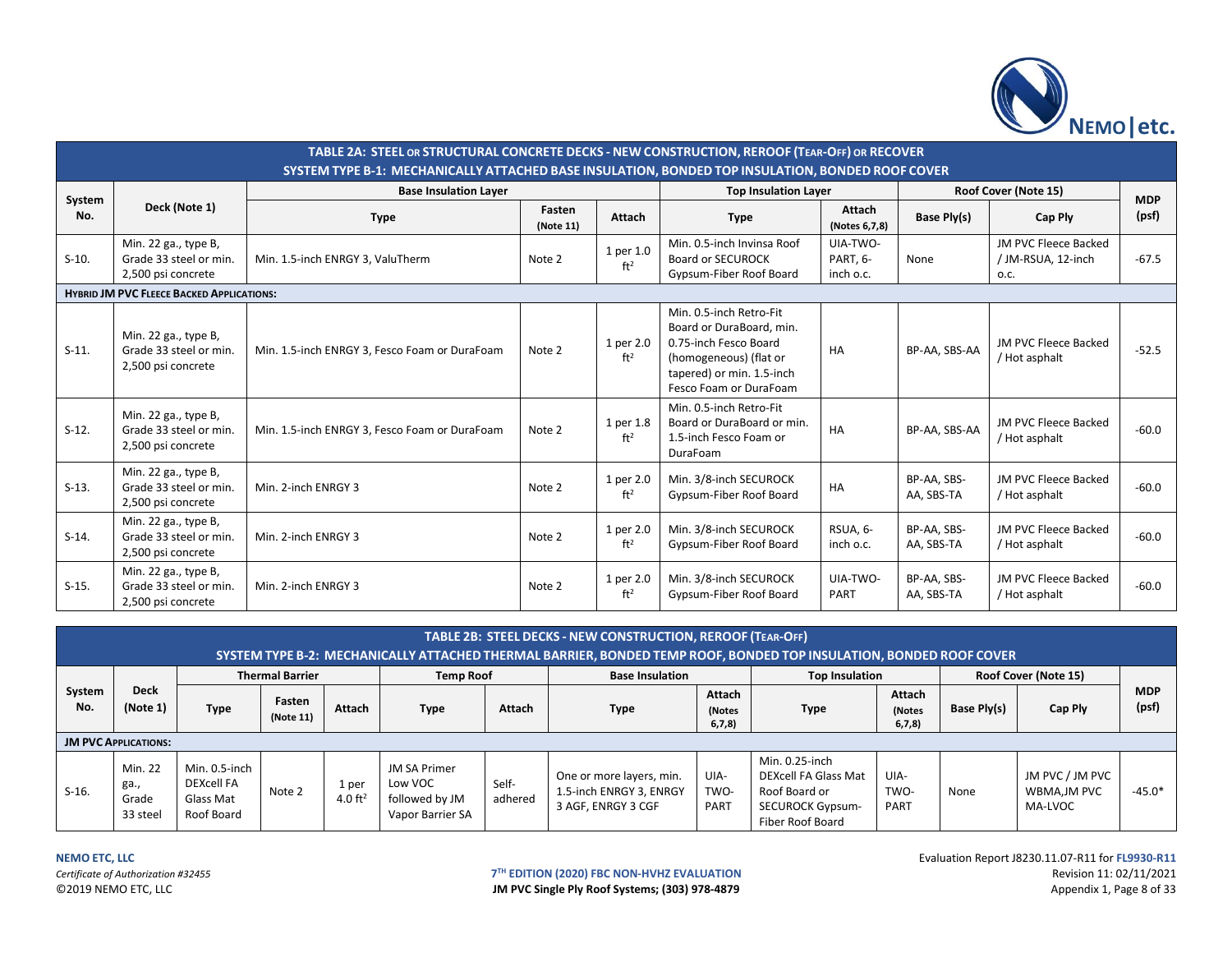

|               |                                      |                                                               |                        |                             |                                                                      |                  | TABLE 2B: STEEL DECKS - NEW CONSTRUCTION, REROOF (TEAR-OFF)<br>SYSTEM TYPE B-2: MECHANICALLY ATTACHED THERMAL BARRIER, BONDED TEMP ROOF, BONDED TOP INSULATION, BONDED ROOF COVER |                                   |                                                                                                               |                              |             |                                                        |                     |
|---------------|--------------------------------------|---------------------------------------------------------------|------------------------|-----------------------------|----------------------------------------------------------------------|------------------|-----------------------------------------------------------------------------------------------------------------------------------------------------------------------------------|-----------------------------------|---------------------------------------------------------------------------------------------------------------|------------------------------|-------------|--------------------------------------------------------|---------------------|
|               |                                      |                                                               | <b>Thermal Barrier</b> |                             | <b>Temp Roof</b>                                                     |                  | <b>Base Insulation</b>                                                                                                                                                            |                                   | <b>Top Insulation</b>                                                                                         |                              |             | Roof Cover (Note 15)                                   |                     |
| System<br>No. | <b>Deck</b><br>(Note 1)              | <b>Type</b>                                                   | Fasten<br>(Note 11)    | Attach                      | <b>Type</b>                                                          | Attach           | <b>Type</b>                                                                                                                                                                       | <b>Attach</b><br>(Notes<br>6,7,8) | <b>Type</b>                                                                                                   | Attach<br>(Notes<br>6, 7, 8) | Base Ply(s) | Cap Ply                                                | <b>MDP</b><br>(psf) |
| $S-17.$       | Min. 22<br>ga.,<br>Grade<br>33 steel | Min. 0.5-inch<br><b>DEXcell FA</b><br>Glass Mat<br>Roof Board | Note 2                 | 1 per<br>4.0 $ft^2$         | <b>JM SA Primer</b><br>Low VOC<br>followed by JM<br>Vapor Barrier SA | Self-<br>adhered | One or more layers, min.<br>1.5-inch ENRGY 3, ENRGY<br>3 AGF, ENRGY 3 CGF                                                                                                         | UIA-<br>TWO-<br>PART              | Min. 7/16-inch<br><b>DEXcell Cement Roof</b><br>Board                                                         | UIA-<br>TWO-<br>PART         | None        | JM PVC / JM PVC<br>WBMA, JM PVC<br>MA-LVOC             | $-45.0*$            |
| $S-18.$       | Min. 22<br>ga.,<br>Grade<br>33 steel | Min. 0.5-inch<br><b>DEXcell FA</b><br>Glass Mat<br>Roof Board | Note 2                 | 1 per<br>4.0 $ft2$          | <b>JM SA Primer</b><br>Low VOC<br>followed by JM<br>Vapor Barrier SA | Self-<br>adhered | One or more layers, min.<br>1.5-inch ENRGY 3, ENRGY<br>3 AGF, ENRGY 3 CGF                                                                                                         | UIA-<br>TWO-<br>PART              | Min. 0.5-inch<br>RetroPlus Board                                                                              | UIA-<br>TWO-<br>PART         | None        | JM PVC / JM PVC<br>WBMA, JM PVC<br>MA-LVOC             | $-45.0*$            |
| $S-19.$       | Min. 22<br>ga.,<br>Grade<br>33 steel | Min. 0.5-inch<br><b>DEXcell FA</b><br>Glass Mat<br>Roof Board | Note 2                 | 1 per<br>4.0 $ft2$          | <b>JM SA Primer</b><br>Low VOC<br>followed by JM<br>Vapor Barrier SA | Self-<br>adhered | One or more layers, min.<br>1.5-inch ENRGY 3, ENRGY<br>3 AGF, ENRGY 3 CGF                                                                                                         | UIA-<br>TWO-<br>PART              | Min. 2-inch ENRGY 3                                                                                           | UIA-<br>TWO-<br>PART         | None        | JM PVC / JM PVC<br>MA-LVOC                             | $-45.0*$            |
|               |                                      | <b>JM PVC FLEECE BACKED APPLICATIONS:</b>                     |                        |                             |                                                                      |                  |                                                                                                                                                                                   |                                   |                                                                                                               |                              |             |                                                        |                     |
| $S-20.$       | Min. 22<br>ga.,<br>Grade<br>33 steel | Min. 0.5-inch<br><b>DEXcell FA</b><br>Glass Mat<br>Roof Board | Note 2                 | 1 per<br>$4.0 \text{ ft}^2$ | <b>JM SA Primer</b><br>Low VOC<br>followed by JM<br>Vapor Barrier SA | Self-<br>adhered | One or more layers, min.<br>1.5-inch ENRGY 3, ENRGY<br>3 AGF, ENRGY 3 CGF                                                                                                         | UIA-<br>TWO-<br>PART              | Min. 0.25-inch<br><b>DEXcell FA Glass Mat</b><br>Roof Board or<br><b>SECUROCK Gypsum-</b><br>Fiber Roof Board | UIA-<br>TWO-<br><b>PART</b>  | None        | JM PVC Fleece<br>Backed / JM PVC<br><b>WBMA</b>        | $-45.0*$            |
| $S-21.$       | Min. 22<br>ga.,<br>Grade<br>33 steel | Min. 0.5-inch<br><b>DEXcell FA</b><br>Glass Mat<br>Roof Board | Note 2                 | 1 per<br>4.0 $ft^2$         | <b>JM SA Primer</b><br>Low VOC<br>followed by JM<br>Vapor Barrier SA | Self-<br>adhered | One or more layers, min.<br>1.5-inch ENRGY 3, ENRGY<br>3 AGF, ENRGY 3 CGF                                                                                                         | UIA-<br>TWO-<br>PART              | Min. 7/16-inch<br><b>DEXcell Cement Roof</b><br>Board                                                         | UIA-<br>TWO-<br><b>PART</b>  | None        | <b>JM PVC Fleece</b><br>Backed / JM PVC<br><b>WBMA</b> | $-45.0*$            |
| $S-22.$       | Min. 22<br>ga.,<br>Grade<br>33 steel | Min. 0.5-inch<br><b>DEXcell FA</b><br>Glass Mat<br>Roof Board | Note 2                 | 1 per<br>4.0 $ft^2$         | <b>JM SA Primer</b><br>Low VOC<br>followed by JM<br>Vapor Barrier SA | Self-<br>adhered | One or more layers, min.<br>1.5-inch ENRGY 3, ENRGY<br>3 AGF, ENRGY 3 CGF                                                                                                         | UIA-<br>TWO-<br><b>PART</b>       | Min. 0.5-inch<br>RetroPlus Board                                                                              | UIA-<br>TWO-<br><b>PART</b>  | None        | JM PVC Fleece<br>Backed / JM PVC<br><b>WBMA</b>        | $-45.0*$            |
| $S-23.$       | Min. 22<br>ga.,<br>Grade<br>33 steel | Min. 0.5-inch<br><b>DEXcell FA</b><br>Glass Mat<br>Roof Board | Note 2                 | 1 per<br>4.0 $ft^2$         | <b>JM SA Primer</b><br>Low VOC<br>followed by JM<br>Vapor Barrier SA | Self-<br>adhered | One or more layers, min.<br>1.5-inch ENRGY 3, ENRGY<br>3 AGF, ENRGY 3 CGF                                                                                                         | UIA-<br>TWO-<br>PART              | Min. 0.5-inch Invinsa<br>Roof Board or<br><b>SECUROCK Gypsum-</b><br>Fiber Roof Board                         | UIA-<br>TWO-<br>PART         | None        | JM PVC Fleece<br>Backed / JM-<br>RSUA, 12-inch<br>0.C. | $-45.0*$            |
| $S-24.$       | Min. 22<br>ga.,<br>Grade<br>80 steel | Min. 0.5-inch<br><b>DEXcell FA</b><br>Glass Mat<br>Roof Board | Note 2                 | 1 per<br>$1.0 \text{ ft}^2$ | <b>JM SA Primer</b><br>followed by JM<br>Vapor Barrier SA            | Self-<br>adhered | Min. 1.5-inch ENRGY 3,<br>ENRGY 3.E, ValuTherm,<br>JM ISO 3, R-Panel,<br>SeparatoR, ENRGY 3 25<br>PSI, ENRGY 3.E 25 PSI,<br>ValuTherm 25 PSI, R-<br>Panel 25 PSI                  | RSUA,<br>6-inch<br>0.C.           | Min. 0.5-inch DEXcell<br>FA Glass Mat Roof<br>Board                                                           | RSUA, 6-<br>inch o.c.        | None        | JM PVC Fleece<br>Backed / JM-<br>RSUA, 6-inch o.c.     | $-82.5$             |

JM PVC Single Ply Roof Systems; (303) 978-4879

**NEMO ETC, LLC** Evaluation Report J8230.11.07-R11 for **FL9930-R11 T<sup>TH</sup> EDITION (2020) FBC NON-HVHZ EVALUATION**<br> **IM PVC Single Ply Roof Systems; (303) 978-4879 Revision 11: 02/11/2021** Appendix 1, Page 9 of 33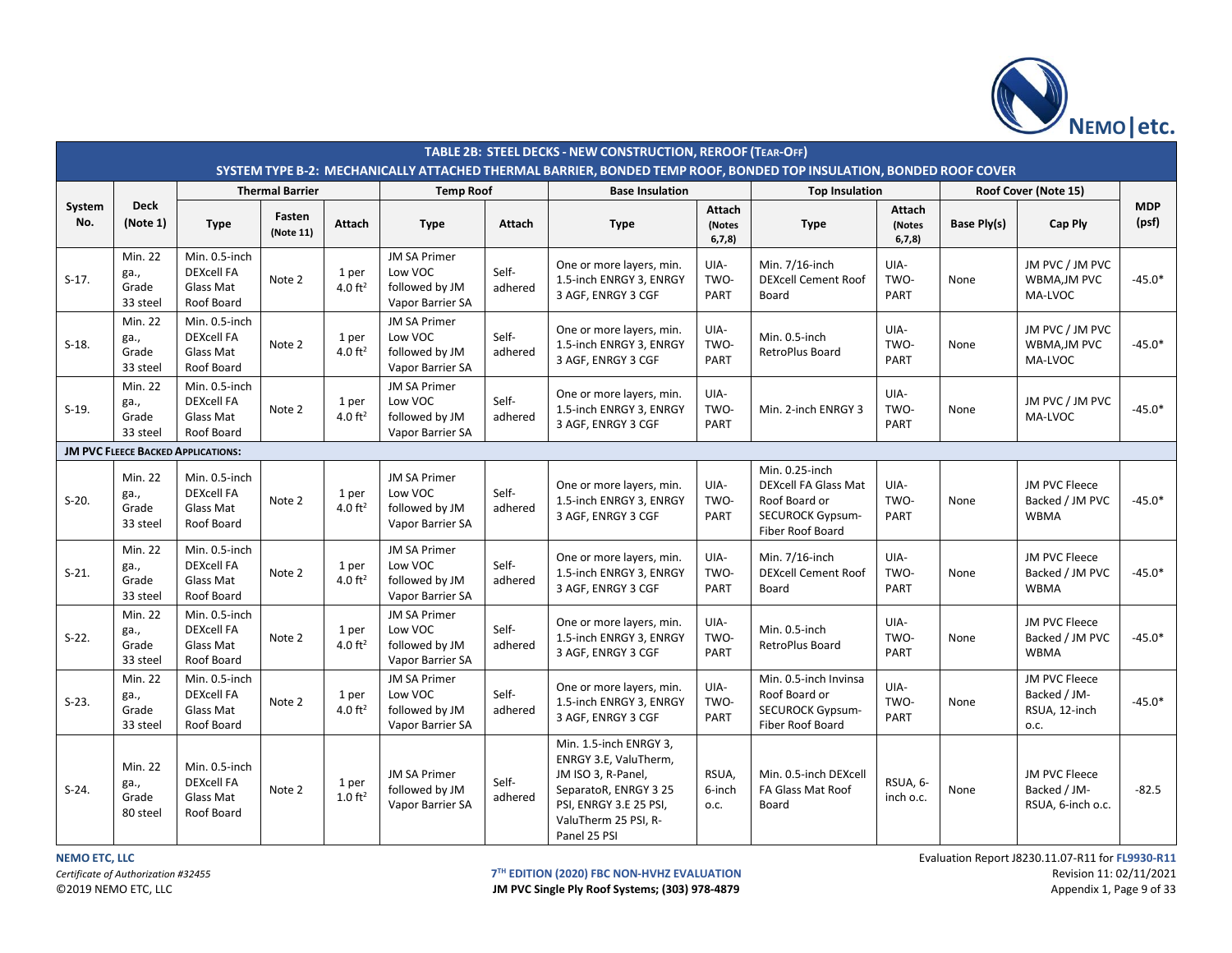

|               |                                      |                                                               |                        |                     |                                                                                                        |                  | TABLE 2B: STEEL DECKS - NEW CONSTRUCTION, REROOF (TEAR-OFF)                                                                                  |                             |                                                                  |                             |                                            |                                                         |                     |
|---------------|--------------------------------------|---------------------------------------------------------------|------------------------|---------------------|--------------------------------------------------------------------------------------------------------|------------------|----------------------------------------------------------------------------------------------------------------------------------------------|-----------------------------|------------------------------------------------------------------|-----------------------------|--------------------------------------------|---------------------------------------------------------|---------------------|
|               |                                      |                                                               | <b>Thermal Barrier</b> |                     | <b>Temp Roof</b>                                                                                       |                  | SYSTEM TYPE B-2: MECHANICALLY ATTACHED THERMAL BARRIER, BONDED TEMP ROOF, BONDED TOP INSULATION, BONDED ROOF COVER<br><b>Base Insulation</b> |                             | <b>Top Insulation</b>                                            |                             |                                            | Roof Cover (Note 15)                                    |                     |
| System<br>No. | <b>Deck</b><br>(Note 1)              | <b>Type</b>                                                   | Fasten<br>(Note 11)    | Attach              | <b>Type</b>                                                                                            | Attach           | <b>Type</b>                                                                                                                                  | Attach<br>(Notes<br>6,7,8   | <b>Type</b>                                                      |                             | Attach<br>Base Ply(s)<br>(Notes<br>6, 7, 8 | Cap Ply                                                 | <b>MDP</b><br>(psf) |
|               |                                      | <b>HYBRID JM PVC FLEECE BACKED APPLICATIONS:</b>              |                        |                     |                                                                                                        |                  |                                                                                                                                              |                             |                                                                  |                             |                                            |                                                         |                     |
| $S-25.$       | Min. 22<br>ga.,<br>Grade<br>33 steel | Min. 0.5-inch<br><b>DEXcell FA</b><br>Glass Mat<br>Roof Board | Note 2                 | 1 per<br>4.0 $ft^2$ | <b>JM SA Primer</b><br>Low VOC<br>followed by JM<br>Vapor Barrier SA                                   | Self-<br>adhered | One or more layers, min.<br>1.5-inch ENRGY 3, ENRGY<br>3 AGF, ENRGY 3 CGF                                                                    | UIA-<br>TWO-<br>PART        | Min. 3/8-inch<br><b>SECUROCK Gypsum-</b><br>Fiber Roof Board     | UIA-<br>TWO-<br><b>PART</b> | BP-AA, SBS-<br>AA, SBS-TA                  | JM PVC Fleece<br>Backed / Hot<br>asphalt                | $-45.0*$            |
|               |                                      |                                                               |                        |                     |                                                                                                        |                  | TABLE 2C: STEEL DECKS - NEW CONSTRUCTION, REROOF (TEAR-OFF) OR RECOVER                                                                       |                             |                                                                  |                             |                                            |                                                         |                     |
|               |                                      |                                                               |                        |                     |                                                                                                        |                  | <b>SYSTEM TYPE C-1: MECHANICALLY ATTACHED INSULATION. BONDED ROOF COVER</b>                                                                  |                             |                                                                  |                             |                                            |                                                         |                     |
|               |                                      |                                                               |                        |                     |                                                                                                        |                  |                                                                                                                                              | <b>Top Insulation Layer</b> |                                                                  |                             |                                            | Roof Cover (Note 15)                                    |                     |
| System<br>No. |                                      | <b>Deck</b><br>(Note 1)                                       |                        |                     | <b>Base Insulation Layer</b><br>(Note 13)                                                              |                  | <b>Type</b>                                                                                                                                  |                             | <b>Fasteners</b><br>(Note 11)                                    | Attach                      | Base Ply(s)                                | Cap Ply                                                 | <b>MDP</b><br>(psf) |
|               | <b>JM PVC APPLICATIONS:</b>          |                                                               |                        |                     |                                                                                                        |                  |                                                                                                                                              |                             |                                                                  |                             |                                            |                                                         |                     |
| $S-26.$       | 33 steel                             | Min. 22 ga., Type B, Grade                                    | PSI CGF, loose laid    |                     | Min. 1.5-inch ENRGY 3, ENRGY 3 AGF, ENRGY 3 CGF,<br>JM ISO 3 or 25 PSI, ENRGY 3 25 PSI AGF, ENRGY 3 25 |                  | Min. 0.25-inch DensDeck                                                                                                                      |                             | Note 2                                                           | 1 per<br>2.0 ft2            | None                                       | JM PVC / TACC LA 432,<br>JM PVC WBMA, JM<br>PVC MA-LVOC | $-30.0*$            |
| $S-27.$       | 33 steel                             | Min. 22 ga., Type B, Grade                                    |                        | PSI CGF, loose laid | in. 1.5-inch ENRGY 3, ENRGY 3 AGF, ENRGY 3 CGF,<br>JM ISO 3 or 25 PSI, ENRGY 3 25 PSI AGF, ENRGY 3 25  |                  | Min. 0.25-inch DensDeck                                                                                                                      |                             | OMG 3 in.<br>Galvalume Steel<br>Plates with OMG<br>#12 or #14 HD | 1 per<br>$2.7$ ft $2$       | None                                       | JM PVC / TACC LA 432,<br>JM PVC WBMA, JM<br>PVC MA-LVOC | $-30.0*$            |
| $S-28.$       | 33 steel                             | Min. 22 ga., Type B, Grade                                    |                        | PSI CGF, loose laid | Min. 1.5-inch ENRGY 3, ENRGY 3 AGF, ENRGY 3 CGF,<br>JM ISO 3 or 25 PSI, ENRGY 3 25 PSI AGF, ENRGY 3 25 |                  | Min. 0.5-inch DensDeck                                                                                                                       |                             | OMG 3 in.<br>Galvalume Steel<br>Plates with OMG<br>#12 or #14 HD | 1 per<br>$3.2$ ft2          | None                                       | JM PVC / TACC LA 432,<br>JM PVC WBMA, JM<br>PVC MA-LVOC | $-30.0*$            |
| $S-29.$       | 33 steel                             | Min. 22 ga., Type B, Grade                                    | PSI CGF, loose laid    |                     | (Optional) ENRGY 3, ENRGY 3 AGF, ENRGY 3 CGF,<br>JM ISO 3 or 25 PSI, ENRGY 3 25 PSI AGF, ENRGY 3 25    |                  | Min. 2-inch Fesco Foam                                                                                                                       |                             | Note 2; All<br>Purpose<br>Fastener only                          | 1 per<br>5.3 ft2            | None                                       | JM PVC / JM PVC<br>WBMA, JM PVC MA-<br>LVOC             | $-37.5*$            |
| $S-30.$       | 33 steel                             | Min. 22 ga., Type B, Grade                                    | PSI CGF, loose laid    |                     | Min. 1.5-inch ENRGY 3, ENRGY 3 AGF, ENRGY 3 CGF,<br>JM ISO 3 or 25 PSI, ENRGY 3 25 PSI AGF, ENRGY 3 25 |                  | Min. 0.25-inch DensDeck                                                                                                                      |                             | Note 2                                                           | 1 per<br>1.8 ft2            | None                                       | JM PVC / TACC LA 432,<br>JM PVC WBMA, JM<br>PVC MA-LVOC | $-45.0*$            |
| $S-31.$       | 33 steel                             | Min. 22 ga., Type B, Grade                                    |                        | PSI CGF, loose laid | Min. 1.5-inch ENRGY 3, ENRGY 3 AGF, ENRGY 3 CGF,<br>JM ISO 3 or 25 PSI, ENRGY 3 25 PSI AGF, ENRGY 3 25 |                  | Min. 0.25-inch DensDeck                                                                                                                      |                             | OMG 3 in.<br>Galvalume Steel<br>Plates with OMG<br>#12 or #14 HD | 1 per<br>$2.1$ ft2          | None                                       | JM PVC / TACC LA 432,<br>JM PVC WBMA, JM<br>PVC MA-LVOC | $-45.0*$            |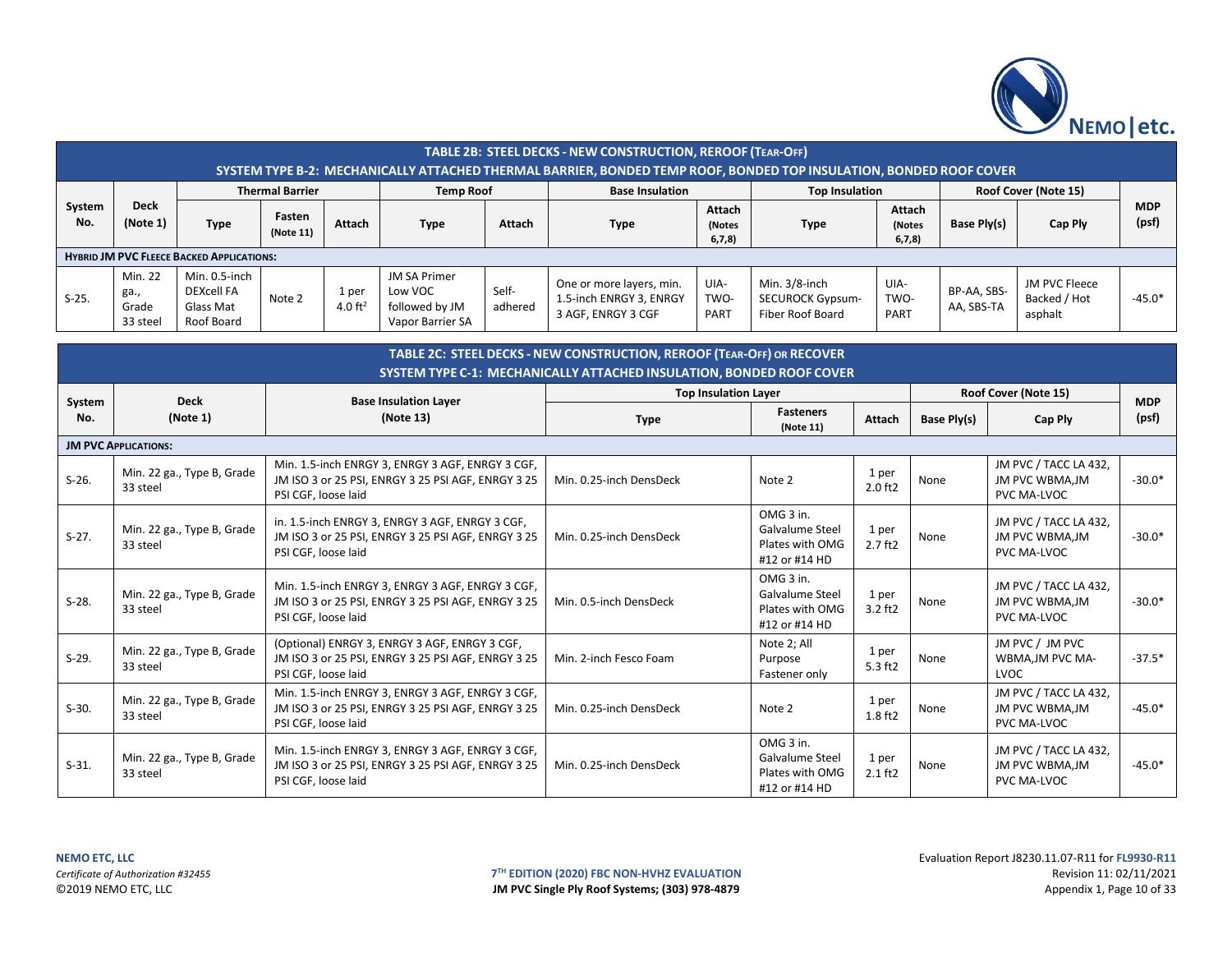

|               | TABLE 2C: STEEL DECKS - NEW CONSTRUCTION, REROOF (TEAR-OFF) OR RECOVER<br>SYSTEM TYPE C-1: MECHANICALLY ATTACHED INSULATION, BONDED ROOF COVER |                                                                                                                                          |                                                                                                                                                                                                   |                                                                  |                       |             |                                                                |            |  |  |  |  |
|---------------|------------------------------------------------------------------------------------------------------------------------------------------------|------------------------------------------------------------------------------------------------------------------------------------------|---------------------------------------------------------------------------------------------------------------------------------------------------------------------------------------------------|------------------------------------------------------------------|-----------------------|-------------|----------------------------------------------------------------|------------|--|--|--|--|
|               | <b>Deck</b>                                                                                                                                    |                                                                                                                                          | <b>Top Insulation Layer</b>                                                                                                                                                                       |                                                                  |                       |             | Roof Cover (Note 15)                                           | <b>MDP</b> |  |  |  |  |
| System<br>No. | (Note 1)                                                                                                                                       | <b>Base Insulation Layer</b><br>(Note 13)                                                                                                | <b>Type</b>                                                                                                                                                                                       | <b>Fasteners</b><br>(Note 11)                                    | Attach                | Base Ply(s) | Cap Ply                                                        | (psf)      |  |  |  |  |
| $S-32.$       | Min. 22 ga., Type B, Grade<br>33 steel                                                                                                         | Min. 1.5-inch ENRGY 3, ENRGY 3 AGF, ENRGY 3 CGF,<br>JM ISO 3 or 25 PSI, ENRGY 3 25 PSI AGF, ENRGY 3 25<br>PSI CGF, loose laid            | Min. 5/8-inch DensDeck or DensDeck<br>Prime                                                                                                                                                       | OMG 3 in.<br>Galvalume Steel<br>Plates with OMG<br>#12 or #14 HD | 1 per<br>4.0 ft2      | None        | JM PVC / TACC LA 432,<br>JM PVC WBMA, JM<br>PVC MA-LVOC        | $-45.0*$   |  |  |  |  |
| $S-33.$       | Min. 22 ga., Type B, Grade<br>33 steel                                                                                                         | Min. 1.5-inch ENRGY 3, ENRGY 3 AGF, ENRGY 3 CGF,<br>JM ISO 3 or 25 PSI, ENRGY 3 25 PSI AGF, ENRGY 3 25<br>PSI CGF, loose laid            | Min. 0.5-inch SECUROCK Gypsum-<br><b>Fiber Roof Board</b>                                                                                                                                         | Note 2 (square<br>plates)                                        | 1 per<br>4.0 ft2      | None        | JM PVC / JM PVC MA-<br>LVOC                                    | $-45.0*$   |  |  |  |  |
| $S-34.$       | Min. 22 ga., Type B, Grade<br>33 steel                                                                                                         | Min. 1.5-inch ENRGY 3, ENRGY 3 AGF, ENRGY 3 CGF,<br>JM ISO 3 or 25 PSI, ENRGY 3 25 PSI AGF, ENRGY 3 25<br>PSI CGF, loose laid            | Min. 0.25-inch DEXcell FA Glass Mat<br>Roof Board or 7/16-inch DEXcell<br><b>Cement Roof Board</b>                                                                                                | Note 2                                                           | 1 per<br>$3.2$ ft2    | None        | JM PVC / JM PVC<br>WBMA, JM PVC MA-<br>LVOC                    | $-45.0*$   |  |  |  |  |
| $S-35.$       | Min. 22 ga., Type B, Grade<br>33 steel                                                                                                         | Min. 1.5-inch ENRGY 3, ENRGY 3 AGF, ENRGY 3 CGF,<br>JM ISO 3 or 25 PSI, ENRGY 3 25 PSI AGF, ENRGY 3 25<br>PSI CGF, loose laid            | Min. 0.5-inch DEXcell FA Glass Mat<br>Roof Board                                                                                                                                                  | Note 2                                                           | 1 per<br>4.0 ft2      | None        | JM PVC / JM PVC<br>WBMA, JM PVC MA-<br>LVOC                    | $-45.0*$   |  |  |  |  |
| $S-36.$       | Min. 22 ga., Type B, Grade<br>33 steel                                                                                                         | Min. 1.5-inch ENRGY 3, ENRGY 3 AGF, ENRGY 3 CGF,<br>JM ISO 3 or 25 PSI, ENRGY 3 25 PSI AGF, ENRGY 3 25<br>PSI CGF, loose laid            | Min. 0.375-inch SECUROCK Gypsum-<br>Fiber Roof Board                                                                                                                                              | Note 2 (square<br>plates)                                        | 1 per<br>$2.7$ ft $2$ | None        | JM PVC / JM PVC MA-<br>LVOC                                    | $-45.0*$   |  |  |  |  |
| $S-37.$       | Min. 22 ga., Type B, Grade<br>33 steel                                                                                                         | Min. 1.5-inch ENRGY 3, ENRGY 3 AGF, ENRGY 3 CGF,<br>JM ISO 3 or 25 PSI, ENRGY 3 25 PSI AGF, ENRGY 3 25<br>PSI CGF, loose laid            | Min. 0.25-inch Invinsa Roof Board or<br>Invinsa FR                                                                                                                                                | Note 2 (square<br>plates)                                        | 1 per<br>$2.0$ ft $2$ | None        | JM PVC / JM PVC MA-<br>LVOC                                    | $-45.0*$   |  |  |  |  |
| $S-38.$       | Min. 22 ga., Type B, Grade<br>33 steel                                                                                                         | Min. 1.5-inch ENRGY 3, ENRGY 3 AGF, ENRGY 3 CGF,<br>JM ISO 3 or 25 PSI, ENRGY 3 25 PSI AGF, ENRGY 3 25<br>PSI CGF, loose laid            | Min. 0.25-inch InvinsaPlus                                                                                                                                                                        | Note 2                                                           | 1 per<br>4.0 ft2      | None        | JM PVC / JM PVC<br>WBMA, JM PVC MA-<br>LVOC                    | $-45.0*$   |  |  |  |  |
| $S-39.$       | Min. 22 ga., Type B, Grade<br>33 steel                                                                                                         | (Optional) Min. 1.5-inch ENRGY 3, ENRGY 3 AGF,<br>ENRGY 3 CGF, JM ISO 3 or 25 PSI, ENRGY 3 25 PSI<br>AGF, ENRGY 3 25 PSI CGF, loose laid | Min. 1.75-inch Invinsa Foam                                                                                                                                                                       | Note 2 (square<br>plates)                                        | 1 per<br>$2.0$ ft $2$ | None        | JM PVC / TACC LA 432,<br>JM PVC WBMA, JM<br>PVC MA-LVOC        | $-45.0*$   |  |  |  |  |
| $S-40.$       | Min. 22 ga., Type B, Grade<br>33 steel                                                                                                         | (Optional) ENRGY 3, ENRGY 3 AGF, ENRGY 3 CGF,<br>JM ISO 3 or 25 PSI, ENRGY 3 25 PSI AGF, ENRGY 3 25<br>PSI CGF, loose laid               | Min. 2-inch Invinsa Foam                                                                                                                                                                          | Note 2; All<br>Purpose<br>Fastener only                          | 1 per<br>$5.3$ ft2    | None        | JM PVC / TACC LA 432,<br><b>JM PVC WBMA, JM</b><br>PVC MA-LVOC | $-45.0*$   |  |  |  |  |
| $S-41.$       | Min. 22 ga., Type B, Grade<br>33 steel                                                                                                         | (Optional) Min. 0.25-inch DensDeck or SECUROCK<br>Gypsum-Fiber Roof Board                                                                | Min. 2-inch ENRGY 3, ENRGY 3 AGF,<br>ENRGY 3 CGF, 25 PSI, ENRGY 3 25 PSI<br>AGF, ENRGY 3 25 PSI CGF,<br>ValuTherm, ValuTherm AGF,<br>ValuTherm CGF, ValuTherm 25 PSI<br>AGF, ValuTherm 25 PSI CGF | Note 2                                                           | 1 per<br>4.0 ft2      | None        | JM PVC / TACC LA 432,<br>JM PVC WBMA, JM<br><b>PVC MA-LVOC</b> | $-45.0*$   |  |  |  |  |
| $S-42.$       | Min. 22 ga., Type B, Grade<br>33 steel                                                                                                         | Min. 1.5-inch ENRGY 3, ENRGY 3 AGF, ENRGY 3 CGF,<br>JM ISO 3 or 25 PSI, ENRGY 3 25 PSI AGF, ENRGY 3 25<br>PSI CGF, loose laid            | Min. 0.25-inch SECUROCK Gypsum-<br>Fiber Roof Board                                                                                                                                               | Note 2 (square<br>plates)                                        | 1 per<br>$1.3$ ft2    | None        | JM PVC / JM PVC MA-<br>LVOC                                    | $-52.5$    |  |  |  |  |

JM PVC Single Ply Roof Systems; (303) 978-4879

**NEMO ETC, LLC** Evaluation Report J8230.11.07-R11 for **FL9930-R11 T<sup>TH</sup> EDITION (2020) FBC NON-HVHZ EVALUATION**<br> **IM PVC Single Ply Roof Systems; (303) 978-4879 Revision 11: 02/11/2021**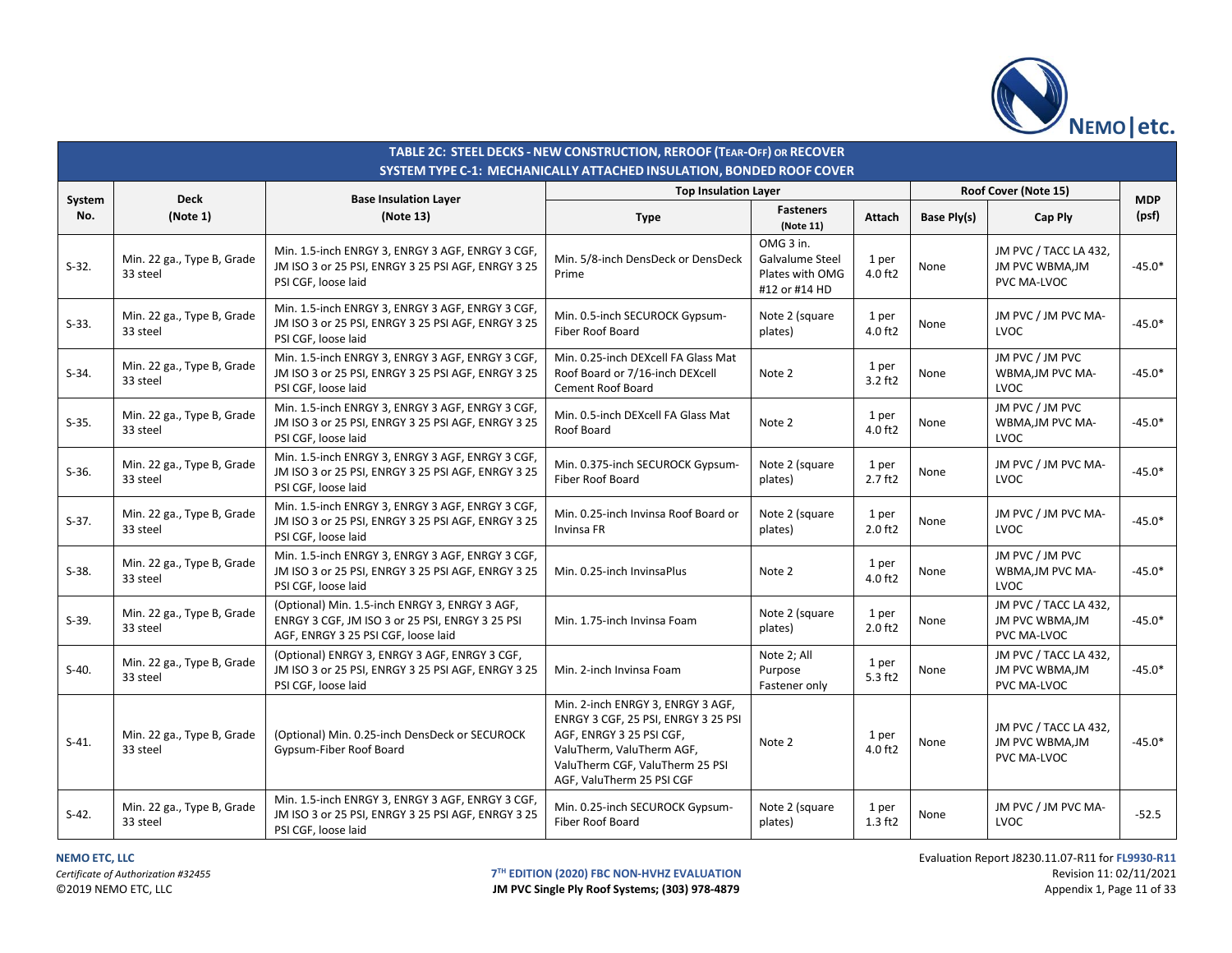

|               | TABLE 2C: STEEL DECKS - NEW CONSTRUCTION, REROOF (TEAR-OFF) OR RECOVER<br>SYSTEM TYPE C-1: MECHANICALLY ATTACHED INSULATION, BONDED ROOF COVER |                                                                                                                                          |                                                                                                                                                                                                                                                                                          |                                    |                       |             |                                                                     |                     |  |  |  |  |
|---------------|------------------------------------------------------------------------------------------------------------------------------------------------|------------------------------------------------------------------------------------------------------------------------------------------|------------------------------------------------------------------------------------------------------------------------------------------------------------------------------------------------------------------------------------------------------------------------------------------|------------------------------------|-----------------------|-------------|---------------------------------------------------------------------|---------------------|--|--|--|--|
|               |                                                                                                                                                |                                                                                                                                          | <b>Top Insulation Layer</b>                                                                                                                                                                                                                                                              |                                    |                       |             | Roof Cover (Note 15)                                                |                     |  |  |  |  |
| System<br>No. | <b>Deck</b><br>(Note 1)                                                                                                                        | <b>Base Insulation Layer</b><br>(Note 13)                                                                                                | <b>Type</b>                                                                                                                                                                                                                                                                              | <b>Fasteners</b><br>(Note 11)      | Attach                | Base Ply(s) | Cap Ply                                                             | <b>MDP</b><br>(psf) |  |  |  |  |
| $S-43.$       | Min. 22 ga., Type B, Grade<br>33 steel                                                                                                         | Min. 1.5-inch ENRGY 3, ENRGY 3 AGF, ENRGY 3 CGF,<br>JM ISO 3 or 25 PSI, ENRGY 3 25 PSI AGF, ENRGY 3 25<br>PSI CGF, loose laid            | Min. 0.25-inch InvinsaPlus                                                                                                                                                                                                                                                               | Note 2                             | 1 per<br>$2.7$ ft $2$ | None        | JM PVC / JM PVC<br>WBMA, JM PVC MA-<br>LVOC                         | $-52.5$             |  |  |  |  |
| $S-44.$       | Min. 22 ga., Type B, Grade<br>80 steel                                                                                                         | Min. 1.5-inch ENRGY 3, ENRGY 3 AGF, ENRGY 3 CGF,<br>JM ISO 3 or 25 PSI, ENRGY 3 25 PSI AGF, ENRGY 3 25<br>PSI CGF, loose laid            | Min. 0.25-inch InvinsaPlus                                                                                                                                                                                                                                                               | Note 2                             | 1 per<br>$2.0$ ft $2$ | None        | JM PVC / JM PVC<br>WBMA, JM PVC MA-<br>LVOC                         | $-60.0$             |  |  |  |  |
| $S-45.$       | Min. 22 ga., type B, Grade<br>33 steel or min. 2,500 psi<br>structural concrete                                                                | (Optional) One or more layers, any combination,<br>loose laid                                                                            | Min. 2.0-inch ENRGY 3, ENRGY 3.E,<br>ValuTherm, JM ISO 3, R-Panel,<br>ENRGY 3 25 PSI, ENRGY 3.E 25 PSI,<br>ValuTherm 25 PSI, R-Panel 25 PSI,<br>ENRGY 3 CGF, ValuTherm CGF,<br>ENRGY 3 25 PSI CGF, ValuTherm 25<br>PSI CGF, ENRGY 3 FR, ENRGY 3 25 PSI<br>FR, ENRGY 3 C1, ENRGY 3 C1 CGF | Note 2 (round or<br>square plates) | 1 per<br>$1.6$ ft2    | None        | JM PVC / JM PVC MA-<br>LVOC                                         | $-60.0$             |  |  |  |  |
| $S-46.$       | Min. 22 ga., type B, Grade<br>33 steel or min. 2,500 psi<br>structural concrete                                                                | (Optional) One or more layers, any combination,<br>loose laid                                                                            | Min. 2-inch ENRGY 3 CGF, ENRGY 3<br><b>FR</b>                                                                                                                                                                                                                                            | Note 2 (square<br>plates)          | 1 per<br>$2.0$ ft $2$ | None        | JM PVC / JM PVC MA-<br>LVOC                                         | $-67.5$             |  |  |  |  |
| $S-47.$       | Min. 22 ga., type B, Grade<br>33 steel or min. 2,500 psi<br>structural concrete                                                                | (Optional) One or more layers, any combination,<br>loose laid                                                                            | Min. 2.0-inch ENRGY 3 CGF, ENRGY 3<br><b>FR</b>                                                                                                                                                                                                                                          | Note 2 (round or<br>square plates) | 1 per<br>$1.0$ ft $2$ | None        | JM PVC / JM PVC MA-<br>LVOC                                         | $-82.5$             |  |  |  |  |
| $S-48.$       | Min. 22 ga., type B, Grade<br>33 steel or min. 2,500 psi<br>structural concrete                                                                | One or more layers, min. 1.5-inch, any combination,<br>loose laid                                                                        | Min. 0.5-inch DensDeck Prime or<br>DEXcell FA Glass Mat Roof Board                                                                                                                                                                                                                       | Note 2 (square<br>plates)          | 1 per<br>$1.0$ ft $2$ | None        | JM PVC / JM PVC MA-<br>LVOC                                         | $-82.5$             |  |  |  |  |
| $S-49.$       | Min. 22 ga., type B, Grade<br>80 steel or min. 2,500 psi<br>structural concrete                                                                | One or more layers, min. 1.5-inch, any combination,<br>loose laid                                                                        | Min. 0.5-inch DEXcell FA Glass Mat<br>Roof Board                                                                                                                                                                                                                                         | Note 2 (square<br>plates)          | 1 per<br>$1.0$ ft2    | None        | JM PVC / JM PVC MA-<br>LVOC                                         | $-105.0$            |  |  |  |  |
| $S-50.$       | Min. 22 ga., type B, Grade<br>80 steel or min. 2,500 psi<br>structural concrete                                                                | One or more layers, min. 1.5-inch, any combination,<br>loose laid                                                                        | Min. 0.5-inch DensDeck Prime                                                                                                                                                                                                                                                             | Note 2 (square<br>plates)          | 1 per<br>$1.0$ ft $2$ | None        | JM PVC / JM PVC MA-<br>LVOC                                         | $-112.5$            |  |  |  |  |
| $S-51.$       | Min. 22 ga., type B, Grade<br>80 steel or min. 2,500 psi<br>structural concrete                                                                | (Optional) One or more layers, any combination,<br>loose laid                                                                            | Min. 2.0-inch ENRGY 3 CGF, ENRGY 3<br><b>FR</b>                                                                                                                                                                                                                                          | Note 2 (round or<br>square plates) | 1 per<br>$1.0$ ft $2$ | None        | JM PVC / JM PVC MA-<br>LVOC                                         | $-120.0$            |  |  |  |  |
|               | <b>JM PVC SD PLUS APPLICATIONS:</b>                                                                                                            |                                                                                                                                          |                                                                                                                                                                                                                                                                                          |                                    |                       |             |                                                                     |                     |  |  |  |  |
| $S-52.$       | Min. 22 ga., Type B, Grade<br>33 steel                                                                                                         | (Optional) Min. 1.5-inch ENRGY 3, ENRGY 3 AGF,<br>ENRGY 3 CGF, JM ISO 3 or 25 PSI, ENRGY 3 25 PSI<br>AGF, ENRGY 3 25 PSI CGF, loose laid | Min. 1.75-inch Invinsa Foam                                                                                                                                                                                                                                                              | Note 2 (square<br>plates)          | 1 per<br>$2.0$ ft $2$ | None        | JM PVC SD Plus / TACC<br>LA 432, JM PVC<br>WBMA, JM PVC MA-<br>LVOC | $-45.0*$            |  |  |  |  |

**NEMO ETC, LLC** Evaluation Report J8230.11.07-R11 for **FL9930-R11 T<sup>TH</sup> EDITION (2020) FBC NON-HVHZ EVALUATION**<br> **IM PVC Single Ply Roof Systems; (303) 978-4879 Revision 11: 02/11/2021** Appendix 1, Page 12 of 33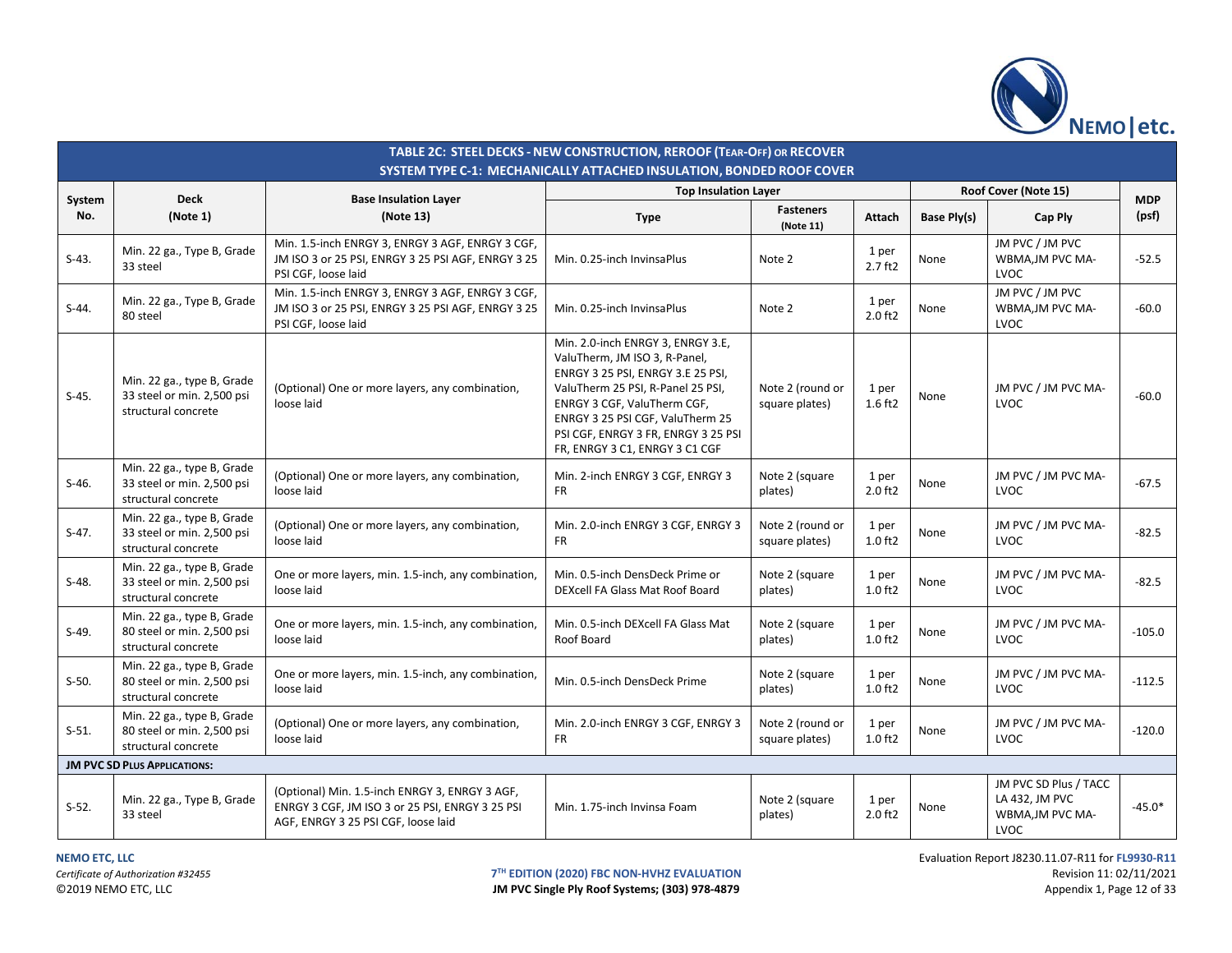

|               | TABLE 2C: STEEL DECKS - NEW CONSTRUCTION, REROOF (TEAR-OFF) OR RECOVER<br>SYSTEM TYPE C-1: MECHANICALLY ATTACHED INSULATION, BONDED ROOF COVER |                                                                                                                            |                                                                                                                                                                                                                                                                                          |                                         |                       |             |                                                                     |                     |  |  |  |  |
|---------------|------------------------------------------------------------------------------------------------------------------------------------------------|----------------------------------------------------------------------------------------------------------------------------|------------------------------------------------------------------------------------------------------------------------------------------------------------------------------------------------------------------------------------------------------------------------------------------|-----------------------------------------|-----------------------|-------------|---------------------------------------------------------------------|---------------------|--|--|--|--|
|               | <b>Deck</b>                                                                                                                                    | <b>Base Insulation Layer</b>                                                                                               | <b>Top Insulation Layer</b>                                                                                                                                                                                                                                                              |                                         |                       |             | Roof Cover (Note 15)                                                |                     |  |  |  |  |
| System<br>No. | (Note 1)                                                                                                                                       | (Note 13)                                                                                                                  | <b>Type</b>                                                                                                                                                                                                                                                                              | <b>Fasteners</b><br>(Note 11)           | Attach                | Base Ply(s) | Cap Ply                                                             | <b>MDP</b><br>(psf) |  |  |  |  |
| $S-53.$       | Min. 22 ga., Type B, Grade<br>33 steel                                                                                                         | (Optional) ENRGY 3, ENRGY 3 AGF, ENRGY 3 CGF,<br>JM ISO 3 or 25 PSI, ENRGY 3 25 PSI AGF, ENRGY 3 25<br>PSI CGF, loose laid | Min. 2-inch Invinsa Foam                                                                                                                                                                                                                                                                 | Note 2; All<br>Purpose<br>Fastener only | 1 per<br>$5.3$ ft2    | None        | JM PVC SD Plus / TACC<br>LA 432, JM PVC<br>WBMA, JM PVC MA-<br>LVOC | $-45.0*$            |  |  |  |  |
| $S-54.$       | Min. 22 ga., Type B, Grade<br>33 steel                                                                                                         | (Optional) One or more layers, any combination,<br>loose laid                                                              | Min. 2-inch ENRGY 3 CGF,<br>ValuTherm CGF, ENRGY 3 FR, Invinsa<br>Foam                                                                                                                                                                                                                   | Note 2 (square<br>plates)               | 1 per<br>$2.7$ ft $2$ | None        | JM PVC SD Plus / JM<br>PVC MA-LVOC                                  | $-52.5$             |  |  |  |  |
| $S-55.$       | Min. 22 ga., type B, Grade<br>33 steel or min. 2,500 psi<br>structural concrete                                                                | (Optional) One or more layers, any combination,<br>loose laid                                                              | Min. 2.0-inch ENRGY 3, ENRGY 3.E,<br>ValuTherm, JM ISO 3, R-Panel,<br>ENRGY 3 25 PSI, ENRGY 3.E 25 PSI,<br>ValuTherm 25 PSI, R-Panel 25 PSI,<br>ENRGY 3 CGF, ValuTherm CGF,<br>ENRGY 3 25 PSI CGF, ValuTherm 25<br>PSI CGF, ENRGY 3 FR, ENRGY 3 25 PSI<br>FR, ENRGY 3 C1, ENRGY 3 C1 CGF | Note 2 (round or<br>square plates)      | 1 per<br>1.6 ft2      | None        | JM PVC SD Plus / JM<br>PVC MA-LVOC                                  | $-60.0$             |  |  |  |  |
| $S-56.$       | Min. 22 ga., type B, Grade<br>33 steel or min. 2,500 psi<br>structural concrete                                                                | (Optional) One or more layers, any combination,<br>loose laid                                                              | Min. 2-inch ENRGY 3 CGF, ENRGY 3<br><b>FR</b>                                                                                                                                                                                                                                            | Note 2 (square<br>plates)               | 1 per<br>2.0 ft2      | None        | JM PVC SD Plus / JM<br>PVC MA-LVOC                                  | $-67.5$             |  |  |  |  |
| $S-57.$       | Min. 22 ga., type B, Grade<br>33 steel or min. 2,500 psi<br>structural concrete                                                                | (Optional) One or more layers, any combination,<br>loose laid                                                              | Min. 2.0-inch Invinsa Foam                                                                                                                                                                                                                                                               | Note 2 (square<br>plates)               | 1 per<br>2.0 ft2      | None        | JM PVC SD Plus / JM<br>PVC MA-LVOC                                  | $-75.0$             |  |  |  |  |
| $S-58.$       | Min. 22 ga., type B, Grade<br>33 steel or min. 2,500 psi<br>structural concrete                                                                | One or more layers, min. 1.5-inch, any combination,<br>loose laid                                                          | Min. 0.5-inch SECUROCK Gypsum-<br>Fiber Roof Board                                                                                                                                                                                                                                       | Note 2 (square<br>plates)               | 1 per<br>1.6 ft2      | None        | JM PVC SD Plus / JM<br>PVC MA-LVOC                                  | $-75.0$             |  |  |  |  |
| $S-59.$       | Min. 22 ga., type B, Grade<br>33 steel or min. 2,500 psi<br>structural concrete                                                                | (Optional) One or more layers, any combination,<br>loose laid                                                              | Min. 2.0-inch ENRGY 3 CGF, ENRGY 3<br><b>FR</b>                                                                                                                                                                                                                                          | Note 2 (round or<br>square plates)      | 1 per<br>$1.0$ ft $2$ | None        | JM PVC SD Plus / JM<br>PVC MA-LVOC                                  | $-82.5$             |  |  |  |  |
| $S-60.$       | Min. 22 ga., type B, Grade<br>33 steel or min. 2,500 psi<br>structural concrete                                                                | One or more layers, min. 1.5-inch, any combination,<br>loose laid                                                          | Min. 0.5-inch DensDeck Prime or<br>DEXcell FA Glass Mat Roof Board                                                                                                                                                                                                                       | Note 2 (square<br>plates)               | 1 per<br>$1.0$ ft2    | None        | JM PVC SD Plus / JM<br>PVC MA-LVOC                                  | $-82.5$             |  |  |  |  |
| $S-61.$       | Min. 22 ga., type B, Grade<br>80 steel or min. 2,500 psi<br>structural concrete                                                                | One or more layers, min. 1.5-inch, any combination,<br>loose laid                                                          | Min. 0.5-inch DEXcell FA Glass Mat<br>Roof Board                                                                                                                                                                                                                                         | Note 2 (square<br>plates)               | 1 per<br>$1.0$ ft2    | None        | JM PVC SD Plus / JM<br>PVC MA-LVOC                                  | $-105.0$            |  |  |  |  |
| $S-62.$       | Min. 22 ga., type B, Grade<br>80 steel or min. 2,500 psi<br>structural concrete                                                                | (Optional) One or more layers, any combination,<br>loose laid                                                              | Min. 2.0-inch ENRGY 3 CGF, ENRGY 3<br><b>FR</b>                                                                                                                                                                                                                                          | Note 2 (square<br>plates)               | 1 per<br>$1.3$ ft2    | None        | JM PVC SD Plus / JM<br>PVC MA-LVOC                                  | $-105.0$            |  |  |  |  |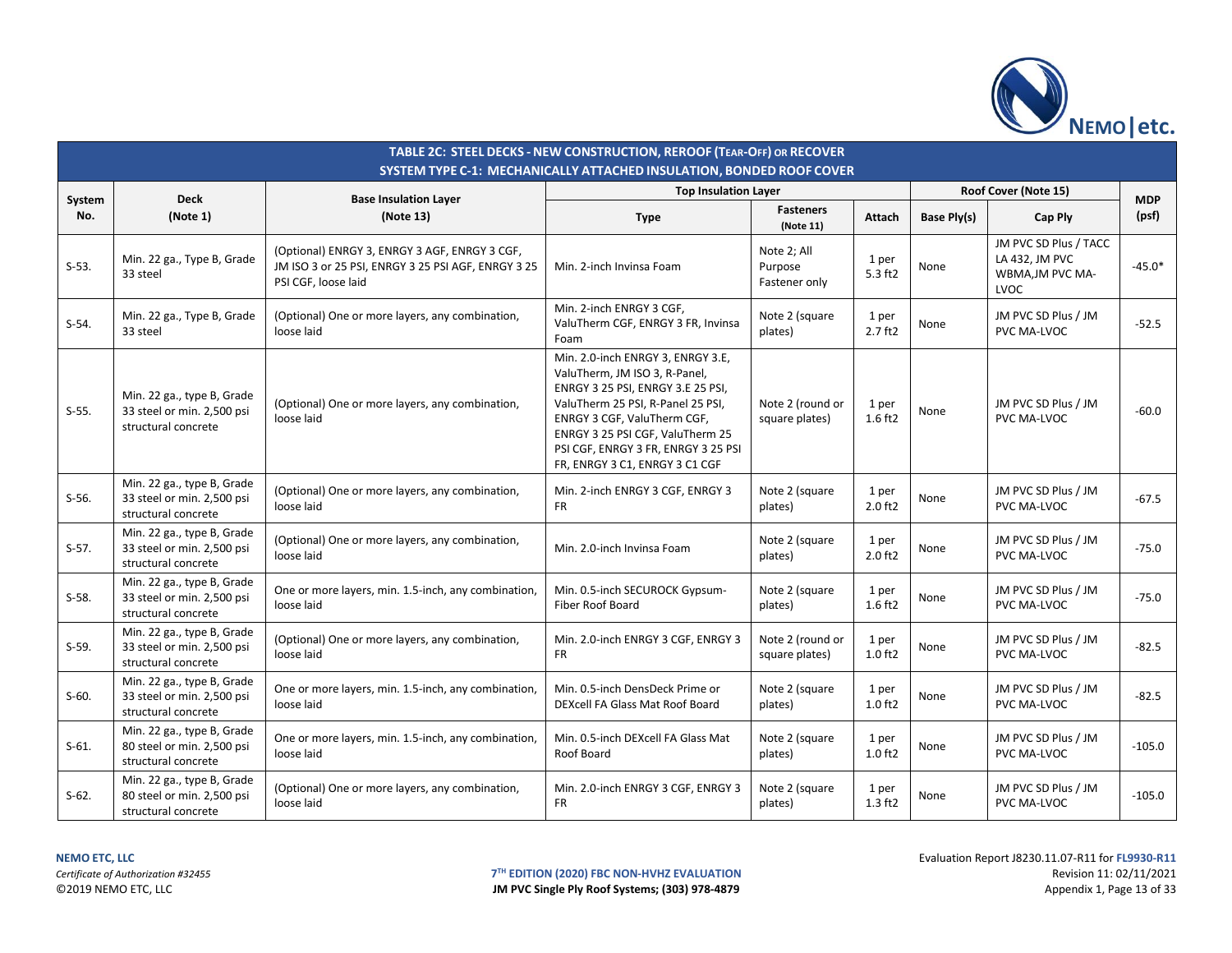

|         |                                                                                 |                                                                                                                               | TABLE 2C: STEEL DECKS - NEW CONSTRUCTION, REROOF (TEAR-OFF) OR RECOVER<br>SYSTEM TYPE C-1: MECHANICALLY ATTACHED INSULATION, BONDED ROOF COVER |                                                                  |                       |             |                                                          |            |
|---------|---------------------------------------------------------------------------------|-------------------------------------------------------------------------------------------------------------------------------|------------------------------------------------------------------------------------------------------------------------------------------------|------------------------------------------------------------------|-----------------------|-------------|----------------------------------------------------------|------------|
| System  | <b>Deck</b>                                                                     | <b>Base Insulation Layer</b>                                                                                                  | <b>Top Insulation Layer</b>                                                                                                                    |                                                                  |                       |             | Roof Cover (Note 15)                                     | <b>MDP</b> |
| No.     | (Note 1)                                                                        | (Note 13)                                                                                                                     | <b>Type</b>                                                                                                                                    | <b>Fasteners</b><br>(Note 11)                                    | Attach                | Base Ply(s) | Cap Ply                                                  | (psf)      |
| $S-63.$ | Min. 22 ga., type B, Grade<br>80 steel or min. 2,500 psi<br>structural concrete | One or more layers, min. 1.5-inch, any combination,<br>loose laid                                                             | Min. 0.5-inch DensDeck Prime                                                                                                                   | Note 2 (square<br>plates)                                        | 1 per<br>$1.0$ ft $2$ | None        | JM PVC SD Plus / JM<br>PVC MA-LVOC                       | $-112.5$   |
| $S-64.$ | Min. 22 ga., type B, Grade<br>80 steel or min. 2,500 psi<br>structural concrete | (Optional) One or more layers, any combination,<br>loose laid                                                                 | Min. 2.0-inch ENRGY 3 CGF, ENRGY 3<br>FR.                                                                                                      | Note 2 (round or<br>square plates)                               | 1 per<br>$1.0$ ft $2$ | None        | JM PVC SD Plus / JM<br>PVC MA-LVOC                       | $-120.0$   |
|         | <b>JM PVC FLEECE BACKED APPLICATIONS:</b>                                       |                                                                                                                               |                                                                                                                                                |                                                                  |                       |             |                                                          |            |
| $S-65.$ | Min. 22 ga., Type B, Grade<br>33 steel                                          | (Optional) ENRGY 3, ENRGY 3 AGF, ENRGY 3 CGF,<br>JM ISO 3 or 25 PSI, ENRGY 3 25 PSI AGF, ENRGY 3 25<br>PSI CGF, loose laid    | Min. 2-inch Fesco Foam                                                                                                                         | Note 2; All<br>Purpose<br>Fastener only                          | 1 per<br>5.3 ft2      | None        | JM PVC Fleece Backed<br>/ JM PVC WBMA                    | $-37.5*$   |
| $S-66.$ | Min. 22 ga., Type B, Grade<br>33 steel                                          | (Optional) Min. 0.25-inch DensDeck or SECUROCK<br>Gypsum-Fiber Roof Board                                                     | Min. 1.5-inch ENRGY 3, ENRGY 3<br>AGF, ENRGY 3 CGF, PSI-25                                                                                     | OMG 3 in.<br>Galvalume Steel<br>Plates with OMG<br>#12 or #14 HD | 1 per<br>$2.0$ ft $2$ | None        | JM PVC Fleece Backed<br>hot asphalt                      | $-45.0*$   |
| $S-67.$ | Min. 22 ga., Type B, Grade<br>33 steel                                          | (Optional) ENRGY 3, ENRGY 3 AGF, ENRGY 3 CGF,<br>JM ISO 3 or 25 PSI, ENRGY 3 25 PSI AGF, ENRGY 3 25<br>PSI CGF, loose laid    | Min. 2-inch Invinsa Foam                                                                                                                       | Note 2; All<br>Purpose<br>Fastener only                          | 1 per<br>5.3 ft2      | None        | JM PVC Fleece Backed<br>/ JM PVC WBMA, JM<br>PVC MA-LVOC | $-45.0*$   |
| $S-68.$ | Min. 22 ga., Type B, Grade<br>33 steel                                          | Min. 1.5-inch ENRGY 3, ENRGY 3 AGF, ENRGY 3 CGF,<br>JM ISO 3 or 25 PSI, ENRGY 3 25 PSI AGF, ENRGY 3 25<br>PSI CGF, loose laid | Min. 0.5-inch SECUROCK Gypsum-<br><b>Fiber Roof Board</b>                                                                                      | Note 2 (square<br>plates)                                        | 1 per<br>4.0 ft2      | None        | JM PVC Fleece Backed<br>/ JM PVC WBMA                    | $-45.0*$   |
| $S-69.$ | Min. 22 ga., Type B, Grade<br>33 steel                                          | Min. 1.5-inch ENRGY 3, ENRGY 3 AGF, ENRGY 3 CGF,<br>JM ISO 3 or 25 PSI, ENRGY 3 25 PSI AGF, ENRGY 3 25<br>PSI CGF, loose laid | Min. 0.25-inch DEXcell FA Glass Mat<br>Roof Board or 7/16-inch DEXcell<br><b>Cement Roof Board</b>                                             | Note 2                                                           | 1 per<br>3.2 ft2      | None        | JM PVC Fleece Backed<br>/ JM PVC WBMA                    | $-45.0*$   |
| $S-70.$ | Min. 22 ga., Type B, Grade<br>33 steel                                          | Min. 1.5-inch ENRGY 3, ENRGY 3 AGF, ENRGY 3 CGF,<br>JM ISO 3 or 25 PSI, ENRGY 3 25 PSI AGF, ENRGY 3 25<br>PSI CGF, loose laid | Min. 0.5-inch DEXcell FA Glass Mat<br>Roof Board                                                                                               | Note 2                                                           | 1 per<br>4.0 ft2      | None        | JM PVC Fleece Backed<br>/ JM PVC WBMA                    | $-45.0*$   |
| $S-71.$ | Min. 22 ga., Type B, Grade<br>33 steel                                          | Min. 1.5-inch ENRGY 3, ENRGY 3 AGF, ENRGY 3 CGF,<br>JM ISO 3 or 25 PSI, ENRGY 3 25 PSI AGF, ENRGY 3 25<br>PSI CGF, loose laid | Min. 0.375-inch SECUROCK Gypsum-<br><b>Fiber Roof Board</b>                                                                                    | Note 2 (square<br>plates)                                        | 1 per<br>$2.7$ ft $2$ | None        | JM PVC Fleece Backed<br>/ JM PVC WBMA                    | $-45.0*$   |
| $S-72.$ | Min. 22 ga., Type B, Grade<br>33 steel                                          | Min. 1.5-inch ENRGY 3, ENRGY 3 AGF, ENRGY 3 CGF,<br>JM ISO 3 or 25 PSI, ENRGY 3 25 PSI AGF, ENRGY 3 25<br>PSI CGF, loose laid | Min. 0.25-inch InvinsaPlus                                                                                                                     | Note 2                                                           | 1 per<br>4.0 ft2      | None        | JM PVC Fleece Backed<br>/ JM PVC WBMA                    | $-45.0*$   |
| $S-73.$ | Min. 22 ga., Type B, Grade<br>40 steel or min. 2,500 psi<br>structural concrete | One or more layers, any combination, loose laid                                                                               | Min. 0.5-inch SECUROCK Gypsum-<br><b>Fiber Roof Board</b>                                                                                      | Note 2 (square<br>plates)                                        | 1 per<br>$2.0$ ft $2$ | None        | JM PVC Fleece Backed<br>/ hot asphalt                    | $-60.0$    |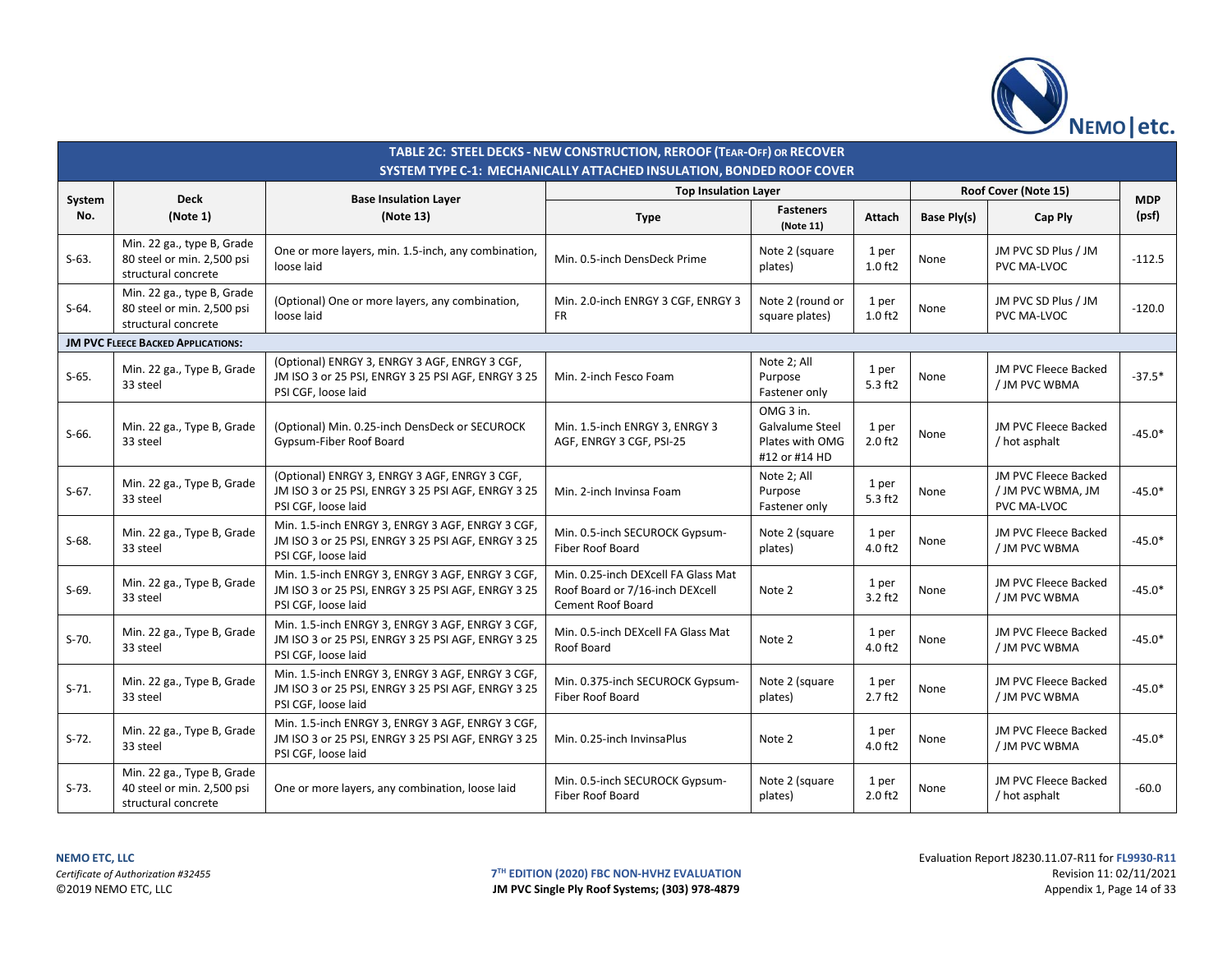

|               |                                                                                 |                                                                                                                                                                                                                                                                                                                                                                                                                                                                                     | TABLE 2C: STEEL DECKS - NEW CONSTRUCTION, REROOF (TEAR-OFF) OR RECOVER<br>SYSTEM TYPE C-1: MECHANICALLY ATTACHED INSULATION, BONDED ROOF COVER |                               |                             |                           |                                                |                     |
|---------------|---------------------------------------------------------------------------------|-------------------------------------------------------------------------------------------------------------------------------------------------------------------------------------------------------------------------------------------------------------------------------------------------------------------------------------------------------------------------------------------------------------------------------------------------------------------------------------|------------------------------------------------------------------------------------------------------------------------------------------------|-------------------------------|-----------------------------|---------------------------|------------------------------------------------|---------------------|
|               | <b>Deck</b>                                                                     |                                                                                                                                                                                                                                                                                                                                                                                                                                                                                     | <b>Top Insulation Layer</b>                                                                                                                    |                               |                             |                           | Roof Cover (Note 15)                           |                     |
| System<br>No. | (Note 1)                                                                        | <b>Base Insulation Layer</b><br>(Note 13)                                                                                                                                                                                                                                                                                                                                                                                                                                           | <b>Type</b>                                                                                                                                    | <b>Fasteners</b><br>(Note 11) | Attach                      | Base Ply(s)               | Cap Ply                                        | <b>MDP</b><br>(psf) |
| $S-74.$       | Min. 22 ga., Type B, Grade<br>33 steel                                          | Min. 0.5-inch DEXcell FA Glass Mat Roof Board, loose laid,<br>followed by JM Vapor Barrier SA, self-adhered, followed by<br>Min. 1.5-inch ENRGY 3, ENRGY 3.E, ValuTherm, JM ISO 3, R-<br>Panel, SeparatoR, ENRGY 3 25 PSI, ENRGY 3.E 25 PSI,<br>ValuTherm 25 PSI, R-Panel 25 PSI, ENRGY 3 AGF,<br>ValuTherm AGF, ENRGY 3 25 PSI AGF, ValuTherm 25 PSI<br>AGF, ENRGY 3 CGF, ValuTherm CGF, ENRGY 3 25 PSI CGF,<br>ValuTherm 25 PSI CGF, ENRGY 3 FR, ENRGY 3 25 PSI FR,<br>loose laid | Min. 0.5-inch DEXcell FA Glass Mat<br>Roof Board                                                                                               | Note 2                        | 1 per<br>$1.0$ ft $2$       | None                      | JM PVC Fleece Backed<br>/ JM-RSUA, 4-inch o.c. | $-82.5$             |
| $S-75.$       | Min. 22 ga., type B, Grade<br>33 steel or min. 2,500 psi<br>structural concrete | One or more layers, min. 1.5-inch, any combination,<br>loose laid                                                                                                                                                                                                                                                                                                                                                                                                                   | Min. 0.5-inch SECUROCK Gypsum-<br>Fiber Roof Board                                                                                             | Note 2 (square<br>plates)     | 1 per<br>$1.6$ ft2          | None                      | JM PVC Fleece Backed<br>/ hot asphalt          | $-75.0$             |
| $S-76.$       | Min. 22 ga., type B, Grade<br>33 steel or min. 2,500 psi<br>structural concrete | One or more layers, min. 1.5-inch, any combination,<br>loose laid                                                                                                                                                                                                                                                                                                                                                                                                                   | Min. 0.5-inch DensDeck Prime                                                                                                                   | Note 2 (square<br>plates)     | 1 per<br>$1.0$ ft $2$       | None                      | JM PVC Fleece Backed<br>/ hot asphalt          | $-82.5$             |
| $S-77.$       | Min. 22 ga., type B, Grade<br>80 steel or min. 2,500 psi<br>structural concrete | One or more layers, min. 1.5-inch, any combination,<br>loose laid                                                                                                                                                                                                                                                                                                                                                                                                                   | Min. 0.5-inch DensDeck Prime                                                                                                                   | Note 2 (square<br>plates)     | 1 per<br>$1.0$ ft $2$       | None                      | JM PVC Fleece Backed<br>/ hot asphalt          | $-112.5$            |
| $S-78.$       | Min. 22 ga., Type B, Grade<br>80 steel                                          | Min. 0.5-inch DEXcell FA Glass Mat Roof Board, loose laid,<br>followed by JM Vapor Barrier SA, self-adhered, followed by<br>Min. 1.5-inch ENRGY 3, ENRGY 3.E, ValuTherm, JM ISO 3, R-<br>Panel, SeparatoR, ENRGY 3 25 PSI, ENRGY 3.E 25 PSI,<br>ValuTherm 25 PSI, R-Panel 25 PSI, ENRGY 3 AGF,<br>ValuTherm AGF, ENRGY 3 25 PSI AGF, ValuTherm 25 PSI<br>AGF, ENRGY 3 CGF, ValuTherm CGF, ENRGY 3 25 PSI CGF,<br>ValuTherm 25 PSI CGF, ENRGY 3 FR, ENRGY 3 25 PSI FR,<br>loose laid | Min. 0.5-inch DEXcell FA Glass Mat<br>Roof Board                                                                                               | Note 2                        | 1 per<br>$1.0$ ft2          | None                      | JM PVC Fleece Backed<br>/ JM-RSUA, 4-inch o.c. | $-142.5$            |
|               | <b>HYBRID JM PVC FLEECE BACKED APPLICATIONS:</b>                                |                                                                                                                                                                                                                                                                                                                                                                                                                                                                                     |                                                                                                                                                |                               |                             |                           |                                                |                     |
| $S-79.$       | Min. 22 ga., type B, Grade<br>33 steel                                          | One or more layers, any combination, loose laid                                                                                                                                                                                                                                                                                                                                                                                                                                     | Min. 0.5-inch Retro-Fit Board or<br>DuraBoard, min. 0.75-inch Fesco<br>Board (homogeneous) or min. 1.5-<br>inch Fesco Foam or DuraFoam         | Note 2                        | 1 per<br>$2.0 \text{ ft}^2$ | BP-AA, SBS-<br>AA         | JM PVC Fleece Backed<br>/ hot asphalt          | $-52.5$             |
| $S-80.$       | Min. 22 ga., type B, Grade<br>33 steel                                          | One or more layers, any combination, loose laid                                                                                                                                                                                                                                                                                                                                                                                                                                     | Min. 0.75-inch DuraBoard                                                                                                                       | Note 2                        | 1 per<br>$1.5 \text{ ft}^2$ | BP-AA, SBS-<br>AA         | JM PVC Fleece Backed<br>/ hot asphalt          | $-60.0$             |
| $S-81.$       | Min. 22 ga., type B, Grade<br>33 steel                                          | One or more layers, any combination, loose laid                                                                                                                                                                                                                                                                                                                                                                                                                                     | Min. 0.5-inch Retro-Fit Board or min.<br>0.75-inch Fesco Board<br>(homogeneous)                                                                | Note 2                        | 1 per<br>$1.3 \text{ ft}^2$ | BP-AA, SBS-<br>AA         | JM PVC Fleece Backed<br>/ hot asphalt          | $-60.0$             |
| $S-82.$       | Min. 22 ga., type B, Grade<br>33 steel                                          | One or more layers, any combination, loose laid                                                                                                                                                                                                                                                                                                                                                                                                                                     | Min. 0.5-inch SECUROCK Gypsum-<br>Fiber Roof Board                                                                                             | Note 2                        | 1 per<br>$1.8 \text{ ft}^2$ | BP-AA, SBS-<br>AA, SBS-TA | JM PVC Fleece Backed<br>/ hot asphalt          | $-60.0$             |

JM PVC Single Ply Roof Systems; (303) 978-4879

**NEMO ETC, LLC** Evaluation Report J8230.11.07-R11 for **FL9930-R11 T<sup>TH</sup> EDITION (2020) FBC NON-HVHZ EVALUATION**<br> **IM PVC Single Ply Roof Systems; (303) 978-4879 Revision 11: 02/11/2021**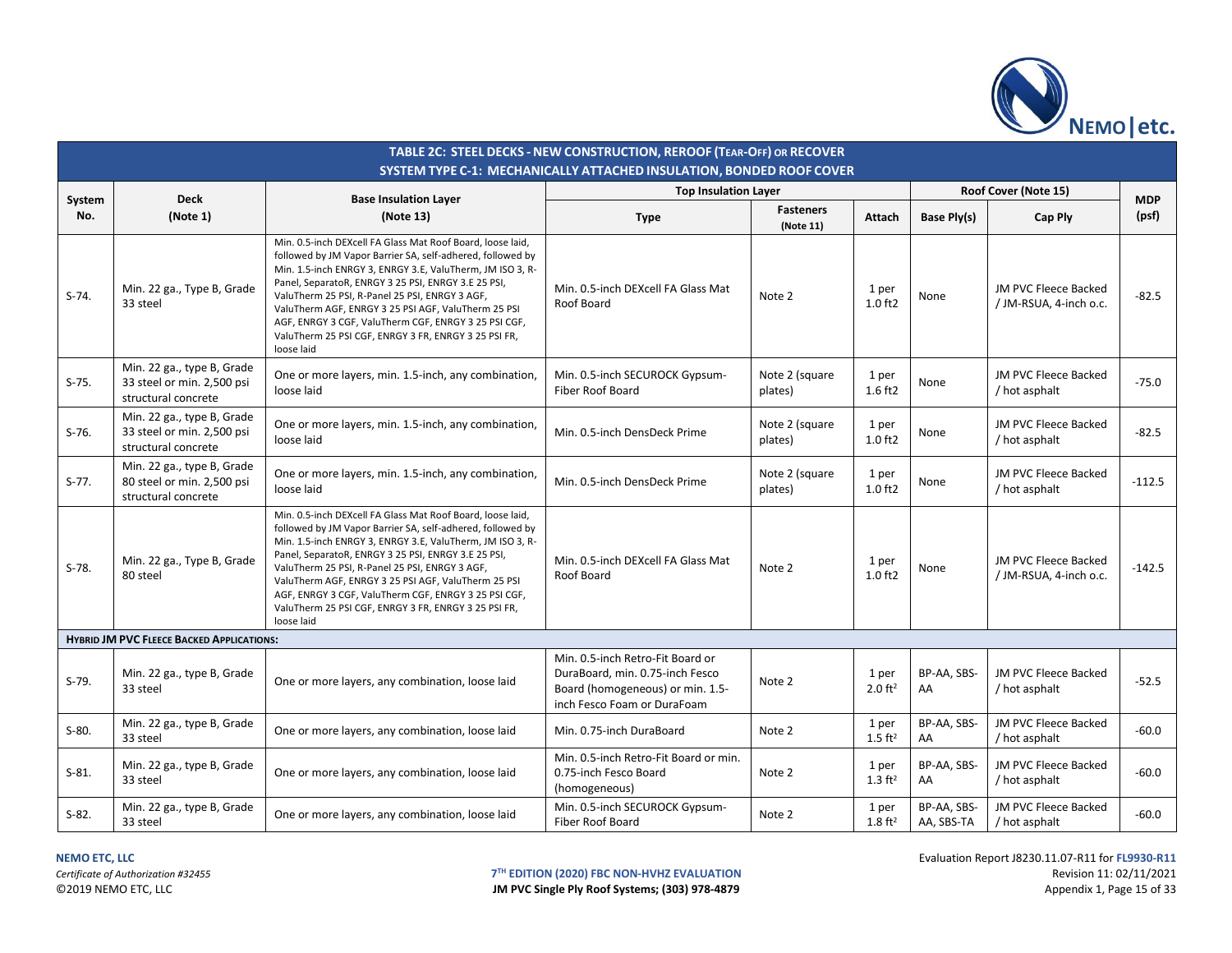

|         | TABLE 2D: STEEL DECKS - NEW CONSTRUCTION, REROOF (TEAR-OFF) OR RECOVER<br>SYSTEM TYPE C-2: MECHANICALLY ATTACHED INSULATION, PLATE-BONDED ROOF COVER |                                        |                                                       |                                                                                                                                                                                                   |                                                                                                                                                        |            |  |  |  |  |  |  |
|---------|------------------------------------------------------------------------------------------------------------------------------------------------------|----------------------------------------|-------------------------------------------------------|---------------------------------------------------------------------------------------------------------------------------------------------------------------------------------------------------|--------------------------------------------------------------------------------------------------------------------------------------------------------|------------|--|--|--|--|--|--|
| System  | <b>Deck</b>                                                                                                                                          | <b>Insulation Layer</b>                |                                                       | Attach                                                                                                                                                                                            | Roof Cover (Note 15B)                                                                                                                                  | <b>MDP</b> |  |  |  |  |  |  |
| No.     | (Note 1)                                                                                                                                             | (Note 13)                              | <b>Fasteners (Note 11)</b>                            | <b>Density</b>                                                                                                                                                                                    |                                                                                                                                                        | (psf)      |  |  |  |  |  |  |
| $S-83.$ | Min. 22 ga., type B,<br>Grade 33 steel                                                                                                               | One or more layers,<br>any combination | High Load Fasteners with<br>JM PVC RhinoPlates        | 1 per 5.3 ft <sup>2</sup> (6 parts per $4 \times 8$ ft board)                                                                                                                                     | JM PVC or JM PVC SD Plus induction welded to JM PVC<br>RhinoPlates with RhinoBond Portable Bonding Tool,<br>per manufacturer's published instructions. | $-45.0$    |  |  |  |  |  |  |
| $S-84.$ | Min. 22 ga., type B,<br>Grade 33 steel                                                                                                               | One or more layers,<br>any combination | High Load Fasteners with<br><b>JM PVC RhinoPlates</b> | 1 per 4.0 ft <sup>2</sup> (24 x 24-inch grid)                                                                                                                                                     | JM PVC or JM PVC SD Plus induction welded to JM PVC<br>RhinoPlates with RhinoBond Portable Bonding Tool,<br>per manufacturer's published instructions. | $-67.5$    |  |  |  |  |  |  |
| $S-85.$ | Min. 22 ga., type B,<br>Grade 33 steel                                                                                                               | One or more layers,<br>any combination | High Load Fasteners with<br>JM PVC RhinoPlates        | 1 per 2.1 ft <sup>2</sup> (15 parts per 4 x 8 ft board)<br>Fasteners are 6-, 24- and 42-inches from the board's long<br>edge and 12-, 30-, 48-, 66- and 84-inches from the board's<br>short edge. | JM PVC or JM PVC SD Plus induction welded to JM PVC<br>RhinoPlates with RhinoBond Portable Bonding Tool,<br>per manufacturer's published instructions. | $-90.0$    |  |  |  |  |  |  |

|         | TABLE 2E: STEEL DECKS - NEW CONSTRUCTION, REROOF (TEAR-OFF) OR RECOVER<br><b>SYSTEM TYPE D-1: INSULATED, MECHANICALLY ATTACHED ROOF COVER</b> |                                                                                                                                                                                                                            |                                                                                                                                                     |                           |                                                     |                                                                                                  |                                                                                                        |            |  |  |  |  |
|---------|-----------------------------------------------------------------------------------------------------------------------------------------------|----------------------------------------------------------------------------------------------------------------------------------------------------------------------------------------------------------------------------|-----------------------------------------------------------------------------------------------------------------------------------------------------|---------------------------|-----------------------------------------------------|--------------------------------------------------------------------------------------------------|--------------------------------------------------------------------------------------------------------|------------|--|--|--|--|
| System  | <b>Deck</b>                                                                                                                                   | <b>Insulation (Note 13)</b>                                                                                                                                                                                                |                                                                                                                                                     |                           |                                                     | Roof Cover (Note 15A)                                                                            |                                                                                                        | <b>MDP</b> |  |  |  |  |
| No.     | (Note 1)                                                                                                                                      | <b>Base Layer</b>                                                                                                                                                                                                          | <b>Top Layer</b>                                                                                                                                    | <b>Attach</b><br>(Note 5) | <b>Membrane</b>                                     | <b>Fasteners (Note 11)</b>                                                                       | Attach                                                                                                 | (psf)      |  |  |  |  |
| $S-86.$ | Min. 22 ga.,<br>Type B, Grade<br>33 steel                                                                                                     | One or more layers min. 1.5-inch ENRGY 3, ENRGY 3 AGF,<br>ENRGY 3 CGF, JM ISO 3, 25 PSI, ENRGY 3 25 PSI AGF, ENRGY<br>3 25 PSI CGF, ValuTherm, ValuTherm AGF, ValuTherm CGF,<br>ValuTherm 25 PSI AGF, ValuTherm 25 PSI CGF | (Optional) Min. 0.25-inch<br>Invinsa Roof Board,<br><b>DensDeck or SECUROCK</b><br>Gypsum-Fiber Roof Board                                          | Prelim.<br>attached       | Min. 50 mil<br><b>JM PVC</b>                        | High Load Fasteners<br>with High Load Plates                                                     | 18-inch o.c. within 5-inch<br>wide laps spaced 73-inch o.c.<br>Laps sealed with 1.5-inch<br>heat weld. | $-30.0$    |  |  |  |  |
| $S-87.$ | Min. 22 ga.,<br>Type B, Grade<br>80 steel                                                                                                     | One or more layers min. 1.5-inch ENRGY 3, ENRGY 3 AGF,<br>ENRGY 3 CGF, JM ISO 3, 25 PSI, ENRGY 3 25 PSI AGF, ENRGY<br>3 25 PSI CGF, ValuTherm, ValuTherm AGF, ValuTherm CGF,<br>ValuTherm 25 PSI AGF, ValuTherm 25 PSI CGF | (Optional) Min. 0.25-inch<br>Invinsa Roof Board,<br>DensDeck or SECUROCK<br>Gypsum-Fiber Roof Board                                                 | Prelim.<br>attached       | Min. 50 mil<br>JM PVC                               | High Load Fasteners<br>with High Load Plates                                                     | 18-inch o.c. within 5-inch<br>wide laps spaced 73-inch o.c.<br>Laps sealed with 2-inch heat<br>weld.   | $-30.0$    |  |  |  |  |
| $S-88.$ | Min. 22 ga.,<br>Type B, Grade<br>33 steel                                                                                                     | One or more layers min. 1.5-inch ENRGY 3, ENRGY 3 AGF,<br>ENRGY 3 CGF, JM ISO 3, 25 PSI, ENRGY 3 25 PSI AGF, ENRGY<br>3 25 PSI CGF, ValuTherm, ValuTherm AGF, ValuTherm CGF,<br>ValuTherm 25 PSI AGF, ValuTherm 25 PSI CGF | (Optional) Min. 0.25-inch<br>Invinsa Roof Board,<br>Prelim.<br>Min. 50 mil<br>DensDeck or SECUROCK<br>attached<br>JM PVC<br>Gypsum-Fiber Roof Board |                           | <b>High Load Fasteners</b><br>with High Load Plates | 6-inch o.c. within 6-inch wide<br>laps spaced 72-inch o.c. Laps<br>sealed with 2-inch heat weld. | $-30.0$                                                                                                |            |  |  |  |  |
| $S-89.$ | Min. 22 ga.,<br>Type B, Grade<br>33 steel                                                                                                     | One or more layers min. 1.5-inch ENRGY 3, ENRGY 3 AGF, ENRGY 3 CGF, JM ISO 3, 25 PSI,<br>ENRGY 3 25 PSI AGF, ENRGY 3 25 PSI CGF, ValuTherm, ValuTherm AGF, ValuTherm CGF,<br>ValuTherm 25 PSI AGF, ValuTherm 25 PSI CGF    |                                                                                                                                                     |                           | Min. 50 mil<br><b>JM PVC</b>                        | <b>High Load Fasteners</b><br>with High Load Plates                                              | 6-inch o.c. within 6-inch wide<br>laps spaced 72-inch o.c. Laps<br>sealed with 2-inch heat weld.       | $-37.5$    |  |  |  |  |
| $S-90.$ | Min. 22 ga.,<br>Type B, Grade<br>33 steel                                                                                                     | One or more layers min. 1.5-inch ENRGY 3, ENRGY 3 AGF, ENRGY 3 CGF, JM ISO 3, 25 PSI,<br>ENRGY 3 25 PSI AGF, ENRGY 3 25 PSI CGF, ValuTherm, ValuTherm AGF, ValuTherm CGF,<br>ValuTherm 25 PSI AGF, ValuTherm 25 PSI CGF    |                                                                                                                                                     | 1 per 6.4 $ft^2$          | Min. 50 mil<br>JM PVC                               | Extra High Load<br><b>Fasteners with Extra</b><br><b>High Load Plates</b>                        | 12-inch o.c. within 6-inch<br>wide laps spaced 72-inch o.c.<br>Laps sealed with 2-inch heat<br>weld.   | $-37.5$    |  |  |  |  |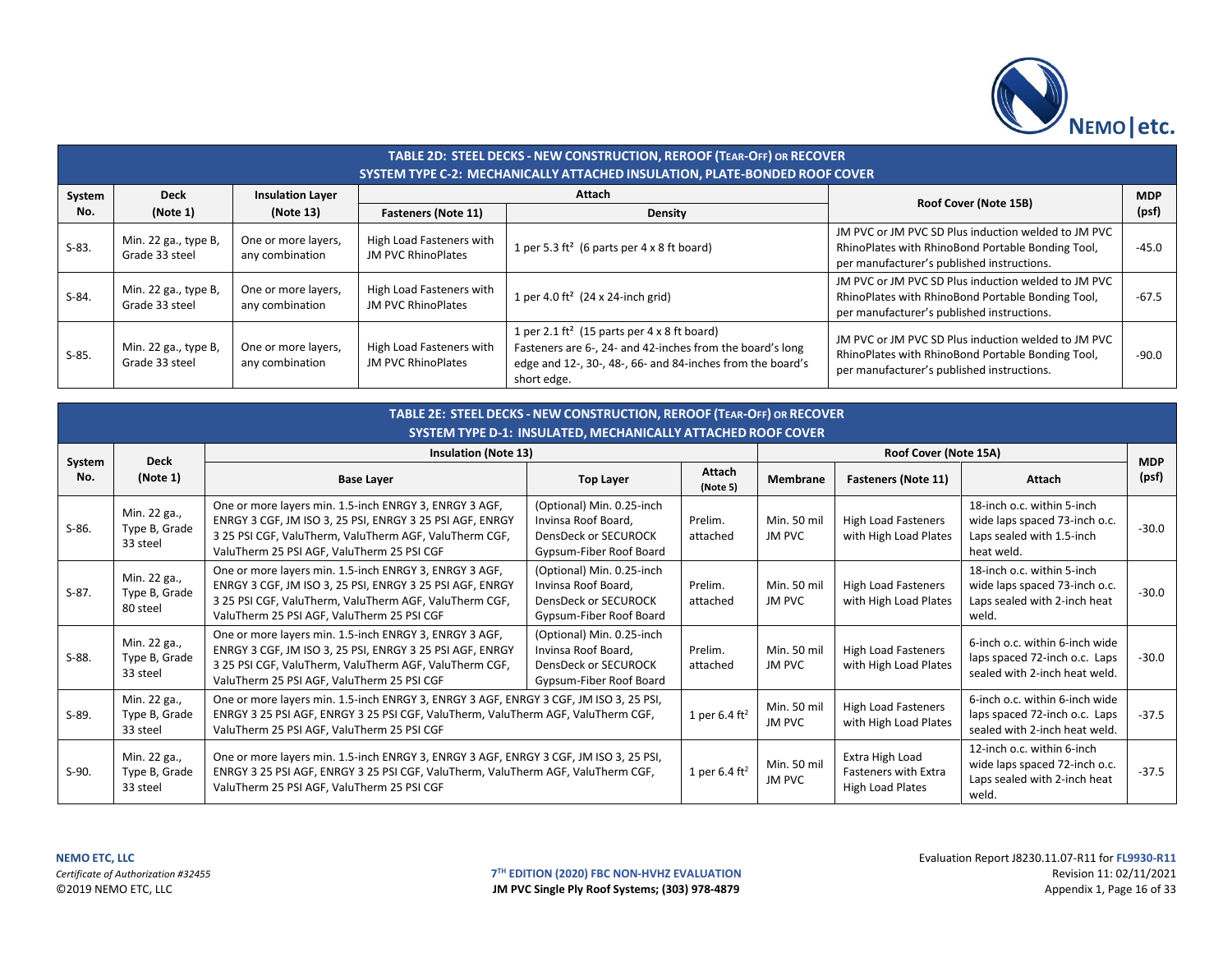

|               | TABLE 2E: STEEL DECKS - NEW CONSTRUCTION, REROOF (TEAR-OFF) OR RECOVER<br><b>SYSTEM TYPE D-1: INSULATED, MECHANICALLY ATTACHED ROOF COVER</b> |                                                                                                                                                                                                                            |                                                                                                            |                     |                              |                                                                               |                                                                                                         |                     |  |  |  |  |
|---------------|-----------------------------------------------------------------------------------------------------------------------------------------------|----------------------------------------------------------------------------------------------------------------------------------------------------------------------------------------------------------------------------|------------------------------------------------------------------------------------------------------------|---------------------|------------------------------|-------------------------------------------------------------------------------|---------------------------------------------------------------------------------------------------------|---------------------|--|--|--|--|
|               |                                                                                                                                               | <b>Insulation (Note 13)</b>                                                                                                                                                                                                |                                                                                                            |                     |                              | Roof Cover (Note 15A)                                                         |                                                                                                         |                     |  |  |  |  |
| System<br>No. | <b>Deck</b><br>(Note 1)                                                                                                                       | <b>Base Layer</b>                                                                                                                                                                                                          | <b>Top Layer</b>                                                                                           | Attach<br>(Note 5)  | Membrane                     | <b>Fasteners (Note 11)</b>                                                    | Attach                                                                                                  | <b>MDP</b><br>(psf) |  |  |  |  |
| $S-91.$       | Min. 22 ga.,<br>Type B, Grade<br>33 steel                                                                                                     | One or more layers min. 1-inch ENRGY 3, ENRGY 3 AGF,<br>ENRGY 3 CGF, JM ISO 3, 25 PSI, ENRGY 3 25 PSI AGF, ENRGY<br>3 25 PSI CGF, ValuTherm, ValuTherm AGF, ValuTherm CGF,<br>ValuTherm 25 PSI AGF, ValuTherm 25 PSI CGF   | (Optional) Min. 0.25-inch<br>Invinsa Roof Board,<br>DensDeck or SECUROCK<br>Gypsum-Fiber Roof Board        | Prelim.<br>attached | Min. 50 mil<br>JM PVC        | Extra High Load<br>Fasteners with Extra<br><b>High Load Plates</b>            | 6-inch o.c. within 6-inch wide<br>laps spaced 114-inch o.c.<br>Laps sealed with 1.5-inch<br>heat weld.  | $-37.5$             |  |  |  |  |
| $S-92.$       | Min. 22 ga.,<br>Type B, Grade<br>33 steel                                                                                                     | One or more layers min. 0.5-inch ENRGY 3, ENRGY 3 AGF,<br>ENRGY 3 CGF, JM ISO 3, 25 PSI, ENRGY 3 25 PSI AGF, ENRGY<br>3 25 PSI CGF, ValuTherm, ValuTherm AGF, ValuTherm CGF,<br>ValuTherm 25 PSI AGF, ValuTherm 25 PSI CGF | (Optional) Min. 0.25-inch<br>Invinsa Roof Board,<br>DensDeck or SECUROCK<br>Gypsum-Fiber Roof Board        | Prelim.<br>attached | Min. 50 mil<br>JM PVC        | <b>High Load Fasteners</b><br>with High Load Plates                           | 6-inch o.c. within 6-inch wide<br>laps spaced 72-inch o.c. Laps<br>sealed with 1.5-inch heat<br>weld.   | $-45.0$             |  |  |  |  |
| $S-93.$       | Min. 22 ga.,<br>Type B, Grade<br>80 steel                                                                                                     | One or more layers min. 1.5-inch ENRGY 3, ENRGY 3 AGF,<br>ENRGY 3 CGF, JM ISO 3, 25 PSI, ENRGY 3 25 PSI AGF, ENRGY<br>3 25 PSI CGF, ValuTherm, ValuTherm AGF, ValuTherm CGF,<br>ValuTherm 25 PSI AGF, ValuTherm 25 PSI CGF | (Optional) Min. 0.25-inch<br>Invinsa Roof Board,<br><b>DensDeck or SECUROCK</b><br>Gypsum-Fiber Roof Board | Prelim.<br>attached | Min. 50 mil<br><b>JM PVC</b> | <b>High Load Fasteners</b><br>with High Load Plates                           | 18-inch o.c. within 6-inch<br>wide laps spaced 72-inch o.c.<br>Laps sealed with 2-inch heat<br>weld.    | $-45.0$             |  |  |  |  |
| $S-94.$       | Min. 22 ga.,<br>Type B, Grade<br>33 steel                                                                                                     | One or more layers min. 1.5-inch ENRGY 3, ENRGY 3 AGF,<br>ENRGY 3 CGF, JM ISO 3, 25 PSI, ENRGY 3 25 PSI AGF, ENRGY<br>3 25 PSI CGF, ValuTherm, ValuTherm AGF, ValuTherm CGF,<br>ValuTherm 25 PSI AGF, ValuTherm 25 PSI CGF | (Optional) Min. 0.25-inch<br>Invinsa Roof Board,<br>DensDeck or SECUROCK<br>Gypsum-Fiber Roof Board        | Prelim.<br>attached | Min. 50 mil<br>JM PVC        | <b>High Load Fasteners</b><br>with High Load Plates                           | 12-inch o.c. within 5-inch<br>wide laps spaced 73-inch o.c.<br>Laps sealed with 1.5-inch<br>heat weld.  | $-45.0$             |  |  |  |  |
| $S-95.$       | Min. 22 ga.,<br>Type B, Grade<br>33 steel                                                                                                     | One or more layers min. 1.5-inch ENRGY 3, ENRGY 3 AGF,<br>ENRGY 3 CGF, JM ISO 3, 25 PSI, ENRGY 3 25 PSI AGF, ENRGY<br>3 25 PSI CGF, ValuTherm, ValuTherm AGF, ValuTherm CGF,<br>ValuTherm 25 PSI AGF, ValuTherm 25 PSI CGF | (Optional) Min. 0.25-inch<br>Invinsa Roof Board,<br>DensDeck or SECUROCK<br>Gypsum-Fiber Roof Board        | Prelim.<br>attached | Min. 50 mil<br>JM PVC        | <b>High Load Fasteners</b><br>with High Load Plates                           | 6-inch o.c. within 5.5-inch<br>wide laps spaced 114-inch<br>o.c. Laps sealed with 2-inch<br>heat weld.  | $-45.0$             |  |  |  |  |
| $S-96.$       | Min. 22 ga.,<br>Type B, Grade<br>80 steel                                                                                                     | One or more layers min. 1.5-inch ENRGY 3, ENRGY 3 AGF,<br>ENRGY 3 CGF, JM ISO 3, 25 PSI, ENRGY 3 25 PSI AGF, ENRGY<br>3 25 PSI CGF, ValuTherm, ValuTherm AGF, ValuTherm CGF,<br>ValuTherm 25 PSI AGF, ValuTherm 25 PSI CGF | (Optional) Min. 0.25-inch<br>Invinsa Roof Board,<br><b>DensDeck or SECUROCK</b><br>Gypsum-Fiber Roof Board | Prelim.<br>attached | Min. 50 mil<br>JM PVC        | <b>High Load Fasteners</b><br>with High Load Plates                           | 12-inch o.c. within 5.5-inch<br>wide laps spaced 144-inch<br>o.c. Laps sealed with 2-inch<br>heat weld. | $-45.0$             |  |  |  |  |
| $S-97.$       | Min. 22 ga.,<br>Type B, Grade<br>80 steel                                                                                                     | One or more layers min. 1.5-inch ENRGY 3, ENRGY 3 AGF,<br>ENRGY 3 CGF, JM ISO 3, 25 PSI, ENRGY 3 25 PSI AGF, ENRGY<br>3 25 PSI CGF, ValuTherm, ValuTherm AGF, ValuTherm CGF,<br>ValuTherm 25 PSI AGF, ValuTherm 25 PSI CGF | (Optional) Min. 0.25-inch<br>Invinsa Roof Board,<br>DensDeck or SECUROCK<br>Gypsum-Fiber Roof Board        | Prelim.<br>attached | Min. 60 mil<br>JM PVC        | <b>High Load Fasteners</b><br>with High Load Plates                           | 12-inch o.c. within 5-inch<br>wide laps spaced 73-inch o.c.<br>Laps sealed with 2-inch heat<br>weld.    | $-52.5$             |  |  |  |  |
| $S-98.$       | 18-22 ga.,<br>type B, Grade<br>33 steel                                                                                                       | One or more layers min. 1.5-inch ENRGY 3, ENRGY 3 AGF,<br>ENRGY 3 CGF, JM ISO 3, 25 PSI, ENRGY 3 25 PSI AGF, ENRGY<br>3 25 PSI CGF, ValuTherm, ValuTherm AGF, ValuTherm CGF,<br>ValuTherm 25 PSI AGF, ValuTherm 25 PSI CGF | (Optional) Min. 0.25-inch<br>Invinsa Roof Board,<br><b>DensDeck or SECUROCK</b><br>Gypsum-Fiber Roof Board | Prelim.<br>attached | Min. 50 mil<br>JM PVC        | <b>High Load Fasteners</b><br>with High Load Plates                           | 6-inch o.c. within 5-inch wide<br>laps spaced 73-inch o.c. Laps<br>sealed with 1.5-inch heat<br>weld.   | $-60.0$             |  |  |  |  |
| S-99.         | 18-22 ga.,<br>type B, Grade<br>33 steel                                                                                                       | One or more layers min. 1.5-inch ENRGY 3, ENRGY 3 AGF,<br>ENRGY 3 CGF, JM ISO 3, 25 PSI, ENRGY 3 25 PSI AGF, ENRGY<br>3 25 PSI CGF, ValuTherm, ValuTherm AGF, ValuTherm CGF,<br>ValuTherm 25 PSI AGF, ValuTherm 25 PSI CGF | (Optional) Min. 0.25-inch<br>Invinsa Roof Board,<br>DensDeck or SECUROCK<br>Gypsum-Fiber Roof Board        | Prelim.<br>attached | Min. 50 mil<br>JM PVC        | Extra High Load<br>Fasteners with OMG<br>2% Super XHD<br>barbed stress plates | 6-inch o.c. within 5.5-inch<br>wide laps spaced 114-inch<br>o.c. Laps sealed with 2-inch<br>heat weld.  | $-60.0$             |  |  |  |  |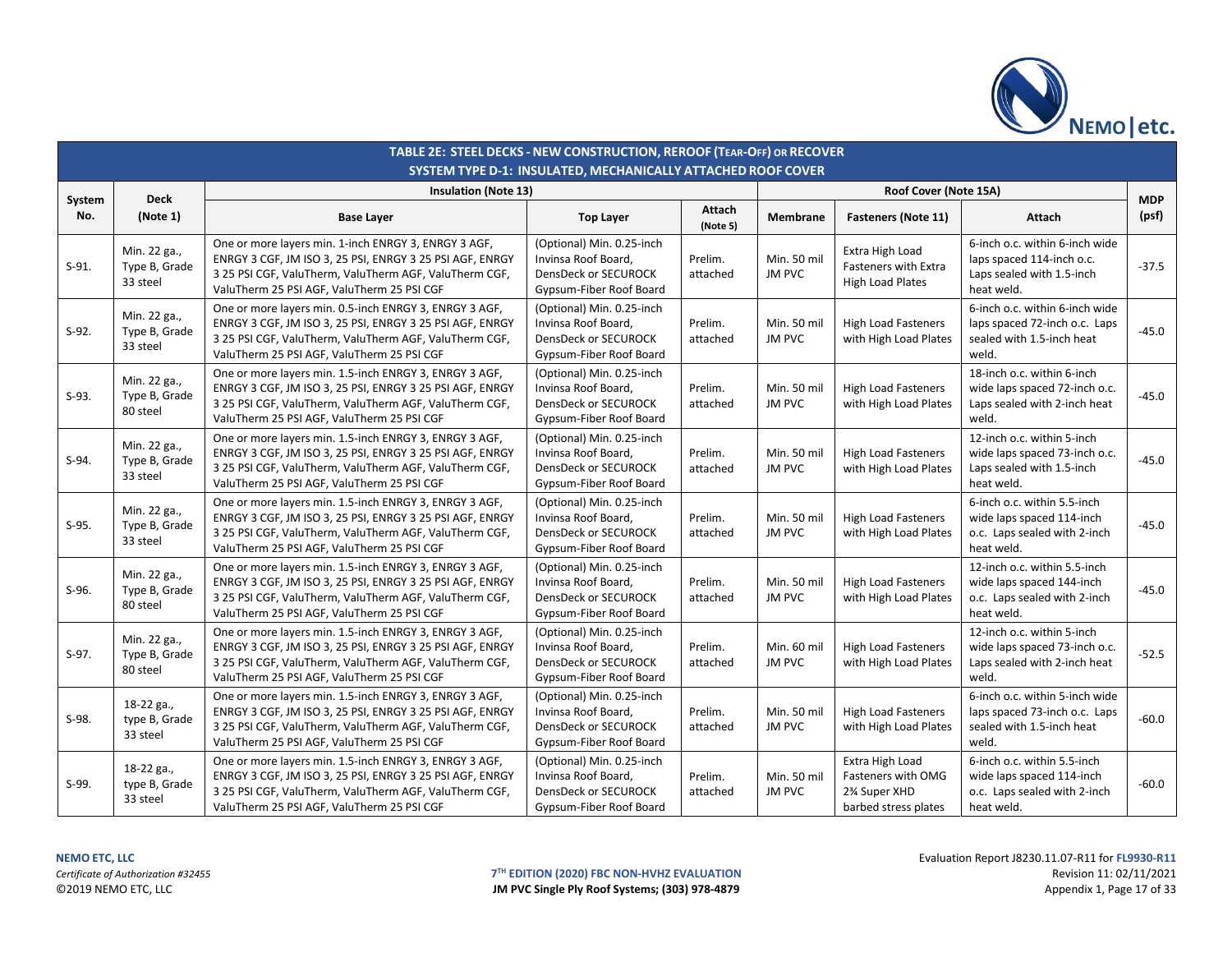

|        | TABLE 2E: STEEL DECKS - NEW CONSTRUCTION, REROOF (TEAR-OFF) OR RECOVER<br><b>SYSTEM TYPE D-1: INSULATED, MECHANICALLY ATTACHED ROOF COVER</b> |                                                                                                                                                                                                                            |                                                                                                     |                       |                       |                                                     |                                                                                                        |         |  |  |  |  |
|--------|-----------------------------------------------------------------------------------------------------------------------------------------------|----------------------------------------------------------------------------------------------------------------------------------------------------------------------------------------------------------------------------|-----------------------------------------------------------------------------------------------------|-----------------------|-----------------------|-----------------------------------------------------|--------------------------------------------------------------------------------------------------------|---------|--|--|--|--|
| System | <b>Deck</b>                                                                                                                                   | <b>Insulation (Note 13)</b>                                                                                                                                                                                                |                                                                                                     | Roof Cover (Note 15A) |                       | <b>MDP</b>                                          |                                                                                                        |         |  |  |  |  |
| No.    | (Note 1)                                                                                                                                      | <b>Base Layer</b>                                                                                                                                                                                                          | <b>Top Layer</b>                                                                                    | Attach<br>(Note 5)    | Membrane              | <b>Fasteners (Note 11)</b>                          | Attach                                                                                                 | (psf)   |  |  |  |  |
| S-100. | Min. 22 ga.,<br>Type B, Grade<br>80 steel                                                                                                     | One or more layers min. 1.5-inch ENRGY 3, ENRGY 3 AGF,<br>ENRGY 3 CGF, JM ISO 3, 25 PSI, ENRGY 3 25 PSI AGF, ENRGY<br>3 25 PSI CGF, ValuTherm, ValuTherm AGF, ValuTherm CGF,<br>ValuTherm 25 PSI AGF, ValuTherm 25 PSI CGF | (Optional) Min. 0.25-inch<br>Invinsa Roof Board.<br>DensDeck or SECUROCK<br>Gypsum-Fiber Roof Board | Prelim.<br>attached   | Min. 50 mil<br>JM PVC | <b>High Load Fasteners</b><br>with High Load Plates | 6-inch o.c. within 4.5-inch<br>wide laps spaced 114-inch<br>o.c. Laps sealed with 2-inch<br>heat weld. | $-60.0$ |  |  |  |  |
| S-101. | Min. 22 ga.,<br>Type B, Grade<br>80 steel                                                                                                     | One or more layers min. 1.5-inch ENRGY 3, ENRGY 3 AGF,<br>ENRGY 3 CGF, JM ISO 3, 25 PSI, ENRGY 3 25 PSI AGF, ENRGY<br>3 25 PSI CGF, ValuTherm, ValuTherm AGF, ValuTherm CGF,<br>ValuTherm 25 PSI AGF, ValuTherm 25 PSI CGF | (Optional) Min. 0.25-inch<br>Invinsa Roof Board.<br>DensDeck or SECUROCK<br>Gypsum-Fiber Roof Board | Prelim.<br>attached   | Min. 60 mil<br>JM PVC | <b>High Load Fasteners</b><br>with High Load Plates | 6-inch o.c. within 6-inch wide<br>laps spaced 72-inch o.c. Laps<br>sealed with 2-inch heat weld.       | $-75.0$ |  |  |  |  |

|          | TABLE 2F: STEEL DECKS - NEW CONSTRUCTION, REROOF (TEAR-OFF) OR RECOVER<br>SYSTEM TYPE D-2: INSULATED, MECHANICALLY ATTACHED BASE SHEET, BONDED ROOF COVER |                                                        |                     |                                                               |                                                              |                                                                                                       |                               |                                                  |            |  |  |  |
|----------|-----------------------------------------------------------------------------------------------------------------------------------------------------------|--------------------------------------------------------|---------------------|---------------------------------------------------------------|--------------------------------------------------------------|-------------------------------------------------------------------------------------------------------|-------------------------------|--------------------------------------------------|------------|--|--|--|
| System   | <b>Deck</b>                                                                                                                                               | Insulation Layer(s) (Note 13)                          |                     |                                                               | <b>Base Sheet</b>                                            |                                                                                                       |                               | Roof Cover (Note 15)                             | <b>MDP</b> |  |  |  |
| No.      | (Note 1)                                                                                                                                                  | <b>Type</b>                                            | Attach              | Base                                                          | <b>Fasteners (Note 11)</b>                                   | Attach                                                                                                | Base Ply(s)                   | Cap Ply                                          | (psf)      |  |  |  |
| $S-102.$ | Min. 22 ga., type<br>B, Grade 33 steel                                                                                                                    | One or more layers,<br>any combination                 | Prelim.<br>Attached | DynaLastic 180 S or<br>DynaWeld 180 S                         | High Load Fasteners and<br>Plates                            | 18-inch o.c. within the 5-<br>inch wide, heat welded<br>lap                                           | (Optional) SBS-<br>AA, SBS-TA | JM PVC Fleece Backed / Hot<br>asphalt            | $-45.0*$   |  |  |  |
| $S-103.$ | Min. 22 ga., type<br>B, Grade 33 steel                                                                                                                    | One or more layers,<br>any combination                 | Prelim.<br>Attached | PermaPly 28,<br>GlasBase Plus,<br>DynaBase or<br>Ventsulation | Note 2                                                       | 9-inch o.c. at the 4-inch<br>lap and 18-inch o.c. in<br>two, equally spaced,<br>staggered center rows | BP-AA, SBS-AA,<br>SBS-TA      | JM PVC Fleece Backed / Hot<br>asphalt            | $-60.0$    |  |  |  |
| $S-104.$ | Min. 22 ga., type<br>B, Grade 33 steel                                                                                                                    | One or more layers,<br>any combination                 | Prelim.<br>Attached | DynaLastic 180 S or<br>DynaWeld 180 S                         | High Load Fasteners and<br>Plates                            | 12-inch o.c. within the 5-<br>inch wide, heat welded<br>lap                                           | (Optional) SBS-<br>AA, SBS-TA | JM PVC Fleece Backed / Hot<br>asphalt            | $-60.0$    |  |  |  |
| $S-105.$ | Min. 22 ga., type<br>B, Grade 33 steel                                                                                                                    | One or more layers,<br>min. 1-inch, any<br>combination | Loose-laid          | DynaFast 180 S                                                | High Load Fasteners and<br>APB Plates or High Load<br>Plates | 6-inch o.c. within the<br>min. 4-inch wide, heat-<br>welded side laps.                                | (Optional) SBS-<br>AA, SBS-TA | JM PVC Fleece Backed / Hot<br>asphalt            | $-60.0$    |  |  |  |
| $S-106.$ | Min. 22 ga., type<br>B, Grade 80 steel                                                                                                                    | One or more layers,<br>min. 1-inch, any<br>combination | Prelim.<br>Attached | DynaFast 180 S                                                | High Load Fasteners and<br>High Load Plates                  | 6-inch o.c. within the<br>min. 4-inch wide, heat-<br>welded side laps.                                | None                          | JM PVC Fleece Backed / JM-<br>RSUA, 36-inch o.c. | $-142.5$   |  |  |  |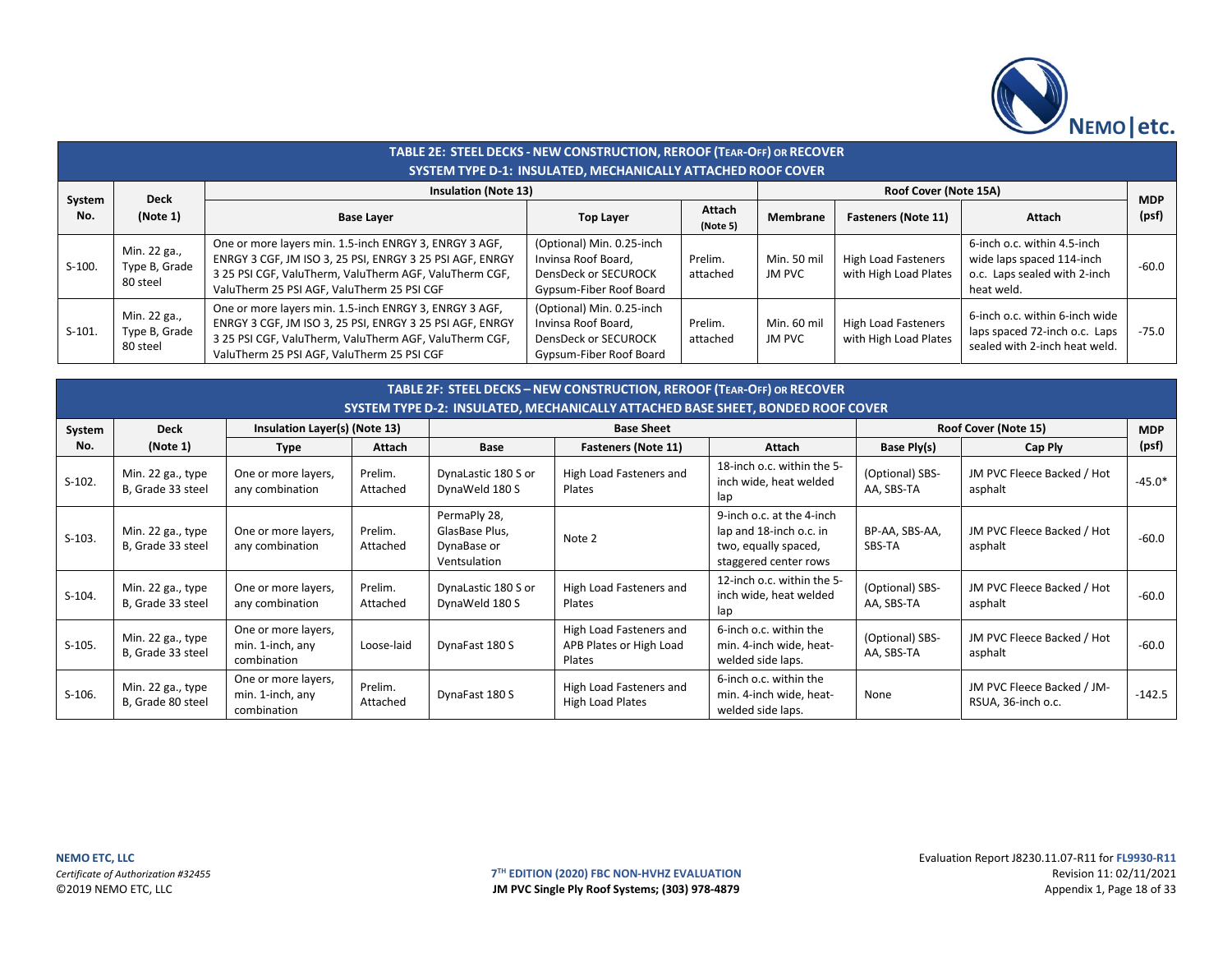

|         |                                       |        | TABLE 3A: STRUCTURAL CONCRETE DECKS - NEW CONSTRUCTION OR REROOF (TEAR-OFF)<br>SYSTEM TYPE A-1: BONDED INSULATION, BONDED ROOF COVER                                                                                                      |                         |                                                                   |                         |             |                                                                                 |            |
|---------|---------------------------------------|--------|-------------------------------------------------------------------------------------------------------------------------------------------------------------------------------------------------------------------------------------------|-------------------------|-------------------------------------------------------------------|-------------------------|-------------|---------------------------------------------------------------------------------|------------|
|         |                                       |        | <b>REFER TO NOTE 16 FOR VAPOR BARRIER OPTIONS</b>                                                                                                                                                                                         |                         |                                                                   |                         |             |                                                                                 |            |
| System  | <b>Deck</b>                           |        | <b>Base Insulation Layer</b>                                                                                                                                                                                                              |                         | <b>Top Insulation Layer</b>                                       |                         |             | Roof Cover (Note 15)                                                            | <b>MDP</b> |
| No.     | (Note 1)                              | Primer | <b>Type</b>                                                                                                                                                                                                                               | Attach<br>(Notes 6,7,8) | <b>Type</b>                                                       | Attach<br>(Notes 6,7,8) | Base Ply(s) | Cap Ply                                                                         | (psf)      |
|         | <b>JM PVC APPLICATIONS:</b>           |        |                                                                                                                                                                                                                                           |                         |                                                                   |                         |             |                                                                                 |            |
| $C-1$ . | Min. 2,500 psi<br>structural concrete | None   | Min. 1.5-inch ENRGY 3, ValuTherm, JM ISO 3, R-Panel,<br>ENRGY 3 25 PSI, ENRGY 3.E 25 PSI, ValuTherm 25 PSI, R-<br>Panel 25 PSI                                                                                                            | JM-OSFA                 | Min. 0.25-inch<br>DensDeck Prime                                  | JM-OSFA                 | None        | JM PVC / JM PVC<br><b>WBMA</b>                                                  | $-45.0$    |
| $C-2$ . | Min. 2,500 psi<br>structural concrete | None   | One or more layers, min. 1.5-inch ENRGY 3, ENRGY 3 AGF,<br>ENRGY 3 CGF, JM ISO 3, 25 PSI, ENRGY 3 25 PSI AGF, ENRGY<br>3 25 PSI CGF, ValuTherm, ValuTherm AGF, ValuTherm CGF,<br>ValuTherm 25 PSI AGF, ValuTherm 25 PSI CGF               | JM-OSFA                 | Min. 0.25-inch Invinsa<br>Roof Board                              | JM-OSFA or<br>MBR-BA    | None        | JM PVC / TACC LA 432,<br>TACC FA 636, JM PVC<br>WBMA, JM PVC MA-<br><b>LVOC</b> | $-75.0$    |
| $C-3$ . | Min. 2,500 psi<br>structural concrete | None   | (Optional) One or more layers, min. 1.5-inch ENRGY 3,<br>ENRGY 3 AGF, ENRGY 3 CGF, JM ISO 3, 25 PSI, ENRGY 3 25<br>PSI AGF, ENRGY 3 25 PSI CGF, ValuTherm, ValuTherm AGF,<br>ValuTherm CGF, ValuTherm 25 PSI AGF, ValuTherm 25 PSI<br>CGF | JM-OSFA                 | Min. 1.5-inch Invinsa<br>Foam                                     | JM-OSFA                 | None        | JM PVC / TACC LA 432,<br>TACC FA 636, JM PVC<br>WBMA, JM PVC MA-<br><b>LVOC</b> | $-75.0$    |
| $C-4.$  | Min. 2,500 psi<br>structural concrete | None   | Min. 1.5-inch ENRGY 3, ValuTherm, JM ISO 3, R-Panel,<br>ENRGY 3 25 PSI, ENRGY 3.E 25 PSI, ValuTherm 25 PSI, R-<br>Panel 25 PSI                                                                                                            | JM-OSFA                 | (Optional) Additional<br>layer(s), min. 1-inch<br>base insulation | JM-OSFA                 | None        | JM PVC / JM PVC<br><b>WBMA</b>                                                  | $-127.5$   |
| $C-5.$  | Min. 2,500 psi<br>structural concrete | None   | Min. 1.5-inch ENRGY 3, ValuTherm, JM ISO 3, R-Panel,<br>ENRGY 3 25 PSI, ENRGY 3.E 25 PSI, ValuTherm 25 PSI, R-<br>Panel 25 PSI                                                                                                            | JM-OSFA                 | 0.5-inch ProtectoR HD                                             | JM-OSFA                 | None        | JM PVC / JM PVC<br><b>WBMA</b>                                                  | $-180.0$   |
| $C-6.$  | Min. 2,500 psi<br>structural concrete | None   | Min. 1.5-inch ENRGY 3, ValuTherm, JM ISO 3, R-Panel,<br>ENRGY 3 25 PSI, ENRGY 3.E 25 PSI, ValuTherm 25 PSI, R-<br>Panel 25 PSI                                                                                                            | JM-OSFA                 | 0.5-inch SeparatoR<br><b>CGF</b>                                  | JM-OSFA                 | None        | JM PVC / JM PVC<br><b>WBMA</b>                                                  | $-225.0$   |
| $C-7.$  | Min. 2,500 psi<br>structural concrete | None   | Min. 1.5-inch ENRGY 3, ValuTherm, JM ISO 3, R-Panel,<br>ENRGY 3 25 PSI, ENRGY 3.E 25 PSI, ValuTherm 25 PSI, R-<br>Panel 25 PSI                                                                                                            | JM-RSUA                 | Min. 0.25-inch<br>DensDeck Prime                                  | JM-RSUA                 | None        | JM PVC / JM PVC<br><b>WBMA</b>                                                  | $-45.0$    |
| $C-8.$  | Min. 2,500 psi<br>structural concrete | None   | One or more layers, min. 1.5-inch ENRGY 3, ENRGY 3 AGF,<br>ENRGY 3 CGF, JM ISO 3, 25 PSI, ENRGY 3 25 PSI AGF, ENRGY<br>3 25 PSI CGF, ValuTherm, ValuTherm AGF, ValuTherm CGF,<br>ValuTherm 25 PSI AGF, ValuTherm 25 PSI CGF               | JM-RSUA                 | Min. 0.25-inch Invinsa<br>Roof Board                              | JM-RSUA                 | None        | JM PVC / TACC LA 432,<br>TACC FA 636, JM PVC<br>WBMA, JM PVC MA-<br><b>LVOC</b> | $-67.5$    |
| $C-9.$  | Min. 2,500 psi<br>structural concrete | None   | (Optional) One or more layers, min. 1.5-inch ENRGY 3,<br>ENRGY 3 AGF, ENRGY 3 CGF, JM ISO 3, 25 PSI, ENRGY 3 25<br>PSI AGF, ENRGY 3 25 PSI CGF, ValuTherm, ValuTherm AGF,<br>ValuTherm CGF, ValuTherm 25 PSI AGF, ValuTherm 25 PSI<br>CGF | JM-RSUA                 | Min. 1.5-inch Invinsa<br>Foam                                     | JM-RSUA                 | None        | JM PVC / TACC LA 432,<br>TACC FA 636, JM PVC<br>WBMA, JM PVC MA-<br>LVOC        | $-67.5$    |
| $C-10.$ | Min. 2,500 psi<br>structural concrete | None   | Min. 1.5-inch ENRGY 3, ValuTherm, JM ISO 3, R-Panel,<br>ENRGY 3 25 PSI, ENRGY 3.E 25 PSI, ValuTherm 25 PSI, R-<br>Panel 25 PSI                                                                                                            | JM-RSUA                 | (Optional) Additional<br>layer(s), min. 1-inch<br>base insulation | JM-RSUA                 | None        | JM PVC / JM PVC<br><b>WBMA</b>                                                  | $-127.5$   |

**T<sup>TH</sup> EDITION (2020) FBC NON-HVHZ EVALUATION**<br> **IM PVC Single Ply Roof Systems; (303) 978-4879 Revision 11: 02/11/2021** JM PVC Single Ply Roof Systems; (303) 978-4879

**NEMO ETC, LLC**<br> **NEMO ETC, LLC** Evaluation Report J8230.11.07-R11 for **FL9930-R11**<br>
T<sup>TH</sup> EDITION (2020) FBC NON-HVHZ EVALUATION **EVALUATION**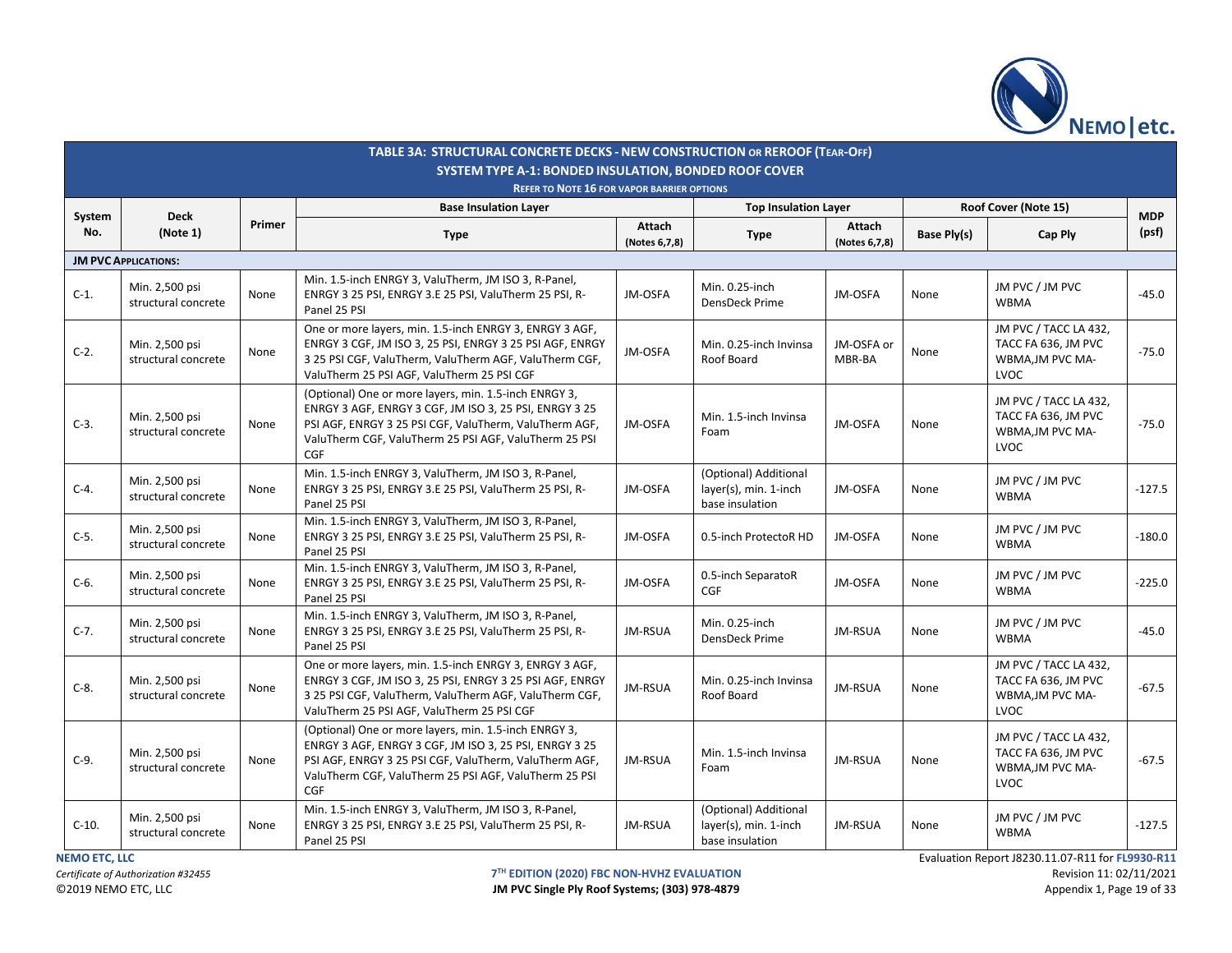

|               |                                       |        | TABLE 3A: STRUCTURAL CONCRETE DECKS - NEW CONSTRUCTION OR REROOF (TEAR-OFF)<br><b>SYSTEM TYPE A-1: BONDED INSULATION, BONDED ROOF COVER</b>                                                                                                      |                         |                                                                                                         |                               |             |                                                                          |                     |
|---------------|---------------------------------------|--------|--------------------------------------------------------------------------------------------------------------------------------------------------------------------------------------------------------------------------------------------------|-------------------------|---------------------------------------------------------------------------------------------------------|-------------------------------|-------------|--------------------------------------------------------------------------|---------------------|
|               |                                       |        | <b>REFER TO NOTE 16 FOR VAPOR BARRIER OPTIONS</b><br><b>Base Insulation Layer</b>                                                                                                                                                                |                         | <b>Top Insulation Layer</b>                                                                             |                               |             | Roof Cover (Note 15)                                                     |                     |
| System<br>No. | <b>Deck</b><br>(Note 1)               | Primer | <b>Type</b>                                                                                                                                                                                                                                      | Attach<br>(Notes 6,7,8) | Type                                                                                                    | Attach<br>(Notes 6,7,8)       | Base Ply(s) | Cap Ply                                                                  | <b>MDP</b><br>(psf) |
| $C-11.$       | Min. 2,500 psi<br>structural concrete | None   | Min. 1.5-inch ENRGY 3, ValuTherm, JM ISO 3, R-Panel,<br>ENRGY 3 25 PSI, ENRGY 3.E 25 PSI, ValuTherm 25 PSI, R-<br>Panel 25 PSI                                                                                                                   | JM-RSUA                 | 0.5-inch ProtectoR HD                                                                                   | JM-RSUA                       | None        | JM PVC / JM PVC<br><b>WBMA</b>                                           | $-180.0$            |
| $C-12.$       | Min. 2,500 psi<br>structural concrete | None   | Min. 1.5-inch ENRGY 3, ValuTherm, JM ISO 3, R-Panel,<br>ENRGY 3 25 PSI, ENRGY 3.E 25 PSI, ValuTherm 25 PSI, R-<br>Panel 25 PSI                                                                                                                   | JM-RSUA                 | 0.5-inch SeparatoR<br>CGF                                                                               | JM-RSUA                       | None        | JM PVC / JM PVC<br><b>WBMA</b>                                           | $-225.0$            |
| $C-13.$       | Min. 2,500 psi<br>structural concrete | None   | Min. 1.5-inch ENRGY 3 CGF, ValuTherm CGF, ENRGY 3 25<br>PSI CGF, ValuTherm 25 PSI CGF                                                                                                                                                            | JM-RSUA                 | Min. 0.25-inch<br><b>SECUROCK Gypsum-</b><br>Fiber Roof Board                                           | JM-RSUA                       | None        | JM PVC / JM PVC MA-<br>LVOC                                              | $-292.5$            |
| $C-14.$       | Min. 2,500 psi<br>structural concrete | None   | One or more layers, min. 1.5-inch ENRGY 3, ENRGY 3 AGF,<br>ENRGY 3 CGF, JM ISO 3, 25 PSI, ENRGY 3 25 PSI AGF, ENRGY<br>3 25 PSI CGF, ValuTherm, ValuTherm AGF, ValuTherm CGF,<br>ValuTherm 25 PSI AGF, ValuTherm 25 PSI CGF                      | UIA-TWO-<br>PART        | Min. 0.25-inch DEXcell<br>FA Glass Mat Roof<br>Board or min. 7/16-<br>inch DEXcell Cement<br>Roof Board | UIA-TWO-<br>PART              | None        | JM PVC / JM PVC<br><b>WBMA</b>                                           | $-30.0$             |
| $C-15.$       | Min. 2,500 psi<br>structural concrete | None   | Min. 1.5-inch ENRGY 3, ValuTherm, JM ISO 3, R-Panel,<br>ENRGY 3 25 PSI, ENRGY 3.E 25 PSI, ValuTherm 25 PSI, R-<br>Panel 25 PSI                                                                                                                   | UIA-TWO-<br>PART        | Min. 0.25-inch<br>DensDeck Prime                                                                        | UIA-TWO-<br>PART              | None        | JM PVC / JM PVC<br><b>WBMA</b>                                           | $-45.0$             |
| $C-16$ .      | Min. 2,500 psi<br>structural concrete | None   | One or more layers, min. 1.5-inch ENRGY 3, ENRGY 3 AGF,<br>ENRGY 3 CGF, JM ISO 3, 25 PSI, ENRGY 3 25 PSI AGF, ENRGY<br>3 25 PSI CGF, ValuTherm, ValuTherm AGF, ValuTherm CGF,<br>ValuTherm 25 PSI AGF, ValuTherm 25 PSI CGF                      | UIA-TWO-<br>PART        | Min. 0.25-inch Invinsa<br>Roof Board                                                                    | UIA-TWO-<br>PART or<br>MBR-BA | None        | JM PVC / TACC LA 432,<br>TACC FA 636, JM PVC<br>WBMA, JM PVC MA-<br>LVOC | $-105.0$            |
| $C-17.$       | Min. 2,500 psi<br>structural concrete | None   | (Optional) One or more layers, min. 1.5-inch ENRGY 3,<br>ENRGY 3 AGF, ENRGY 3 CGF, JM ISO 3, 25 PSI, ENRGY 3 25<br>PSI AGF, ENRGY 3 25 PSI CGF, ValuTherm, ValuTherm AGF,<br>ValuTherm CGF, ValuTherm 25 PSI AGF, ValuTherm 25 PSI<br><b>CGF</b> | UIA-TWO-<br>PART        | Min. 1.5-inch Invinsa<br>Foam                                                                           | UIA-TWO-<br><b>PART</b>       | None        | JM PVC / TACC LA 432,<br>TACC FA 636, JM PVC<br>WBMA, JM PVC MA-<br>LVOC | $-105.0$            |
| $C-18.$       | Min. 2,500 psi<br>structural concrete | None   | One or more layers, min. 1.5-inch ENRGY 3, ENRGY 3 AGF,<br>ENRGY 3 CGF, JM ISO 3, 25 PSI, ENRGY 3 25 PSI AGF, ENRGY<br>3 25 PSI CGF, ValuTherm, ValuTherm AGF, ValuTherm CGF,<br>ValuTherm 25 PSI AGF, ValuTherm 25 PSI CGF                      | UIA-TWO-<br>PART        | Min. 0.25-inch DEXcell<br>FA Glass Mat Roof<br>Board or min. 7/16-<br>inch DEXcell Cement<br>Roof Board | UIA-TWO-<br>PART              | None        | JM PVC / JM PVC MA-<br>LVOC                                              | $-120.0$            |
| $C-19.$       | Min. 2,500 psi<br>structural concrete | None   | Min. 1.5-inch ENRGY 3, ValuTherm, JM ISO 3, R-Panel,<br>ENRGY 3 25 PSI, ENRGY 3.E 25 PSI, ValuTherm 25 PSI, R-<br>Panel 25 PSI                                                                                                                   | UIA-TWO-<br>PART        | (Optional) Additional<br>layer(s), min. 1-inch<br>base insulation                                       | UIA-TWO-<br>PART              | None        | JM PVC / JM PVC<br>WBMA                                                  | $-127.5$            |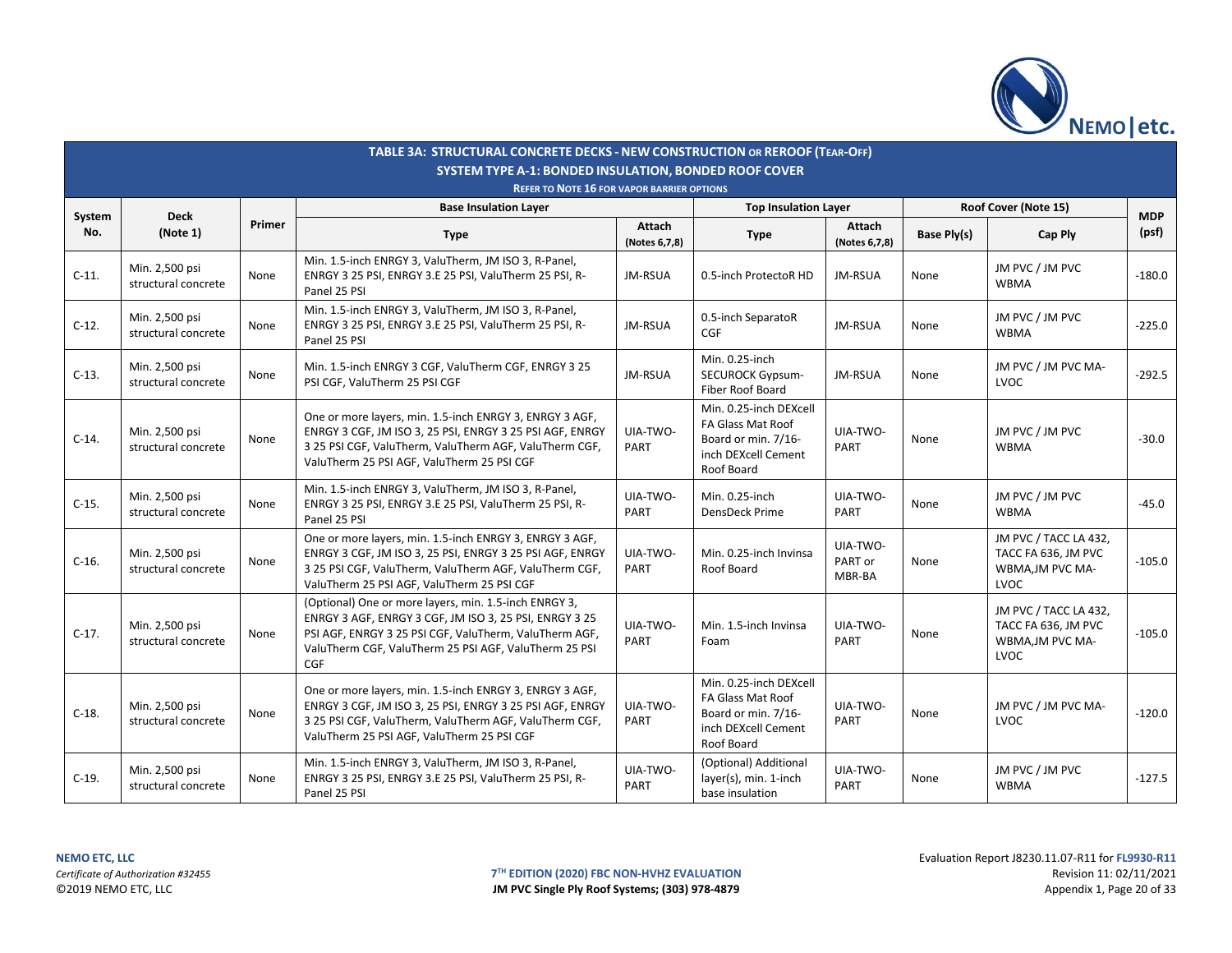

|               |                                       |        | TABLE 3A: STRUCTURAL CONCRETE DECKS - NEW CONSTRUCTION OR REROOF (TEAR-OFF)<br><b>SYSTEM TYPE A-1: BONDED INSULATION, BONDED ROOF COVER</b>                                                                                 |                                |                                                                                                         |                                 |                      |                                                                                 |                     |
|---------------|---------------------------------------|--------|-----------------------------------------------------------------------------------------------------------------------------------------------------------------------------------------------------------------------------|--------------------------------|---------------------------------------------------------------------------------------------------------|---------------------------------|----------------------|---------------------------------------------------------------------------------|---------------------|
|               |                                       |        | <b>REFER TO NOTE 16 FOR VAPOR BARRIER OPTIONS</b>                                                                                                                                                                           |                                |                                                                                                         |                                 |                      |                                                                                 |                     |
|               |                                       |        | <b>Base Insulation Layer</b>                                                                                                                                                                                                |                                | <b>Top Insulation Layer</b>                                                                             |                                 | Roof Cover (Note 15) |                                                                                 |                     |
| System<br>No. | <b>Deck</b><br>(Note 1)               | Primer | <b>Type</b>                                                                                                                                                                                                                 | <b>Attach</b><br>(Notes 6,7,8) | <b>Type</b>                                                                                             | Attach<br>(Notes 6,7,8)         | Base Ply(s)          | Cap Ply                                                                         | <b>MDP</b><br>(psf) |
| $C-20.$       | Min. 2,500 psi<br>structural concrete | None   | Min. 1.5-inch ENRGY 3, ValuTherm, JM ISO 3, R-Panel,<br>ENRGY 3 25 PSI, ENRGY 3.E 25 PSI, ValuTherm 25 PSI, R-<br>Panel 25 PSI                                                                                              | UIA-TWO-<br>PART               | 0.5-inch ProtectoR HD                                                                                   | UIA-TWO-<br>PART                | None                 | JM PVC / JM PVC<br><b>WBMA</b>                                                  | $-180.0$            |
| $C-21.$       | Min. 2,500 psi<br>structural concrete | None   | Min. 1.5-inch ENRGY 3, ValuTherm, JM ISO 3, R-Panel,<br>ENRGY 3 25 PSI, ENRGY 3.E 25 PSI, ValuTherm 25 PSI, R-<br>Panel 25 PSI                                                                                              | UIA-TWO-<br>PART               | 0.5-inch SeparatoR<br>CGF                                                                               | UIA-TWO-<br><b>PART</b>         | None                 | JM PVC / JM PVC<br><b>WBMA</b>                                                  | $-225.0$            |
| $C-22.$       | Min. 2,500 psi<br>structural concrete | None   | Min. 1.5-inch ENRGY 3, ENRGY 3 25 PSI, ValuTherm                                                                                                                                                                            | UIA-TWO-<br>PART               | Min. 0.25-inch DEXcell<br>FA Glass Mat Roof<br>Board or min. 7/16-<br>inch DEXcell Cement<br>Roof Board | UIA-TWO-<br>PART                | None                 | JM PVC / JM PVC MA-<br>LVOC                                                     | $-390.0$            |
| $C-23.$       | Min. 2,500 psi<br>structural concrete | None   | One or more layers, min. 1.5-inch ENRGY 3, ENRGY 3 AGF,<br>ENRGY 3 CGF, JM ISO 3, 25 PSI, ENRGY 3 25 PSI AGF, ENRGY<br>3 25 PSI CGF, ValuTherm, ValuTherm AGF, ValuTherm CGF,<br>ValuTherm 25 PSI AGF, ValuTherm 25 PSI CGF | Polyset CR-<br>20              | Min. 0.25-inch Invinsa<br>Roof Board                                                                    | Polyset CR-<br>20 or MBR-<br>BA | None                 | JM PVC / TACC LA 432,<br>TACC FA 636, JM PVC<br>WBMA, JM PVC MA-<br><b>LVOC</b> | $-112.5$            |
|               | JM PVC SD PLUS APPLICATIONS:          |        |                                                                                                                                                                                                                             |                                |                                                                                                         |                                 |                      |                                                                                 |                     |
| $C-24.$       | Min. 2,500 psi<br>structural concrete | None   | Min. 1.5-inch ENRGY 3, ValuTherm, JM ISO 3, R-Panel,<br>ENRGY 3 25 PSI, ENRGY 3.E 25 PSI, ValuTherm 25 PSI, R-<br>Panel 25 PSI                                                                                              | JM-OSFA                        | Min. 0.25-inch<br>DensDeck Prime                                                                        | JM-OSFA                         | None                 | JM PVC SD Plus / JM<br><b>PVC WBMA</b>                                          | $-45.0$             |
| $C-25.$       | Min. 2,500 psi<br>structural concrete | None   | Min. 1.5-inch ENRGY 3, ValuTherm, JM ISO 3, R-Panel,<br>ENRGY 3 25 PSI, ENRGY 3.E 25 PSI, ValuTherm 25 PSI, R-<br>Panel 25 PSI                                                                                              | JM-OSFA                        | (Optional) Additional<br>layer(s), min. 1-inch<br>base insulation                                       | JM-OSFA                         | None                 | JM PVC SD Plus / JM<br><b>PVC WBMA</b>                                          | $-127.5$            |
| $C-26.$       | Min. 2,500 psi<br>structural concrete | None   | Min. 1.5-inch ENRGY 3, ValuTherm, JM ISO 3, R-Panel,<br>ENRGY 3 25 PSI, ENRGY 3.E 25 PSI, ValuTherm 25 PSI, R-<br>Panel 25 PSI                                                                                              | JM-OSFA                        | 0.5-inch ProtectoR HD                                                                                   | JM-OSFA                         | None                 | JM PVC SD Plus / JM<br><b>PVC WBMA</b>                                          | $-180.0$            |
| $C-27.$       | Min. 2,500 psi<br>structural concrete | None   | Min. 1.5-inch ENRGY 3, ValuTherm, JM ISO 3, R-Panel,<br>ENRGY 3 25 PSI, ENRGY 3.E 25 PSI, ValuTherm 25 PSI, R-<br>Panel 25 PSI                                                                                              | JM-OSFA                        | 0.5-inch SeparatoR<br><b>CGF</b>                                                                        | JM-OSFA                         | None                 | JM PVC SD Plus / JM<br><b>PVC WBMA</b>                                          | $-225.0$            |
| $C-28.$       | Min. 2,500 psi<br>structural concrete | None   | Min. 1.5-inch ENRGY 3, ValuTherm, JM ISO 3, R-Panel,<br>ENRGY 3 25 PSI, ENRGY 3.E 25 PSI, ValuTherm 25 PSI, R-<br>Panel 25 PSI                                                                                              | JM-RSUA                        | Min. 0.25-inch<br>DensDeck Prime                                                                        | JM-RSUA                         | None                 | JM PVC SD Plus / JM<br><b>PVC WBMA</b>                                          | $-45.0$             |
| $C-29.$       | Min. 2,500 psi<br>structural concrete | None   | Min. 1.5-inch ENRGY 3, ValuTherm, JM ISO 3, R-Panel,<br>ENRGY 3 25 PSI, ENRGY 3.E 25 PSI, ValuTherm 25 PSI, R-<br>Panel 25 PSI                                                                                              | JM-RSUA                        | (Optional) Additional<br>layer(s), min. 1-inch<br>base insulation                                       | JM-RSUA                         | None                 | JM PVC SD Plus / JM<br><b>PVC WBMA</b>                                          | $-127.5$            |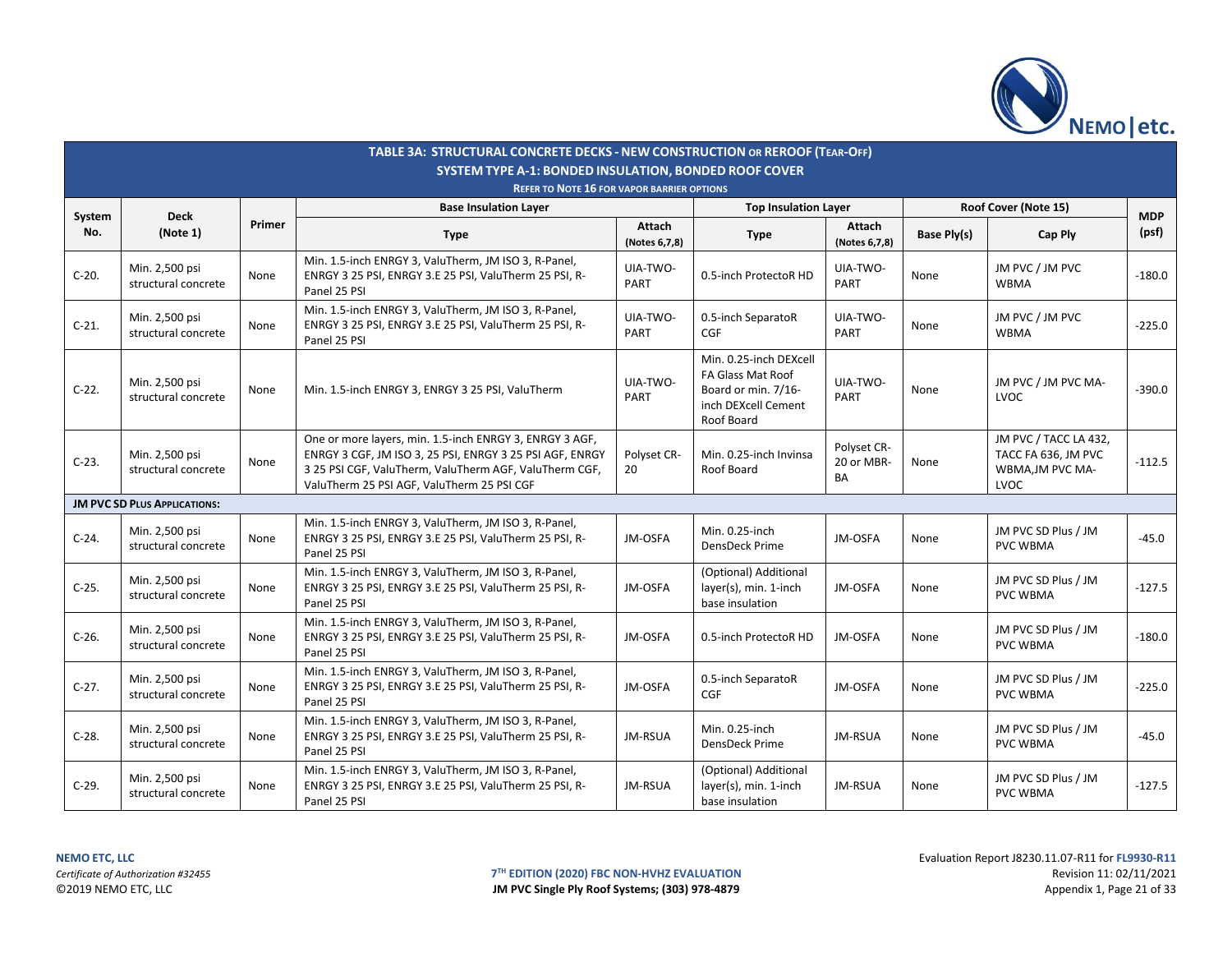

|               |                                           |        | TABLE 3A: STRUCTURAL CONCRETE DECKS - NEW CONSTRUCTION OR REROOF (TEAR-OFF)<br><b>SYSTEM TYPE A-1: BONDED INSULATION, BONDED ROOF COVER</b>                                                                                                                                                                                  |                                |                                                                   |                         |             |                                                                          |                     |
|---------------|-------------------------------------------|--------|------------------------------------------------------------------------------------------------------------------------------------------------------------------------------------------------------------------------------------------------------------------------------------------------------------------------------|--------------------------------|-------------------------------------------------------------------|-------------------------|-------------|--------------------------------------------------------------------------|---------------------|
|               |                                           |        | <b>REFER TO NOTE 16 FOR VAPOR BARRIER OPTIONS</b>                                                                                                                                                                                                                                                                            |                                |                                                                   |                         |             |                                                                          |                     |
|               |                                           |        | <b>Base Insulation Layer</b>                                                                                                                                                                                                                                                                                                 |                                |                                                                   |                         |             | Roof Cover (Note 15)                                                     |                     |
| System<br>No. | <b>Deck</b><br>(Note 1)                   | Primer | <b>Type</b>                                                                                                                                                                                                                                                                                                                  | <b>Attach</b><br>(Notes 6,7,8) | <b>Type</b>                                                       | Attach<br>(Notes 6,7,8) | Base Ply(s) | Cap Ply                                                                  | <b>MDP</b><br>(psf) |
| $C-30.$       | Min. 2,500 psi<br>structural concrete     | None   | Min. 1.5-inch ENRGY 3, ValuTherm, JM ISO 3, R-Panel,<br>ENRGY 3 25 PSI, ENRGY 3.E 25 PSI, ValuTherm 25 PSI, R-<br>Panel 25 PSI                                                                                                                                                                                               | JM-RSUA                        | 0.5-inch ProtectoR HD                                             | JM-RSUA                 | None        | JM PVC SD Plus / JM<br><b>PVC WBMA</b>                                   | $-180.0$            |
| $C-31.$       | Min. 2,500 psi<br>structural concrete     | None   | Min. 1.5-inch ENRGY 3, ValuTherm, JM ISO 3, R-Panel,<br>ENRGY 3 25 PSI, ENRGY 3.E 25 PSI, ValuTherm 25 PSI, R-<br>Panel 25 PSI                                                                                                                                                                                               | <b>JM-RSUA</b>                 | 0.5-inch SeparatoR<br>CGF                                         | JM-RSUA                 | None        | JM PVC SD Plus / JM<br>PVC WBMA                                          | $-225.0$            |
| $C-32.$       | Min. 2,500 psi<br>structural concrete     | None   | Min. 1-inch ENRGY 3, JM ISO 3, 25 PSI, ValuTherm                                                                                                                                                                                                                                                                             | JM-RSUA                        | (Optional) Additional<br>layers of base<br>insulation             | JM-RSUA                 | None        | JM PVC SD Plus / JM<br><b>PVC MA-LSB</b>                                 | $-266.3$            |
| $C-33.$       | Min. 2,500 psi<br>structural concrete     | None   | Min. 1.5-inch ENRGY 3, ValuTherm, JM ISO 3, R-Panel,<br>ENRGY 3 25 PSI, ENRGY 3.E 25 PSI, ValuTherm 25 PSI, R-<br>Panel 25 PSI                                                                                                                                                                                               | UIA-TWO-<br>PART               | Min. 0.25-inch<br>DensDeck Prime                                  | UIA-TWO-<br>PART        | None        | JM PVC SD Plus / JM<br><b>PVC WBMA</b>                                   | $-45.0$             |
| $C-34.$       | Min. 2,500 psi<br>structural concrete     | None   | Min. 1.5-inch ENRGY 3, ValuTherm, JM ISO 3, R-Panel,<br>ENRGY 3 25 PSI, ENRGY 3.E 25 PSI, ValuTherm 25 PSI, R-<br>Panel 25 PSI                                                                                                                                                                                               | UIA-TWO-<br>PART               | (Optional) Additional<br>layer(s), min. 1-inch<br>base insulation | UIA-TWO-<br>PART        | None        | JM PVC SD Plus / JM<br><b>PVC WBMA</b>                                   | $-127.5$            |
| $C-35.$       | Min. 2,500 psi<br>structural concrete     | None   | Min. 1.5-inch ENRGY 3, ValuTherm, JM ISO 3, R-Panel,<br>ENRGY 3 25 PSI, ENRGY 3.E 25 PSI, ValuTherm 25 PSI, R-<br>Panel 25 PSI                                                                                                                                                                                               | UIA-TWO-<br>PART               | 0.5-inch ProtectoR HD                                             | UIA-TWO-<br>PART        | None        | JM PVC SD Plus / JM<br><b>PVC WBMA</b>                                   | $-180.0$            |
| $C-36.$       | Min. 2,500 psi<br>structural concrete     | None   | Min. 1.5-inch ENRGY 3, ValuTherm, JM ISO 3, R-Panel,<br>ENRGY 3 25 PSI, ENRGY 3.E 25 PSI, ValuTherm 25 PSI, R-<br>Panel 25 PSI                                                                                                                                                                                               | UIA-TWO-<br>PART               | 0.5-inch SeparatoR<br><b>CGF</b>                                  | UIA-TWO-<br>PART        | None        | JM PVC SD Plus / JM<br><b>PVC WBMA</b>                                   | $-225.0$            |
|               | <b>JM PVC FLEECE BACKED APPLICATIONS:</b> |        |                                                                                                                                                                                                                                                                                                                              |                                |                                                                   |                         |             |                                                                          |                     |
| $C-37.$       | Min. 2,500 psi<br>structural concrete     | None   | Min. 1.5-inch ENRGY 3, ENRGY 3.E, ENRGY 3.E 25 PSI,<br>ValuTherm, JM ISO 3, R-Panel, ENRGY 3 25 PSI, ValuTherm<br>25 PSI, R-Panel 25 PSI, ENRGY 3 AGF, ValuTherm AGF,<br>ENRGY 3 25 PSI AGF, ValuTherm 25 PSI AGF, ENRGY 3 CGF,<br>ValuTherm CGF, ENRGY 3 25 PSI CGF, ValuTherm 25 PSI<br>CGF, ENRGY 3 FR, ENRGY 3 25 PSI FR | JM-OSFA                        | (Optional) Additional<br>layers of base<br>insulation             | JM-OSFA                 | None        | JM PVC Fleece Backed /<br>JM-RSUA or JM-SP-UIA-<br>TWO-PART, 4-inch o.c. | $-112.5$            |
| $C-38.$       | Min. 2,500 psi<br>structural concrete     | None   | Min. 1.5-inch ENRGY 3, ValuTherm, JM ISO 3, R-Panel,<br>ENRGY 3 25 PSI, ENRGY 3.E 25 PSI, ValuTherm 25 PSI, R-<br>Panel 25 PSI                                                                                                                                                                                               | JM-OSFA                        | Min. 0.25-inch<br>DensDeck Prime or<br>0.5-inch ProtectoR HD      | JM-OSFA                 | None        | JM PVC Fleece Backed /<br><b>JM PVC WBMA</b>                             | $-142.5$            |
| $C-39.$       | Min. 2,500 psi<br>structural concrete     | None   | Min. 1.5-inch ENRGY 3, ValuTherm, JM ISO 3, R-Panel,<br>ENRGY 3 25 PSI, ENRGY 3.E 25 PSI, ValuTherm 25 PSI, R-<br>Panel 25 PSI                                                                                                                                                                                               | JM-OSFA                        | 0.5-inch SeparatoR<br><b>CGF</b>                                  | JM-OSFA                 | None        | JM PVC Fleece Backed /<br><b>JM PVC WBMA</b>                             | $-150.0$            |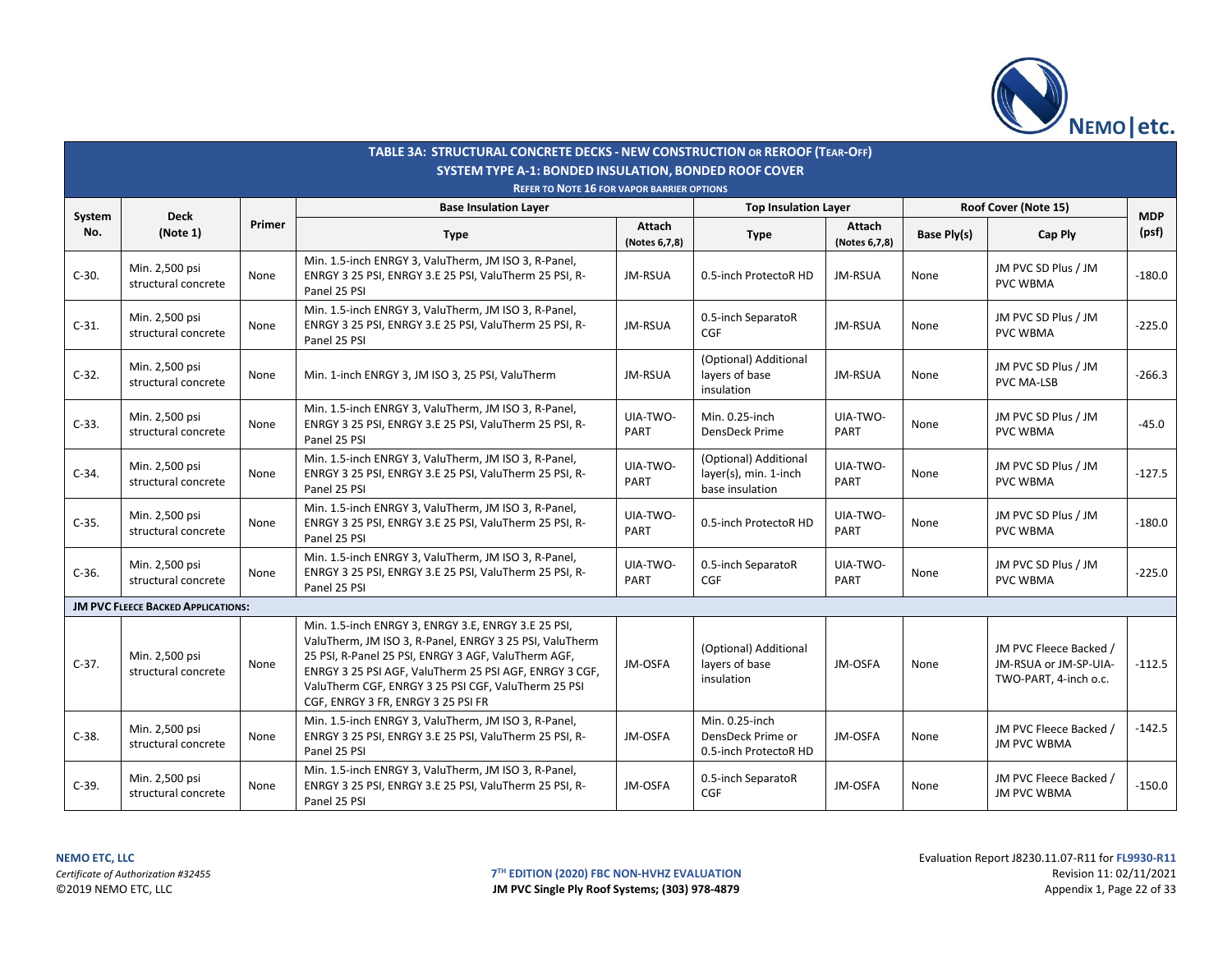

|               |                                       |        | TABLE 3A: STRUCTURAL CONCRETE DECKS - NEW CONSTRUCTION OR REROOF (TEAR-OFF)<br><b>SYSTEM TYPE A-1: BONDED INSULATION, BONDED ROOF COVER</b><br><b>REFER TO NOTE 16 FOR VAPOR BARRIER OPTIONS</b>                                                                                                                             |                         |                                                                                       |                         |                    |                                                                          |                     |
|---------------|---------------------------------------|--------|------------------------------------------------------------------------------------------------------------------------------------------------------------------------------------------------------------------------------------------------------------------------------------------------------------------------------|-------------------------|---------------------------------------------------------------------------------------|-------------------------|--------------------|--------------------------------------------------------------------------|---------------------|
|               |                                       |        | <b>Base Insulation Layer</b>                                                                                                                                                                                                                                                                                                 |                         | <b>Top Insulation Layer</b>                                                           |                         |                    | Roof Cover (Note 15)                                                     |                     |
| System<br>No. | <b>Deck</b><br>(Note 1)               | Primer | <b>Type</b>                                                                                                                                                                                                                                                                                                                  | Attach<br>(Notes 6,7,8) | <b>Type</b>                                                                           | Attach<br>(Notes 6,7,8) | <b>Base Ply(s)</b> | Cap Ply                                                                  | <b>MDP</b><br>(psf) |
| $C-40.$       | Min. 2,500 psi<br>structural concrete | None   | Min. 1.5-inch ENRGY 3, ValuTherm, JM ISO 3, R-Panel,<br>ENRGY 3 25 PSI, ENRGY 3.E 25 PSI, ValuTherm 25 PSI, R-<br>Panel 25 PSI                                                                                                                                                                                               | JM-OSFA                 | (Optional) Additional<br>layer(s), min. 1-inch<br>base insulation                     | JM-OSFA                 | None               | JM PVC Fleece Backed /<br><b>JM PVC WBMA</b>                             | $-187.5$            |
| $C-41.$       | Min. 2,500 psi<br>structural concrete | None   | Min. 1.5-inch ENRGY 3, ValuTherm                                                                                                                                                                                                                                                                                             | JM-RSUA                 | (Optional) Additional<br>layers of base<br>insulation                                 | JM-RSUA                 | None               | JM PVC Fleece Backed /<br>JM-RSUA, 12-inch o.c.                          | $-67.5$             |
| $C-42.$       | Min. 2,500 psi<br>structural concrete | None   | Min. 1.5-inch ENRGY 3, ENRGY 3 AGF, ENRGY 3 CGF, JM ISO<br>3, 25 PSI, ENRGY 3 25 PSI AGF, ENRGY 3 25 PSI CGF,<br>ValuTherm, ValuTherm AGF, ValuTherm CGF, ValuTherm 25<br>PSI AGF, ValuTherm 25 PSI CGF                                                                                                                      | JM-RSUA                 | Min. 0.5-inch Invinsa<br>Roof Board or<br><b>SECUROCK Gypsum-</b><br>Fiber Roof Board | JM-RSUA                 | None               | JM PVC Fleece Backed /<br>JM-RSUA, 12-inch o.c.                          | $-67.5$             |
| $C-43.$       | Min. 2,500 psi<br>structural concrete | None   | Min. 1.5-inch ENRGY 3. ENRGY 3.E. ENRGY 3.E 25 PSI.<br>ValuTherm, JM ISO 3, R-Panel, ENRGY 3 25 PSI, ValuTherm<br>25 PSI, R-Panel 25 PSI, ENRGY 3 AGF, ValuTherm AGF,<br>ENRGY 3 25 PSI AGF, ValuTherm 25 PSI AGF, ENRGY 3 CGF,<br>ValuTherm CGF, ENRGY 3 25 PSI CGF, ValuTherm 25 PSI<br>CGF, ENRGY 3 FR, ENRGY 3 25 PSI FR | JM-RSUA                 | (Optional) Additional<br>layers of base<br>insulation                                 | JM-RSUA                 | None               | JM PVC Fleece Backed /<br>JM-RSUA or JM-SP-UIA-<br>TWO-PART, 4-inch o.c. | $-112.5$            |
| $C-44.$       | Min. 2,500 psi<br>structural concrete | None   | Min. 1.5-inch ENRGY 3, ValuTherm, JM ISO 3, R-Panel,<br>ENRGY 3 25 PSI, ENRGY 3.E 25 PSI, ValuTherm 25 PSI, R-<br>Panel 25 PSI                                                                                                                                                                                               | JM-RSUA                 | Min. 0.25-inch<br>DensDeck Prime or<br>0.5-inch ProtectoR HD                          | JM-RSUA                 | None               | JM PVC Fleece Backed /<br><b>JM PVC WBMA</b>                             | $-142.5$            |
| $C-45.$       | Min. 2,500 psi<br>structural concrete | None   | Min. 1.5-inch ENRGY 3, ValuTherm, JM ISO 3, R-Panel,<br>ENRGY 3 25 PSI, ENRGY 3.E 25 PSI, ValuTherm 25 PSI, R-<br>Panel 25 PSI                                                                                                                                                                                               | JM-RSUA                 | 0.5-inch SeparatoR<br>CGF                                                             | JM-RSUA                 | None               | JM PVC Fleece Backed /<br><b>JM PVC WBMA</b>                             | $-150.0$            |
| $C-46.$       | Min. 2,500 psi<br>structural concrete | None   | Min. 1.5-inch ENRGY 3, ValuTherm, JM ISO 3, R-Panel,<br>ENRGY 3 25 PSI, ENRGY 3.E 25 PSI, ValuTherm 25 PSI, R-<br>Panel 25 PSI                                                                                                                                                                                               | JM-RSUA                 | (Optional) Additional<br>layer(s), min. 1-inch<br>base insulation                     | JM-RSUA                 | None               | JM PVC Fleece Backed /<br><b>JM PVC WBMA</b>                             | $-187.5$            |
| $C-47.$       | Min. 2,500 psi<br>structural concrete | None   | Min. 1.5-inch ENRGY 3, ValuTherm                                                                                                                                                                                                                                                                                             | UIA-TWO-<br>PART        | (Optional) Additional<br>layers of base<br>insulation                                 | UIA-TWO-<br>PART        | None               | JM PVC Fleece Backed /<br>JM-RSUA, 12-inch o.c.                          | $-67.5$             |
| $C-48.$       | Min. 2,500 psi<br>structural concrete | None   | Min. 1.5-inch ENRGY 3, ENRGY 3 AGF, ENRGY 3 CGF, JM ISO<br>3, 25 PSI, ENRGY 3 25 PSI AGF, ENRGY 3 25 PSI CGF,<br>ValuTherm, ValuTherm AGF, ValuTherm CGF, ValuTherm 25<br>PSI AGF, ValuTherm 25 PSI CGF                                                                                                                      | UIA-TWO-<br>PART        | Min. 0.5-inch Invinsa<br>Roof Board or<br><b>SECUROCK Gypsum-</b><br>Fiber Roof Board | UIA-TWO-<br>PART        | None               | JM PVC Fleece Backed /<br>JM-RSUA, 12-inch o.c.                          | $-67.5$             |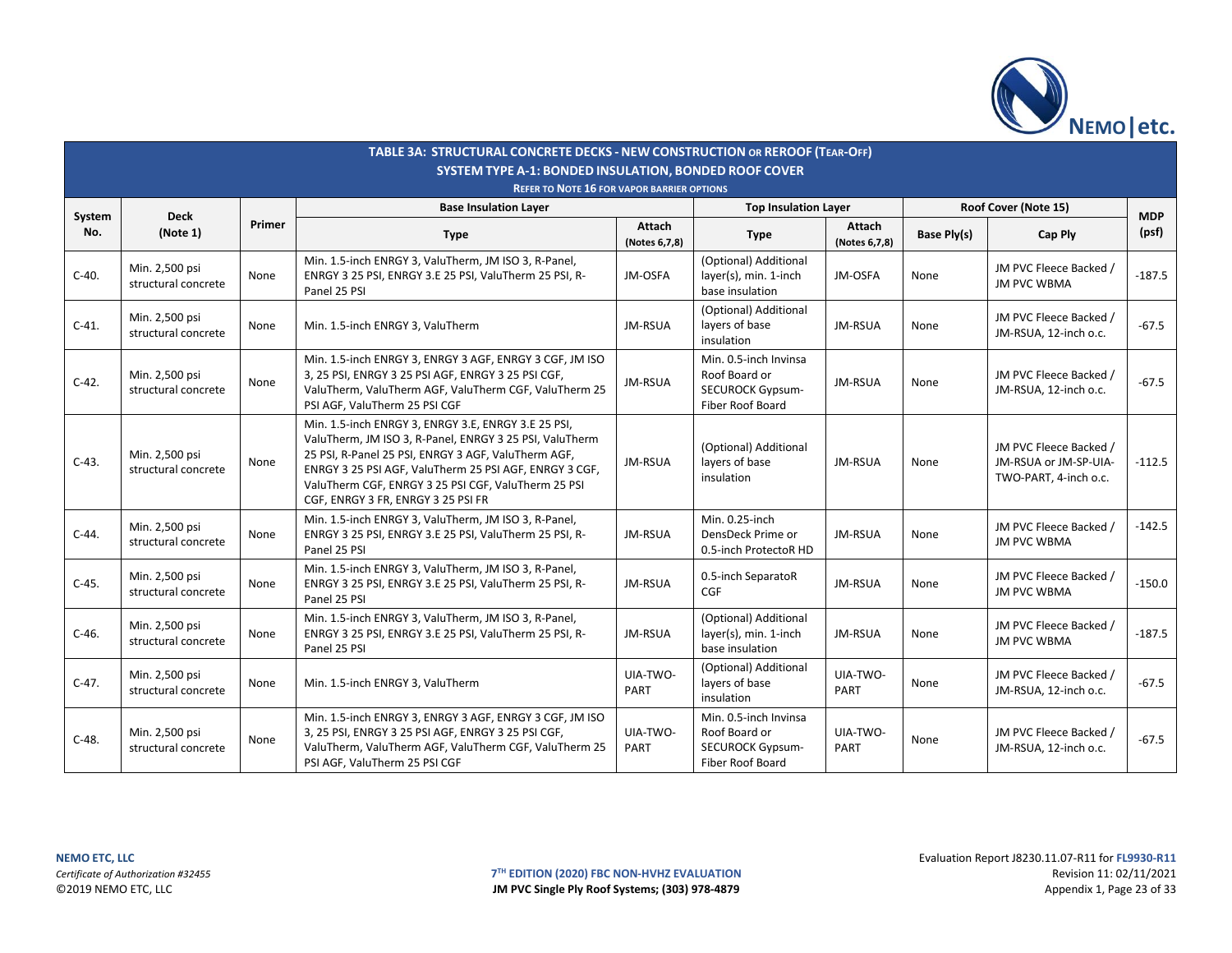

|          |                                                  |                    | TABLE 3A: STRUCTURAL CONCRETE DECKS - NEW CONSTRUCTION OR REROOF (TEAR-OFF)<br><b>SYSTEM TYPE A-1: BONDED INSULATION, BONDED ROOF COVER</b>                                                                                                                                                                                  |                         |                                                                                                         |                         |                   |                                                                          |            |
|----------|--------------------------------------------------|--------------------|------------------------------------------------------------------------------------------------------------------------------------------------------------------------------------------------------------------------------------------------------------------------------------------------------------------------------|-------------------------|---------------------------------------------------------------------------------------------------------|-------------------------|-------------------|--------------------------------------------------------------------------|------------|
|          |                                                  |                    | <b>REFER TO NOTE 16 FOR VAPOR BARRIER OPTIONS</b>                                                                                                                                                                                                                                                                            |                         |                                                                                                         |                         |                   |                                                                          |            |
| System   | <b>Deck</b>                                      |                    | <b>Base Insulation Layer</b>                                                                                                                                                                                                                                                                                                 |                         | <b>Top Insulation Layer</b>                                                                             |                         |                   | Roof Cover (Note 15)                                                     | <b>MDP</b> |
| No.      | (Note 1)                                         | Primer             | <b>Type</b>                                                                                                                                                                                                                                                                                                                  | Attach<br>(Notes 6,7,8) | <b>Type</b>                                                                                             | Attach<br>(Notes 6,7,8) | Base Ply(s)       | Cap Ply                                                                  | (psf)      |
| $C-49.$  | Min. 2,500 psi<br>structural concrete            | None               | Min. 1.5-inch ENRGY 3, ENRGY 3.E, ENRGY 3.E 25 PSI,<br>ValuTherm, JM ISO 3, R-Panel, ENRGY 3 25 PSI, ValuTherm<br>25 PSI, R-Panel 25 PSI, ENRGY 3 AGF, ValuTherm AGF,<br>ENRGY 3 25 PSI AGF, ValuTherm 25 PSI AGF, ENRGY 3 CGF,<br>ValuTherm CGF, ENRGY 3 25 PSI CGF, ValuTherm 25 PSI<br>CGF, ENRGY 3 FR, ENRGY 3 25 PSI FR | UIA-TWO-<br>PART        | (Optional) Additional<br>layers of base<br>insulation                                                   | UIA-TWO-<br>PART        | None              | JM PVC Fleece Backed /<br>JM-RSUA or JM-SP-UIA-<br>TWO-PART, 4-inch o.c. | $-112.5$   |
| $C-50.$  | Min. 2,500 psi<br>structural concrete            | None               | One or more layers, min. 1.5-inch ENRGY 3, ENRGY 3 AGF,<br>ENRGY 3 CGF, JM ISO 3, 25 PSI, ENRGY 3 25 PSI AGF, ENRGY<br>3 25 PSI CGF, ValuTherm, ValuTherm AGF, ValuTherm CGF,<br>ValuTherm 25 PSI AGF, ValuTherm 25 PSI CGF                                                                                                  | UIA-TWO-<br>PART        | Min. 0.25-inch DEXcell<br>FA Glass Mat Roof<br>Board or min. 7/16-<br>inch DEXcell Cement<br>Roof Board | UIA-TWO-<br>PART        | None              | JM PVC Fleece Backed /<br><b>JM PVC WBMA</b>                             | $-120.0$   |
| $C-51.$  | Min. 2,500 psi<br>structural concrete            | None               | Min. 1.5-inch ENRGY 3, ValuTherm, JM ISO 3, R-Panel,<br>ENRGY 3 25 PSI, ENRGY 3.E 25 PSI, ValuTherm 25 PSI, R-<br>Panel 25 PSI                                                                                                                                                                                               | UIA-TWO-<br>PART        | Min. 0.25-inch<br>DensDeck Prime or<br>0.5-inch ProtectoR HD                                            | UIA-TWO-<br>PART        | None              | JM PVC Fleece Backed /<br><b>JM PVC WBMA</b>                             | $-142.5$   |
| $C-52$ . | Min. 2,500 psi<br>structural concrete            | None               | Min. 1.5-inch ENRGY 3, ValuTherm, JM ISO 3, R-Panel,<br>ENRGY 3 25 PSI, ENRGY 3.E 25 PSI, ValuTherm 25 PSI, R-<br>Panel 25 PSI                                                                                                                                                                                               | UIA-TWO-<br>PART        | 0.5-inch SeparatoR<br><b>CGF</b>                                                                        | UIA-TWO-<br>PART        | None              | JM PVC Fleece Backed /<br><b>JM PVC WBMA</b>                             | $-150.0$   |
| $C-53.$  | Min. 2,500 psi<br>structural concrete            | None               | Min. 1.5-inch ENRGY 3, ValuTherm, JM ISO 3, R-Panel,<br>ENRGY 3 25 PSI, ENRGY 3.E 25 PSI, ValuTherm 25 PSI, R-<br>Panel 25 PSI                                                                                                                                                                                               | UIA-TWO-<br>PART        | (Optional) Additional<br>layer(s), min. 1-inch<br>base insulation                                       | UIA-TWO-<br>PART        | None              | JM PVC Fleece Backed /<br><b>JM PVC WBMA</b>                             | $-187.5$   |
| $C-54.$  | Min. 2,500 psi<br>structural concrete            | None               | Min. 1.5-inch ENRGY 3, ENRGY 3 25 PSI, ValuTherm                                                                                                                                                                                                                                                                             | UIA-TWO-<br>PART        | Min. 0.25-inch DEXcell<br>FA Glass Mat Roof<br>Board or min. 7/16-<br>inch DEXcell Cement<br>Roof Board | UIA-TWO-<br>PART        | None              | JM PVC Fleece Backed /<br><b>JM PVC WBMA</b>                             | $-255.0$   |
|          | <b>HYBRID JM PVC FLEECE BACKED APPLICATIONS:</b> |                    |                                                                                                                                                                                                                                                                                                                              |                         |                                                                                                         |                         |                   |                                                                          |            |
| $C-55.$  | Min. 2,500 psi<br>structural concrete            | <b>ASTM</b><br>D41 | Min. 0.75-inch FescoBoard or DuraBoard (homogeneous)                                                                                                                                                                                                                                                                         | <b>HA</b>               | (Optional) Min. 0.75-<br>inch FescoBoard or<br>DuraBoard<br>(homogeneous)                               | HA                      | BP-AA, SBS-<br>AA | JM PVC Fleece Backed /<br>hot asphalt                                    | $-167.5$   |
| $C-56.$  | Min. 2,500 psi<br>structural concrete            | <b>ASTM</b><br>D41 | Min. 1.5-inch ENRGY 3, ENRGY 3 AGF, ENRGY 3 CGF                                                                                                                                                                                                                                                                              | HA                      | Min. 0.5-inch Retro-Fit<br>Board or min. 0.75-<br>inch Fesco Board<br>(homogeneous) or<br>DuraBoard     | HA                      | BP-AA, SBS-<br>AA | JM PVC Fleece Backed /<br>hot asphalt                                    | $-217.5$   |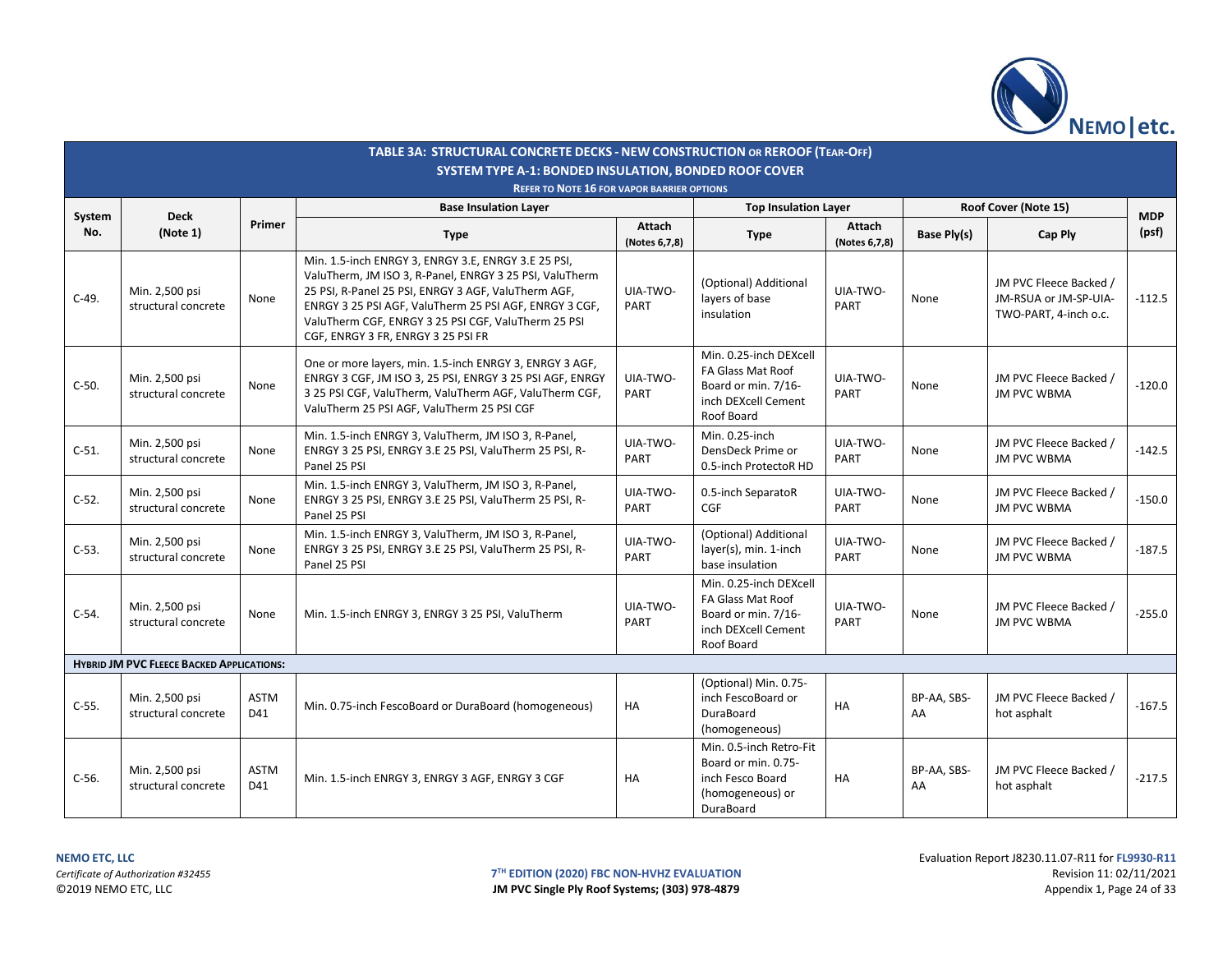

|         |                                       |                    | <b>TABLE 3A: STRUCTURAL CONCRETE DECKS - NEW CONSTRUCTION OR REROOF (TEAR-OFF)</b><br><b>SYSTEM TYPE A-1: BONDED INSULATION, BONDED ROOF COVER</b> |                                |                                                                      |                                   |                                   |                                                |            |
|---------|---------------------------------------|--------------------|----------------------------------------------------------------------------------------------------------------------------------------------------|--------------------------------|----------------------------------------------------------------------|-----------------------------------|-----------------------------------|------------------------------------------------|------------|
|         |                                       |                    | <b>REFER TO NOTE 16 FOR VAPOR BARRIER OPTIONS</b>                                                                                                  |                                |                                                                      |                                   |                                   |                                                |            |
| System  | <b>Deck</b>                           |                    | <b>Base Insulation Layer</b>                                                                                                                       |                                | <b>Top Insulation Layer</b>                                          |                                   |                                   | Roof Cover (Note 15)                           | <b>MDP</b> |
| No.     | (Note 1)                              | Primer             | <b>Type</b>                                                                                                                                        | <b>Attach</b><br>(Notes 6,7,8) | <b>Type</b>                                                          | <b>Attach</b><br>(Notes 6,7,8)    | Base Ply(s)                       | Cap Ply                                        | (psf)      |
| $C-57.$ | Min. 2,500 psi<br>structural concrete | <b>ASTM</b><br>D41 | (Optional) Min. 1.5-inch ENRGY 3, ENRGY 3 AGF, ENRGY 3<br>CGF                                                                                      | <b>HA</b>                      | Min. 1.5-inch Fesco<br>Foam or DuraFoam                              | HA                                | BP-AA, SBS-<br>AA                 | JM PVC Fleece Backed /<br>hot asphalt          | $-217.5$   |
| $C-58.$ | Min. 2,500 psi<br>structural concrete | <b>ASTM</b><br>D41 | Min. 1.5-inch ENRGY 3, ENRGY 3 AGF, ENRGY 3 CGF                                                                                                    | HA                             | Min. 0.25-inch<br><b>SECUROCK Gypsum-</b><br>Fiber Roof Board        | HA                                | BP-AA, SBS-<br>AA, SBS-TA         | JM PVC Fleece Backed /<br>hot asphalt          | $-217.5$   |
| $C-59.$ | Min. 2,500 psi<br>structural concrete | None               | (Optional) Min. 1.5-inch ENRGY 3, ENRGY 3 AGF, ENRGY 3<br><b>CGF</b>                                                                               | <b>UIA</b>                     | Min. 0.75-inch<br>FescoBoard<br>(homogeneous)                        | UIA or<br>MBR-BA,<br>12-inch o.c. | BP-AA. SBS-<br>AA                 | JM PVC Fleece Backed /<br>hot asphalt          | $-112.5$   |
| $C-60.$ | Min. 2,500 psi<br>structural concrete | None               | Min. 1.5-inch ENRGY 3, ENRGY 3 AGF, ENRGY 3 CGF                                                                                                    | JM-RSUA                        | Min. 0.5-inch Retro-Fit<br>Board                                     | JM-RSUA                           | BP-AA, SBS-<br>AA                 | JM PVC Fleece Backed /<br>hot asphalt          | $-105.0$   |
| $C-61.$ | Min. 2,500 psi<br>structural concrete | None               | Min. 1.5-inch ENRGY 3, ENRGY 3 AGF, ENRGY 3 CGF                                                                                                    | JM-RSUA                        | Min. 0.25-inch<br><b>SECUROCK Gypsum-</b><br><b>Fiber Roof Board</b> | JM-RSUA                           | BP-AA, SBS-<br>AA                 | JM PVC Fleece Backed /<br>hot asphalt          | $-217.5$   |
| $C-62.$ | Min. 2,500 psi<br>structural concrete | None               | Min. 0.25-inch SECUROCK Gypsum-Fiber Roof Board                                                                                                    | JM-RSUA                        | None                                                                 | N/A                               | DynaBase<br>HW, torch-<br>applied | JM PVC Fleece Backed /<br>JM-RSUA, 4-inch o.c. | $-112.5$   |
| $C-63.$ | Min. 2,500 psi<br>structural concrete | None               | (Optional) Min. 1.5-inch ENRGY 3, ENRGY 3 AGF, ENRGY 3<br>CGF                                                                                      | UIA-TWO-<br>PART               | Min. 0.75-inch<br>FescoBoard<br>(homogeneous)                        | UIA-TWO-<br>PART                  | BP-AA, SBS-<br>AA                 | JM PVC Fleece Backed /<br>hot asphalt          | $-217.5$   |
| $C-64.$ | Min. 2,500 psi<br>structural concrete | None               | (Optional) Min. 1.5-inch ENRGY 3, ENRGY 3 AGF, ENRGY 3<br>CGF                                                                                      | UIA-TWO-<br>PART               | Min. 0.5-inch Retro-Fit<br>Board or DuraBoard                        | UIA-TWO-<br>PART                  | BP-AA, SBS-<br>AA                 | JM PVC Fleece Backed /<br>hot asphalt          | $-217.5$   |
| $C-65.$ | Min. 2,500 psi<br>structural concrete | None               | Min. 1.5-inch ENRGY 3, ENRGY 3 AGF, ENRGY 3 CGF                                                                                                    | UIA-TWO-<br><b>PART</b>        | Min. 0.25-inch<br>SECUROCK Gypsum-<br>Fiber Roof Board               | UIA-TWO-<br>PART                  | BP-AA, SBS-<br>AA                 | JM PVC Fleece Backed /<br>hot asphalt          | $-217.5$   |
| $C-66.$ | Min. 2,500 psi<br>structural concrete | None               | Min. 1.5-inch ENRGY 3, ENRGY 3 AGF, ENRGY 3 CGF                                                                                                    | Polyset CR-<br>20              | Min. 0.25-inch<br><b>SECUROCK Gypsum-</b><br>Fiber Roof Board        | Polyset CR-<br>20                 | BP-AA, SBS-<br>AA, SBS-TA         | JM PVC Fleece Backed /<br>hot asphalt          | $-217.5$   |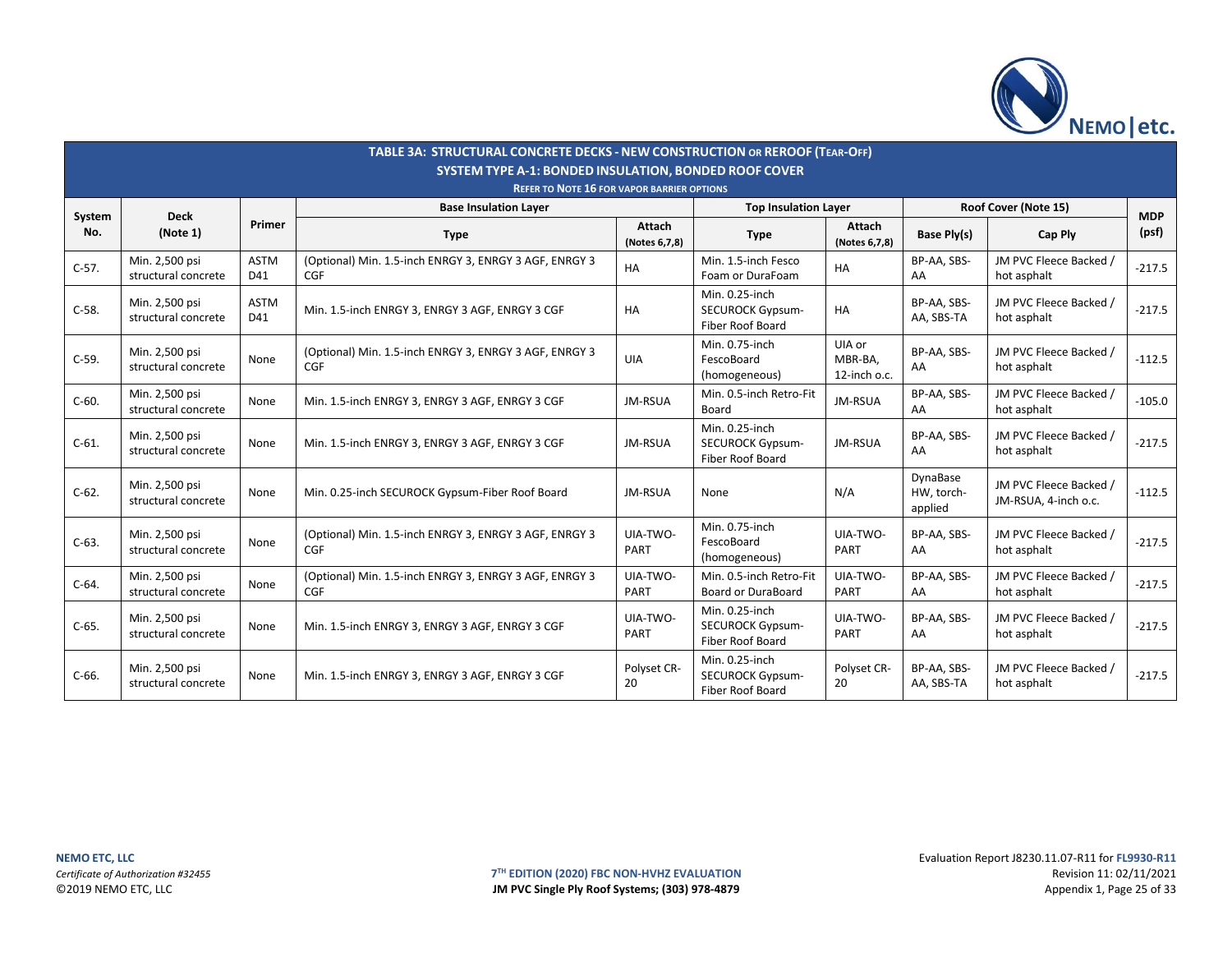

|         | TABLE 3B: STRUCTURAL CONCRETE DECKS - NEW CONSTRUCTION, REROOF (TEAR-OFF) OR RECOVER<br>SYSTEM TYPE C-2: MECHANICALLY ATTACHED INSULATION, PLATE-BONDED ROOF COVER |                                        |                                                |                                                                                                                                                                                                    |                                                                                                                                                                         |         |  |  |  |  |  |  |
|---------|--------------------------------------------------------------------------------------------------------------------------------------------------------------------|----------------------------------------|------------------------------------------------|----------------------------------------------------------------------------------------------------------------------------------------------------------------------------------------------------|-------------------------------------------------------------------------------------------------------------------------------------------------------------------------|---------|--|--|--|--|--|--|
| System  | <b>Deck</b>                                                                                                                                                        | <b>Insulation Layer</b>                |                                                | Attach                                                                                                                                                                                             | Roof Cover (Note 15B)                                                                                                                                                   |         |  |  |  |  |  |  |
| No.     | (Note 1)                                                                                                                                                           | (Note 13)                              | <b>Fasteners (Note 11)</b>                     | <b>Density</b>                                                                                                                                                                                     |                                                                                                                                                                         |         |  |  |  |  |  |  |
| $C-67.$ | Min. 2,500 psi<br>structural<br>concrete                                                                                                                           | One or more layers,<br>any combination | High Load Fasteners with<br>JM PVC RhinoPlates | 1 per 5.3 ft <sup>2</sup> (6 parts per 4 x 8 ft board)                                                                                                                                             | JM PVC or JM PVC SD Plus induction welded to JM PVC<br>RhinoPlates with RhinoPlates with RhinoBond Portable<br>Bonding Tool, per manufacturer's published instructions. | $-45.0$ |  |  |  |  |  |  |
| $C-68.$ | Min. 2,500 psi<br>structural<br>concrete                                                                                                                           | One or more layers,<br>any combination | High Load Fasteners with<br>JM PVC RhinoPlates | 1 per 4.0 ft <sup>2</sup> (8 parts per $4 \times 8$ ft board)                                                                                                                                      | JM PVC or JM PVC SD Plus induction welded to JM PVC<br>RhinoPlates with RhinoPlates with RhinoBond Portable<br>Bonding Tool, per manufacturer's published instructions. | $-67.5$ |  |  |  |  |  |  |
| $C-69.$ | Min. 2,500 psi<br>structural<br>concrete                                                                                                                           | One or more layers,<br>any combination | High Load Fasteners with<br>JM PVC RhinoPlates | 1 per 2.1 ft <sup>2</sup> (15 parts per 4 x 8 ft board)<br>Fasteners are 6-, 24- and 42-inches from the<br>board's long edge and 12-, 30-, 48-, 66- and 84-<br>inches from the board's short edge. | JM PVC or JM PVC SD Plus induction welded to JM PVC<br>RhinoPlates with RhinoBond Portable Bonding Tool, per<br>manufacturer's published instructions.                  | $-90.0$ |  |  |  |  |  |  |

|               | TABLE 3C: STRUCTURAL CONCRETE DECKS - NEW CONSTRUCTION, REROOF (TEAR-OFF) OR RECOVER<br><b>SYSTEM TYPE D-1: INSULATED, MECHANICALLY ATTACHED ROOF COVER</b> |                                                                                                                                                                                                                            |                                                                                                                 |                     |                              |                                                                                                                |                                                                                                         |                     |  |  |  |  |
|---------------|-------------------------------------------------------------------------------------------------------------------------------------------------------------|----------------------------------------------------------------------------------------------------------------------------------------------------------------------------------------------------------------------------|-----------------------------------------------------------------------------------------------------------------|---------------------|------------------------------|----------------------------------------------------------------------------------------------------------------|---------------------------------------------------------------------------------------------------------|---------------------|--|--|--|--|
|               | <b>Deck</b>                                                                                                                                                 | <b>Insulation (Note 13)</b>                                                                                                                                                                                                |                                                                                                                 |                     |                              | Roof Cover (Note 15A)                                                                                          |                                                                                                         |                     |  |  |  |  |
| System<br>No. | (Note 1)                                                                                                                                                    | <b>Base Layer</b>                                                                                                                                                                                                          | <b>Top Layer</b>                                                                                                | Attach<br>(Note 5)  | Membrane                     | <b>Fasteners (Note 11)</b>                                                                                     | <b>Attach</b>                                                                                           | <b>MDP</b><br>(psf) |  |  |  |  |
| $C-70.$       | Min. 2,500 psi<br>structural<br>concrete                                                                                                                    | One or more layers min. 1.5-inch ENRGY 3, ENRGY 3 AGF,<br>ENRGY 3 CGF, JM ISO 3, 25 PSI, ENRGY 3 25 PSI AGF, ENRGY<br>3 25 PSI CGF, ValuTherm, ValuTherm AGF, ValuTherm CGF,<br>ValuTherm 25 PSI AGF, ValuTherm 25 PSI CGF | (Optional) Min. 0.25-<br>inch Invinsa Roof<br>Board                                                             | Prelim<br>attach    | Min. 50 mil<br>JM PVC        | <b>High Load Fasteners</b><br>with High Load Plates                                                            | 18-inch o.c. within 5-inch<br>wide laps spaced 73-inch<br>o.c. Laps sealed with 2-inch<br>heat weld.    | $-30.0$             |  |  |  |  |
| $C-71.$       | Min. 2,500 psi<br>structural<br>concrete                                                                                                                    | One or more layers min. 1.5-inch ENRGY 3, ENRGY 3 AGF,<br>ENRGY 3 CGF, JM ISO 3, 25 PSI, ENRGY 3 25 PSI AGF, ENRGY<br>3 25 PSI CGF, ValuTherm, ValuTherm AGF, ValuTherm CGF,<br>ValuTherm 25 PSI AGF, ValuTherm 25 PSI CGF | (Optional) Min. 0.25-<br>inch Invinsa Roof<br>Board                                                             | Prelim<br>attach    | Min. 50 mil<br><b>JM PVC</b> | <b>High Load Fasteners</b><br>with High Load Plates                                                            | 6-inch o.c. within 6-inch<br>wide laps spaced 72-inch<br>o.c. Laps sealed with 2-inch<br>heat weld.     | $-30.0$             |  |  |  |  |
| $C-72.$       | Min. 2,500 psi<br>structural<br>concrete                                                                                                                    | One or more layers min. 1-inch ENRGY 3, ENRGY 3 AGF,<br>ENRGY 3 CGF, JM ISO 3, 25 PSI, ENRGY 3 25 PSI AGF, ENRGY<br>3 25 PSI CGF, ValuTherm, ValuTherm AGF, ValuTherm CGF,<br>ValuTherm 25 PSI AGF, ValuTherm 25 PSI CGF   | (Optional) Min. 0.25-<br>inch Invinsa Roof<br>Board, DensDeck or<br><b>SECUROCK Gypsum-</b><br>Fiber Roof Board | Prelim.<br>attached | Min. 50 mil<br>JM PVC        | High Load Fasteners or<br><b>JM Structural Concrete</b><br>Deck Fastener with<br><b>Extra High Load Plates</b> | 6-inch o.c. within 6-inch<br>wide laps spaced 114-inch<br>o.c. Laps sealed with 1.5-<br>inch heat weld. | $-37.5$             |  |  |  |  |
| $C-73.$       | Min. 2,500 psi<br>structural<br>concrete                                                                                                                    | One or more layers min. 0.5-inch ENRGY 3, ENRGY 3 AGF,<br>ENRGY 3 CGF, JM ISO 3, 25 PSI, ENRGY 3 25 PSI AGF, ENRGY<br>3 25 PSI CGF, ValuTherm, ValuTherm AGF, ValuTherm CGF,<br>ValuTherm 25 PSI AGF, ValuTherm 25 PSI CGF | (Optional) Min. 0.25-<br>inch Invinsa Roof<br>Board, DensDeck or<br><b>SECUROCK Gypsum-</b><br>Fiber Roof Board | Prelim.<br>attached | Min. 50 mil<br>JM PVC        | High Load Fasteners or<br><b>JM Structural Concrete</b><br>Deck Fastener with High<br>Load Plates              | 6-inch o.c. within 6-inch<br>wide laps spaced 72-inch<br>o.c. Laps sealed with 1.5-<br>inch heat weld.  | $-45.0$             |  |  |  |  |
| $C-74.$       | Min. 2,500 psi<br>structural<br>concrete                                                                                                                    | One or more layers min. 1.5-inch ENRGY 3, ENRGY 3 AGF,<br>ENRGY 3 CGF, JM ISO 3, 25 PSI, ENRGY 3 25 PSI AGF, ENRGY<br>3 25 PSI CGF, ValuTherm, ValuTherm AGF, ValuTherm CGF,<br>ValuTherm 25 PSI AGF, ValuTherm 25 PSI CGF | (Optional) Min. 0.25-<br>inch Invinsa Roof<br>Board                                                             | Prelim<br>attach    | Min. 50 mil<br>JM PVC        | <b>High Load Fasteners</b><br>with High Load Plates                                                            | 18-inch o.c. within 6-inch<br>wide laps spaced 72-inch<br>o.c. Laps sealed with 2-inch<br>heat weld.    | $-45.0$             |  |  |  |  |

JM PVC Single Ply Roof Systems; (303) 978-4879

**NEMO ETC, LLC** Evaluation Report J8230.11.07-R11 for **FL9930-R11 T<sup>TH</sup> EDITION (2020) FBC NON-HVHZ EVALUATION**<br> **IM PVC Single Ply Roof Systems; (303) 978-4879 Revision 11: 02/11/2021** Appendix 1, Page 26 of 33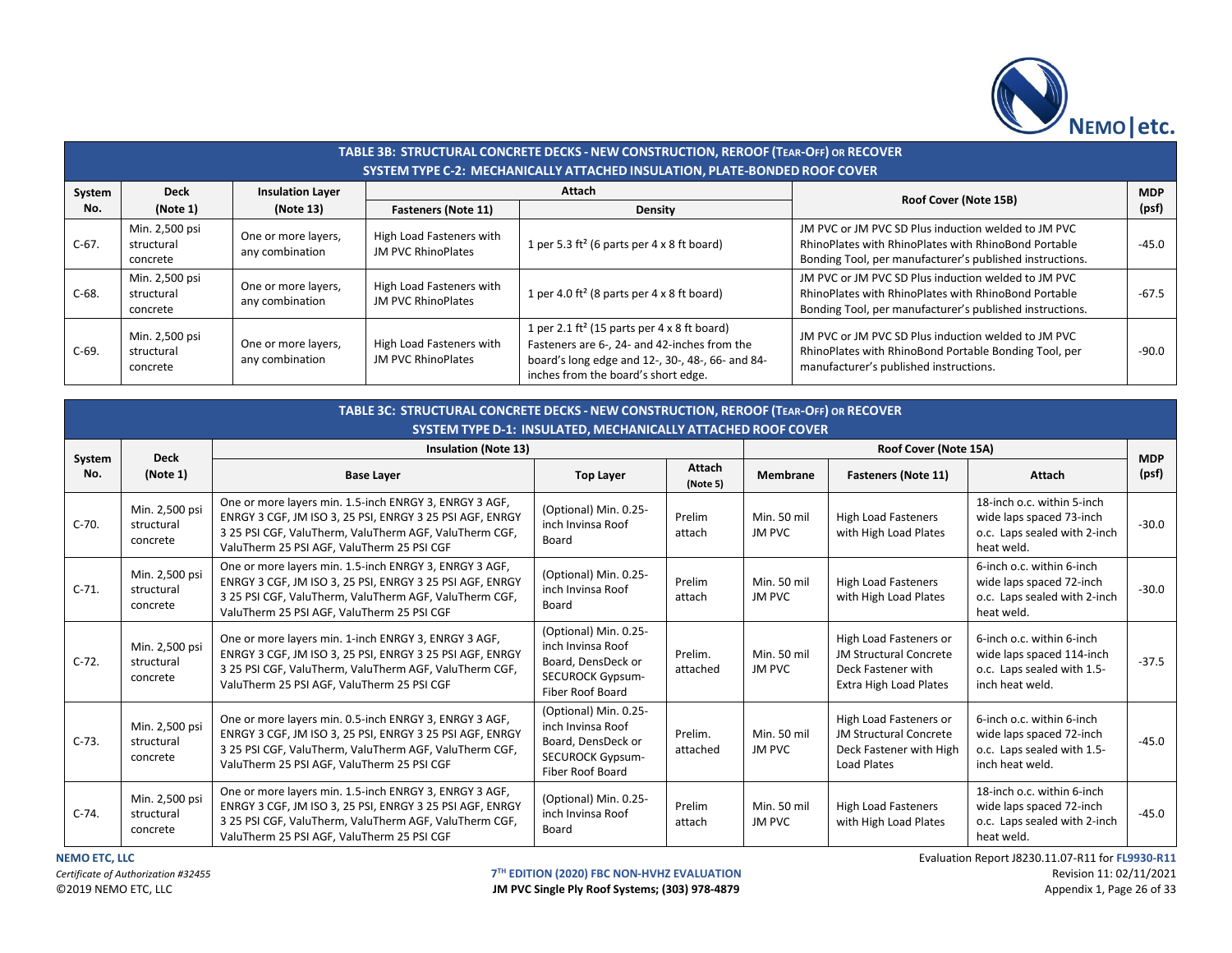

|               | TABLE 3C: STRUCTURAL CONCRETE DECKS - NEW CONSTRUCTION, REROOF (TEAR-OFF) OR RECOVER<br><b>SYSTEM TYPE D-1: INSULATED, MECHANICALLY ATTACHED ROOF COVER</b> |                                                                                                                                                                                                                            |                                                     |                  |                       |                                                     |                                                                                                         |            |  |  |  |
|---------------|-------------------------------------------------------------------------------------------------------------------------------------------------------------|----------------------------------------------------------------------------------------------------------------------------------------------------------------------------------------------------------------------------|-----------------------------------------------------|------------------|-----------------------|-----------------------------------------------------|---------------------------------------------------------------------------------------------------------|------------|--|--|--|
|               | <b>Deck</b>                                                                                                                                                 | <b>Insulation (Note 13)</b>                                                                                                                                                                                                |                                                     |                  |                       | Roof Cover (Note 15A)                               |                                                                                                         | <b>MDP</b> |  |  |  |
| System<br>No. | (Note 1)                                                                                                                                                    | <b>Base Layer</b>                                                                                                                                                                                                          | Attach<br><b>Top Layer</b><br>(Note 5)              |                  | <b>Membrane</b>       | <b>Fasteners (Note 11)</b><br>Attach                |                                                                                                         | (psf)      |  |  |  |
| $C-75.$       | Min. 2,500 psi<br>structural<br>concrete                                                                                                                    | One or more layers min. 1.5-inch ENRGY 3, ENRGY 3 AGF,<br>ENRGY 3 CGF, JM ISO 3, 25 PSI, ENRGY 3 25 PSI AGF, ENRGY<br>3 25 PSI CGF, ValuTherm, ValuTherm AGF, ValuTherm CGF,<br>ValuTherm 25 PSI AGF, ValuTherm 25 PSI CGF | (Optional) Min. 0.25-<br>inch Invinsa Roof<br>Board | Prelim<br>attach | Min. 50 mil<br>JM PVC | <b>High Load Fasteners</b><br>with High Load Plates | 12-inch o.c. within 5.5-inch<br>wide laps spaced 144-inch<br>o.c. Laps sealed with 2-inch<br>heat weld. | $-45.0$    |  |  |  |
| C-76.         | Min. 2,500 psi<br>structural<br>concrete                                                                                                                    | One or more layers min. 1.5-inch ENRGY 3, ENRGY 3 AGF,<br>ENRGY 3 CGF, JM ISO 3, 25 PSI, ENRGY 3 25 PSI AGF, ENRGY<br>3 25 PSI CGF, ValuTherm, ValuTherm AGF, ValuTherm CGF,<br>ValuTherm 25 PSI AGF, ValuTherm 25 PSI CGF | (Optional) Min. 0.25-<br>inch Invinsa Roof<br>Board | Prelim<br>attach | Min. 60 mil<br>JM PVC | <b>High Load Fasteners</b><br>with High Load Plates | 12-inch o.c. within 5-inch<br>wide laps spaced 73-inch<br>o.c. Laps sealed with 2-inch<br>heat weld.    | $-52.5$    |  |  |  |
| C-77.         | Min. 2,500 psi<br>structural<br>concrete                                                                                                                    | One or more layers min. 1.5-inch ENRGY 3, ENRGY 3 AGF,<br>ENRGY 3 CGF, JM ISO 3, 25 PSI, ENRGY 3 25 PSI AGF, ENRGY<br>3 25 PSI CGF, ValuTherm, ValuTherm AGF, ValuTherm CGF,<br>ValuTherm 25 PSI AGF, ValuTherm 25 PSI CGF | (Optional) Min. 0.25-<br>inch Invinsa Roof<br>Board | Prelim<br>attach | Min. 50 mil<br>JM PVC | <b>High Load Fasteners</b><br>with High Load Plates | 6-inch o.c. within 4.5-inch<br>wide laps spaced 114-inch<br>o.c. Laps sealed with 2-inch<br>heat weld.  | $-60.0$    |  |  |  |
| $C-78.$       | Min. 2,500 psi<br>structural<br>concrete                                                                                                                    | One or more layers min. 1.5-inch ENRGY 3, ENRGY 3 AGF,<br>ENRGY 3 CGF, JM ISO 3, 25 PSI, ENRGY 3 25 PSI AGF, ENRGY<br>3 25 PSI CGF, ValuTherm, ValuTherm AGF, ValuTherm CGF,<br>ValuTherm 25 PSI AGF, ValuTherm 25 PSI CGF | (Optional) Min. 0.25-<br>inch Invinsa Roof<br>Board | Prelim<br>attach | Min. 60 mil<br>JM PVC | <b>High Load Fasteners</b><br>with High Load Plates | 6-inch o.c. within 6-inch<br>wide laps spaced 72-inch<br>o.c. Laps sealed with 2-inch<br>heat weld.     | $-75.0$    |  |  |  |

|         | TABLE 3D: STRUCTURAL CONCRETE DECKS - NEW CONSTRUCTION OR REROOF (TEAR-OFF)<br>SYSTEM TYPE F: NON-INSULATED, BONDED ROOF COVER |          |                                           |                                    |        |  |  |  |  |  |
|---------|--------------------------------------------------------------------------------------------------------------------------------|----------|-------------------------------------------|------------------------------------|--------|--|--|--|--|--|
| System  |                                                                                                                                | Primer   | <b>Roof Cover (Note 15)</b><br><b>MDP</b> |                                    |        |  |  |  |  |  |
| No.     | Deck (Note 1)                                                                                                                  |          | Base Ply(s)                               | Cap Ply                            | (psf)  |  |  |  |  |  |
| $C-79.$ | Min. 2,500 psi structural concrete                                                                                             | ASTM D41 | BP-AA, SBS-AA                             | JM PVC Fleece Backed / hot asphalt | -217.5 |  |  |  |  |  |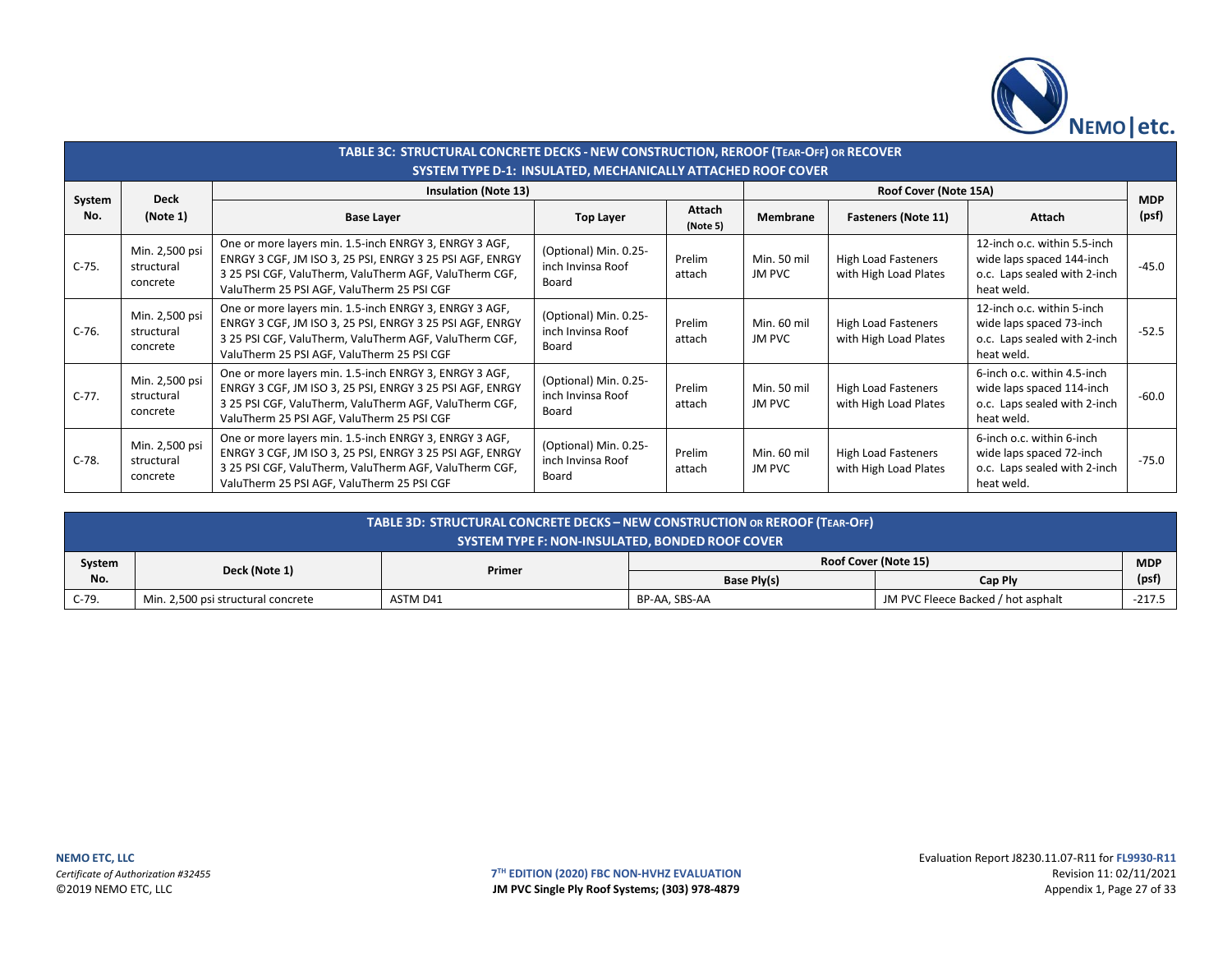

|                          | TABLE 4A: LIGHTWEIGHT CONCRETE DECKS - NEW CONSTRUCTION OR REROOF (TEAR-OFF)<br><b>SYSTEM TYPE A-1: BONDED INSULATION, BONDED ROOF COVER</b> |                                                                                                   |                                                                                               |                         |                                               |                   |                                                                              |            |  |  |
|--------------------------|----------------------------------------------------------------------------------------------------------------------------------------------|---------------------------------------------------------------------------------------------------|-----------------------------------------------------------------------------------------------|-------------------------|-----------------------------------------------|-------------------|------------------------------------------------------------------------------|------------|--|--|
|                          |                                                                                                                                              | <b>Lightweight Concrete</b>                                                                       | <b>Base Insulation Layer</b>                                                                  |                         | Coverboard                                    |                   |                                                                              | <b>MDP</b> |  |  |
| System<br>No.            | Deck (Note 1)                                                                                                                                | (Note 14)                                                                                         | Attach<br><b>Type</b><br>(Notes 6,7,8)                                                        |                         | <b>Attach</b><br><b>Type</b><br>(Notes 6,7,8) |                   | Roof Cover (Note 15)                                                         | (psf)      |  |  |
| <b>CELCORE (FL2037):</b> |                                                                                                                                              |                                                                                                   |                                                                                               |                         |                                               |                   |                                                                              |            |  |  |
| LWC-1.                   | Min. 2,500 psi<br>structural<br>concrete                                                                                                     | Min. 200 psi, min. 2-inch thick<br>Celcore Cellular Concrete                                      | One or more layers min. 1.5-inch<br>ENRGY 3, ENRGY 3 AGF, ENRGY 3<br>CGF, JM ISO-3            | Polyset CR-20           | Min. 0.25-inch Invinsa<br>Roof Board          | Polyset CR-<br>20 | JM PVC / TACC LA 432, TACC FA<br>636, JM PVC WBMA, JM PVC MA-<br>LVOC        | $-112.5$   |  |  |
| ELASTIZELL (FL4994):     |                                                                                                                                              |                                                                                                   |                                                                                               |                         |                                               |                   |                                                                              |            |  |  |
| $LWC-2$ .                | Min. 2,500 psi<br>structural<br>concrete                                                                                                     | Min. 160 psi, min. 2-inch thick,<br>Range II Elastizell Lightweight<br><b>Insulating Concrete</b> | One or more layers min. 1.5-inch<br>ENRGY 3, ENRGY 3 AGF, ENRGY 3<br>CGF, JM ISO-3            | UIA-TWO-<br><b>PART</b> | Min. 0.25-inch Invinsa<br>Roof Board          | UIA-TWO-<br>PART  | JM PVC / TACC LA 432, TACC FA<br>636, JM PVC WBMA, JM PVC MA-<br>LVOC        | $-105.0$   |  |  |
| $LWC-3$ .                | Min. 2,500 psi<br>structural<br>concrete                                                                                                     | Min. 160 psi, min. 2-inch thick,<br>Range II Elastizell Lightweight<br><b>Insulating Concrete</b> | (Optional) One or more layers min.<br>1.5-inch ENRGY 3, ENRGY 3 AGF,<br>ENRGY 3 CGF, JM ISO-3 | UIA-TWO-<br><b>PART</b> | Min. 1.5-inch Invinsa Foam                    | UIA-TWO-<br>PART  | JM PVC / TACC LA 432, TACC FA<br>636, JM PVC WBMA, JM PVC MA-<br>LVOC        | $-105.0$   |  |  |
| $LWC-4$ .                | Min. 2,500 psi<br>structural<br>concrete                                                                                                     | Min. 200 psi, min. 2-inch thick,<br>Range II Elastizell Lightweight<br><b>Insulating Concrete</b> | One or more layers min. 1.5-inch<br>ENRGY 3, ENRGY 3 AGF, ENRGY 3<br>CGF, JM ISO-3            | Polyset CR-20           | Min. 0.25-inch Invinsa<br>Roof Board          | Polyset CR-<br>20 | JM PVC / TACC LA 432, TACC FA<br>636, JM PVC WBMA, JM PVC MA-<br><b>LVOC</b> | $-112.5$   |  |  |
| MEARLCRETE (FL13492):    |                                                                                                                                              |                                                                                                   |                                                                                               |                         |                                               |                   |                                                                              |            |  |  |
| LWC-5.                   | Min. 2,500 psi<br>structural<br>concrete                                                                                                     | Min. 200 psi, min 2-inch<br>Mearlcrete                                                            | One or more layers min. 1.5-inch<br>ENRGY 3, ENRGY 3 AGF, ENRGY 3<br>CGF, JM ISO-3            | Polyset CR-20           | Min. 0.25-inch Invinsa<br>Roof Board          | Polyset CR-<br>20 | JM PVC / TACC LA 432, TACC FA<br>636JM PVC WBMA,                             | $-112.5$   |  |  |

|                      | <b>TABLE 4B: LIGHTWEIGHT CONCRETE DECKS - NEW CONSTRUCTION OR REROOF (TEAR-OFF)</b><br>SYSTEM TYPE F: LWC TO DECK, BONDED ROOF COVER |                                                                                                                                                            |                             |                                         |          |  |  |  |  |
|----------------------|--------------------------------------------------------------------------------------------------------------------------------------|------------------------------------------------------------------------------------------------------------------------------------------------------------|-----------------------------|-----------------------------------------|----------|--|--|--|--|
| System               | Deck (Note 1)                                                                                                                        | Lightweight Concrete (Note 14)                                                                                                                             |                             | Roof Cover (Note 15)                    |          |  |  |  |  |
| No.                  |                                                                                                                                      |                                                                                                                                                            | <b>Type</b>                 | Attach                                  | (psf)    |  |  |  |  |
|                      | CELCORE (FL2037):                                                                                                                    |                                                                                                                                                            |                             |                                         |          |  |  |  |  |
| LWC-6.               | Min. 22 ga., Type BV, Grade 33<br>vented steel or min. 2.500 psi<br>concrete                                                         | Min. 380 psi, min. 2-inch thick Celcore Cellular Concrete with optional 1" thick, 1.0 pcf EPS holey board.<br>Celcore treated with Celcore Curing Compound | JM PVC Fleece Backed        | JM-RSUA, 12-inch o.c.                   | $-67.5$  |  |  |  |  |
| LWC-7.               | Min. 2,500 psi structural<br>concrete                                                                                                | Min. 380 psi, min. 2" thick Celcore Cellular Concrete with optional 1" thick, 1.0 pcf EPS holey board and<br>surfacing of Celcore Curing Compound.         | JM PVC Fleece Backed        | JM-RSUA, 4-inch o.c.<br>(full coverage) | $-502.5$ |  |  |  |  |
| ELASTIZELL (FL4994): |                                                                                                                                      |                                                                                                                                                            |                             |                                         |          |  |  |  |  |
| LWC-8.               | Min. 22 ga., Type BV, Grade 33<br>vented steel or min. 2.500 psi<br>concrete                                                         | Min. 210 psi, min. 2-inch thick Range II Elastizell Lightweight Insulating Concrete with optional 1" thick,<br>1.0 pcf EPS holey board                     | JM PVC Fleece Backed        | JM-RSUA, 12-inch o.c.                   | $-67.5$  |  |  |  |  |
| LWC-9.               | Min. 2,500 psi structural<br>concrete                                                                                                | Min. 210 psi, min. 2-inch thick Range II Elastizell Lightweight Insulating Concrete with optional 1" thick,<br>1.0 pcf EPS holey board                     | <b>JM PVC Fleece Backed</b> | JM-RSUA, 4-inch o.c.<br>(full coverage) | $-390.0$ |  |  |  |  |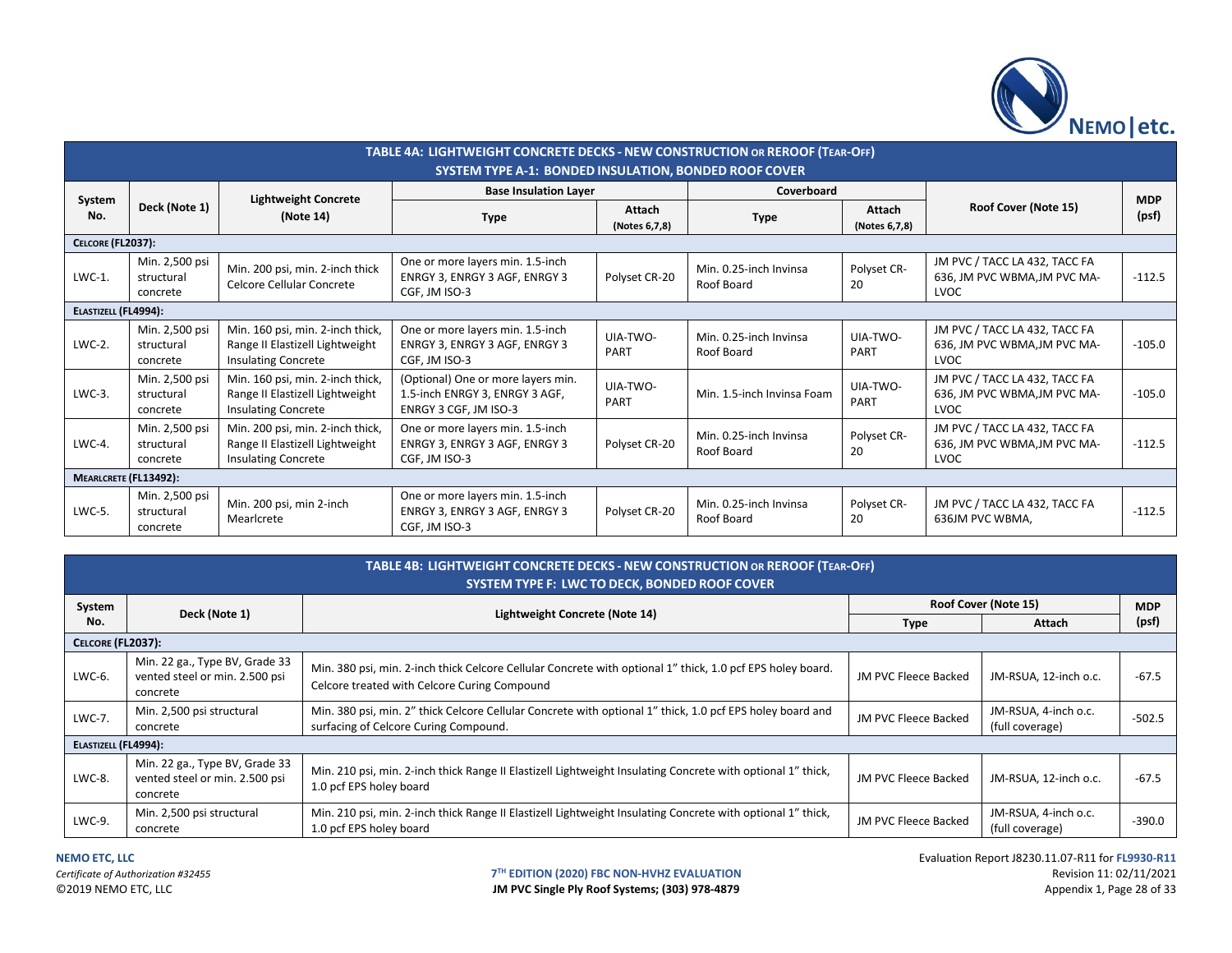

|         | TABLE 4B: LIGHTWEIGHT CONCRETE DECKS - NEW CONSTRUCTION OR REROOF (TEAR-OFF)<br>SYSTEM TYPE F: LWC TO DECK, BONDED ROOF COVER |                                                                                                                                                          |                      |                                         |            |  |  |  |  |
|---------|-------------------------------------------------------------------------------------------------------------------------------|----------------------------------------------------------------------------------------------------------------------------------------------------------|----------------------|-----------------------------------------|------------|--|--|--|--|
| System  | Deck (Note 1)                                                                                                                 | Lightweight Concrete (Note 14)                                                                                                                           |                      | Roof Cover (Note 15)                    | <b>MDP</b> |  |  |  |  |
| No.     |                                                                                                                               |                                                                                                                                                          | Type                 | Attach                                  | (psf)      |  |  |  |  |
|         | <b>CONCRECEL (FL5584 OR FL10500):</b>                                                                                         |                                                                                                                                                          |                      |                                         |            |  |  |  |  |
| LWC-10. | Min. 22 ga., Type BV, Grade 33<br>vented steel or min. 2.500 psi<br>concrete                                                  | Min. 370 psi, min. 2-inch thick Concrecel Concrete with optional 1" thick, 1.0 pcf EPS holey board.<br>Concrecel treated with Concrecel Curing Compound. | JM PVC Fleece Backed | JM-RSUA, 12-inch o.c.                   | $-67.5$    |  |  |  |  |
| LWC-11. | Min. 2,500 psi structural<br>concrete                                                                                         | Min. 370 psi, min. 2-inch thick Concrecel Concrete with optional 1" thick, 1.0 pcf EPS holey board.<br>Concrecel treated with Concrecel Curing Compound. | JM PVC Fleece Backed | JM-RSUA, 4-inch o.c.<br>(full coverage) | $-480.0$   |  |  |  |  |

| TABLE 4C: LIGHTWEIGHT CONCRETE DECKS - NEW CONSTRUCTION OR REROOF (TEAR-OFF)<br><b>SYSTEM TYPE F: VAPOR BARRIER TO DECK, LWC TO VAPOR BARRIER, BONDED ROOF COVER</b> |                                                                                                        |                                |                                                                                                                                        |                      |                                         |            |  |  |
|----------------------------------------------------------------------------------------------------------------------------------------------------------------------|--------------------------------------------------------------------------------------------------------|--------------------------------|----------------------------------------------------------------------------------------------------------------------------------------|----------------------|-----------------------------------------|------------|--|--|
| System                                                                                                                                                               | Deck (Note 1)                                                                                          | <b>Vapor Barrier</b>           | Lightweight Concrete (Note 14)                                                                                                         |                      | Roof Cover (Note 15)                    | <b>MDP</b> |  |  |
| No.                                                                                                                                                                  |                                                                                                        |                                |                                                                                                                                        | <b>Type</b>          | Attach                                  | (psf)      |  |  |
|                                                                                                                                                                      | <b>CELCORE (FL2037):</b>                                                                               |                                |                                                                                                                                        |                      |                                         |            |  |  |
| LWC-12.                                                                                                                                                              | Min. 2,500 psi structural<br>DynaBase HW, torch-<br>concrete primed with ASTM<br>applied<br>D41 primer |                                | Min. 380 psi, min. 2-inch thick Celcore Cellular Concrete with optional 1" thick,<br>1.0 pcf EPS holey board.                          | JM PVC Fleece Backed | JM-RSUA, 4-inch o.c.<br>(full coverage) | $-262.5$   |  |  |
| ELASTIZELL (FL4994):                                                                                                                                                 |                                                                                                        |                                | Celcore treated with Celcore Curing Compound                                                                                           |                      |                                         |            |  |  |
|                                                                                                                                                                      |                                                                                                        |                                |                                                                                                                                        |                      |                                         |            |  |  |
| LWC-13.                                                                                                                                                              | Min. 2,500 psi structural<br>concrete primed with ASTM<br>D41 primer                                   | DynaBase HW, torch-<br>applied | Min. 210 psi, min. 2-inch thick Range II Elastizell Lightweight Insulating<br>Concrete with optional 1" thick, 1.0 pcf EPS holey board | JM PVC Fleece Backed | JM-RSUA, 4-inch o.c.<br>(full coverage) | $-85.0$    |  |  |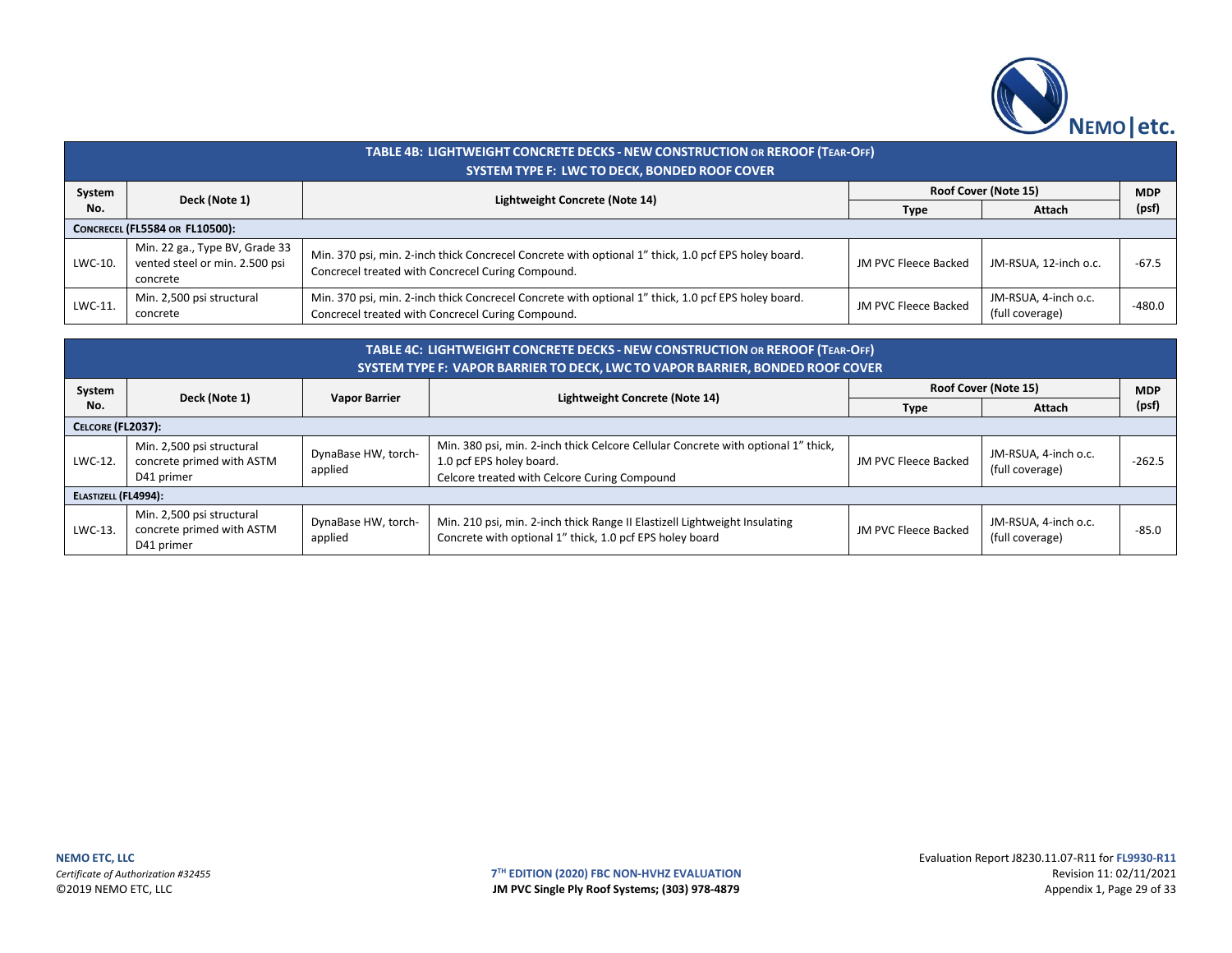

|               | TABLE 5A: CEMENTITIOUS WOOD FIBER DECKS - REROOF (TEAR-OFF)<br><b>SYSTEM TYPE A-1: BONDED INSULATION, BONDED ROOF COVER</b> |                                                                                            |                         |                                      |                         |                                                                   |                     |  |  |  |  |
|---------------|-----------------------------------------------------------------------------------------------------------------------------|--------------------------------------------------------------------------------------------|-------------------------|--------------------------------------|-------------------------|-------------------------------------------------------------------|---------------------|--|--|--|--|
|               |                                                                                                                             | <b>Base Insulation Layer</b>                                                               |                         | <b>Top Insulation Layer</b>          |                         |                                                                   |                     |  |  |  |  |
| System<br>No. | Deck (Notes 1 & 12)                                                                                                         | <b>Type</b>                                                                                | Attach<br>(Notes 6,7,8) | <b>Type</b>                          | Attach<br>(Notes 6,7,8) | Roof Cover (Note 15)                                              | <b>MDP</b><br>(psf) |  |  |  |  |
| CWF-1.        | Existing min. 2.5-inch<br><b>Tectum Plank or Tectum LS</b><br>Plank                                                         | One or more layers min. 1.5-inch ENRGY 3,<br>ENRGY 3 AGF, ENRGY 3 CGF, JM ISO-3            | UIA-TWO-PART            | Min. 0.25-inch Invinsa Roof<br>Board | <b>UIA-TWO-PART</b>     | JM PVC / TACC LA 432, TACC FA 636,<br>JM PVC WBMA, JM PVC MA-LVOC | $-45.0$             |  |  |  |  |
| CWF-2.        | Existing min. 2.5-inch<br><b>Tectum Plank or Tectum LS</b><br>Plank                                                         | (Optional) One or more layers min. 1.5-inch<br>ENRGY 3. ENRGY 3 AGF. ENRGY 3 CGF. JM ISO-3 | UIA-TWO-PART            | Min. 1.5-inch Invinsa Foam           | UIA-TWO-PART            | JM PVC / TACC LA 432, TACC FA 636,<br>JM PVC WBMA.JM PVC MA-LVOC  | $-45.0$             |  |  |  |  |
| CWF-3.        | Existing min. 2.5-inch<br><b>Tectum Plank or Tectum LS</b><br>Plank                                                         | One or more layers min. 1.5-inch ENRGY 3,<br>ENRGY 3 AGF, ENRGY 3 CGF, JM ISO-3            | Polyset CR-20           | Min. 0.25-inch Invinsa Roof<br>Board | Polyset CR-20           | JM PVC / TACC LA 432, TACC FA 636,<br>JM PVC WBMA, JM PVC MA-LVOC | $-52.5$             |  |  |  |  |

|            | TABLE 5B: CEMENTITIOUS WOOD FIBER DECKS - REROOF (TEAR-OFF) OR RECOVER<br>SYSTEM TYPE C-1: MECHANICALLY ATTACHED INSULATION, BONDED ROOF COVER |                                                                                                                                                                                                                        |                                                                                                                                                                                                                            |                                                                         |                            |                                                          |          |  |  |  |
|------------|------------------------------------------------------------------------------------------------------------------------------------------------|------------------------------------------------------------------------------------------------------------------------------------------------------------------------------------------------------------------------|----------------------------------------------------------------------------------------------------------------------------------------------------------------------------------------------------------------------------|-------------------------------------------------------------------------|----------------------------|----------------------------------------------------------|----------|--|--|--|
| System No. | <b>Deck</b><br>(Note 1)                                                                                                                        | <b>Base Insulation Layer</b><br>(Note 13)                                                                                                                                                                              | <b>Top Insulation Layer</b>                                                                                                                                                                                                | Roof Cover (Note 15)                                                    | <b>MDP</b><br>(psf)        |                                                          |          |  |  |  |
| CWF-4.     | Existing min. 2.5-<br>inch Tectum Plank<br>or Tectum LS<br>Plank                                                                               | (Optional) Min. 1.5-inch ENRGY 3, ENRGY 3<br>AGF, ENRGY 3 CGF, 25 PSI, ENRGY 3 25 PSI AGF,<br>ENRGY 3 25 PSI CGF, ValuTherm, ValuTherm<br>AGF, ValuTherm CGF, ValuTherm 25 PSI AGF,<br>ValuTherm 25 PSI CGF loose laid | <b>Type</b><br>Min. 1.5-inch ENRGY 3, ENRGY 3 AGF, ENRGY<br>3 CGF, 25 PSI, ENRGY 3 25 PSI AGF, ENRGY 3<br>25 PSI CGF, ValuTherm, ValuTherm AGF,<br>ValuTherm CGF, ValuTherm 25 PSI AGF,<br>ValuTherm 25 PSI CGF loose laid | <b>Fasteners (Note 11)</b><br>UltraLok Fasteners (min.<br>1" embedment) | Attach<br>1 per<br>1.8 ft2 | JM PVC / TACC LA 432, JM<br>PVC WBMA, JM PVC MA-<br>LVOC | $-37.5*$ |  |  |  |
| CWF-5.     | Existing min. 2.5-<br>inch Tectum Plank<br>or Tectum LS<br>Plank                                                                               | (Optional) Min. 1.5-inch ENRGY 3, ENRGY 3<br>AGF, ENRGY 3 CGF, 25 PSI, ENRGY 3 25 PSI AGF,<br>ENRGY 3 25 PSI CGF, ValuTherm, ValuTherm<br>AGF, ValuTherm CGF, ValuTherm 25 PSI AGF,<br>ValuTherm 25 PSI CGF loose laid | Min. 1.5-inch ENRGY 3, ENRGY 3 AGF, ENRGY<br>3 CGF, 25 PSI, ENRGY 3 25 PSI AGF, ENRGY 3<br>25 PSI CGF, ValuTherm, ValuTherm AGF,<br>ValuTherm CGF, ValuTherm 25 PSI AGF,<br>ValuTherm 25 PSI CGF loose laid                | UltraLok Fasteners (min.<br>1" embedment)                               | 1 per<br>$1.3$ ft2         | JM PVC / TACC LA 432, JM<br>PVC WBMA, JM PVC MA-<br>LVOC | $-45.0*$ |  |  |  |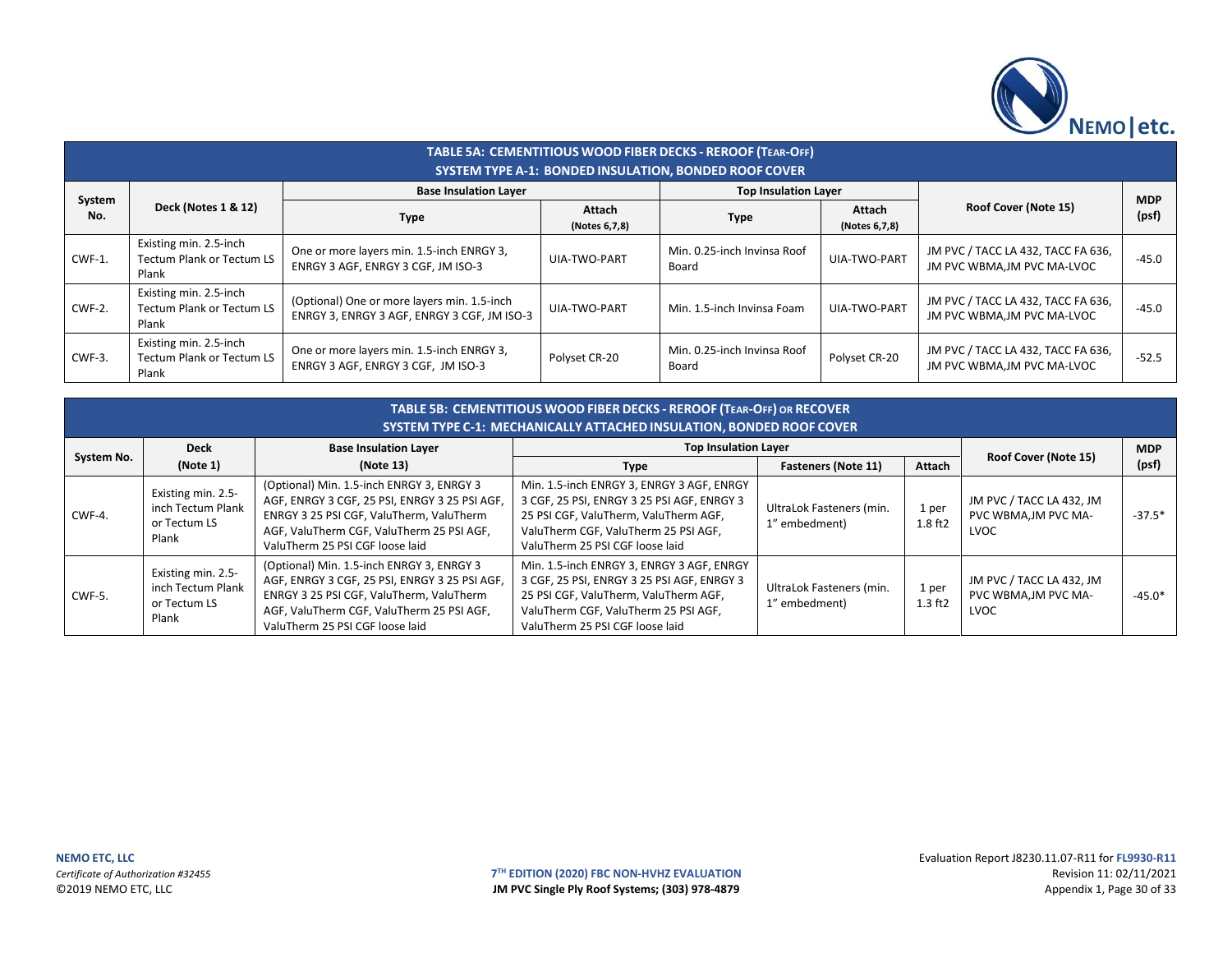

|               | TABLE 6A: GYPSUM DECKS - REROOF (TEAR-OFF) |                                                                                           |                         |                                                              |                                                 |                                                                   |            |  |  |  |  |
|---------------|--------------------------------------------|-------------------------------------------------------------------------------------------|-------------------------|--------------------------------------------------------------|-------------------------------------------------|-------------------------------------------------------------------|------------|--|--|--|--|
|               |                                            |                                                                                           |                         | <b>SYSTEM TYPE A-1: BONDED INSULATION. BONDED ROOF COVER</b> |                                                 |                                                                   |            |  |  |  |  |
|               |                                            | <b>Base Insulation Layer</b>                                                              |                         | <b>Top Insulation Layer</b>                                  |                                                 |                                                                   | <b>MDP</b> |  |  |  |  |
| System<br>No. | <b>Deck (Notes 1 &amp; 12)</b>             | <b>Type</b>                                                                               | Attach<br>(Notes 6,7,8) | <b>Type</b>                                                  | Roof Cover (Note 15)<br>Attach<br>(Notes 6,7,8) |                                                                   | (psf)      |  |  |  |  |
| $G-1$ .       | Existing poured gypsum or<br>gypsum plank  | One or more layers min. 1.5-inch ENRGY 3,<br>ENRGY 3 AGF, ENRGY 3 CGF,                    | JM-OSFA                 | Min. 1.5-inch ENRGY 3,<br>ENRGY 3 AGF, ENRGY 3 CGF,          | JM-OSFA                                         | JM PVC Fleece Backed / hot asphalt                                | $-45.0$    |  |  |  |  |
| $G-2$ .       | Existing poured gypsum or<br>gypsum plank  | One or more layers min. 1.5-inch ENRGY 3,<br>ENRGY 3 AGF, ENRGY 3 CGF, JM ISO-3           | UIA-TWO-PART            | Min. 0.25-inch Invinsa Roof<br>Board                         | UIA-TWO-PART                                    | JM PVC / TACC LA 432, TACC FA 636,<br>JM PVC WBMA, JM PVC MA-LVOC | $-105.0$   |  |  |  |  |
| $G-3$ .       | Existing poured gypsum or<br>gypsum plank  | (Optional) One or more layers min. 1.5-inch<br>ENRGY 3, ENRGY 3 AGF, ENRGY 3 CGF, JM ISO- | UIA-TWO-PART            | Min. 1.5-inch Invinsa Foam                                   | UIA-TWO-PART                                    | JM PVC / TACC LA 432, TACC FA 636,<br>JM PVC WBMA, JM PVC MA-LVOC | $-105.0$   |  |  |  |  |
| $G-4.$        | Existing poured gypsum or<br>gypsum plank  | One or more layers min. 1.5-inch ENRGY 3,<br>ENRGY 3 AGF, ENRGY 3 CGF, JM ISO-3           | Polyset CR-20           | Min. 0.25-inch Invinsa Roof<br>Board                         | Polyset CR-20                                   | JM PVC / TACC LA 432, TACC FA 636,<br>JM PVC WBMA, JM PVC MA-LVOC | $-112.5$   |  |  |  |  |

|         | TABLE 6B: GYPSUM DECKS - REROOF (TEAR-OFF) OR RECOVER<br>SYSTEM TYPE C-1: MECHANICALLY ATTACHED INSULATION, BONDED ROOF COVER |                                                                                                                                                                                                                        |                                                                                                                                                                                                             |                                              |                    |                                                          |            |  |  |  |
|---------|-------------------------------------------------------------------------------------------------------------------------------|------------------------------------------------------------------------------------------------------------------------------------------------------------------------------------------------------------------------|-------------------------------------------------------------------------------------------------------------------------------------------------------------------------------------------------------------|----------------------------------------------|--------------------|----------------------------------------------------------|------------|--|--|--|
| System  | <b>Deck</b>                                                                                                                   | <b>Base Insulation Layer</b>                                                                                                                                                                                           | <b>Top Insulation Layer</b>                                                                                                                                                                                 |                                              |                    |                                                          | <b>MDP</b> |  |  |  |
| No.     | (Note 1)                                                                                                                      | (Note 13)                                                                                                                                                                                                              | <b>Type</b>                                                                                                                                                                                                 | <b>Fasteners</b><br>(Note 11)                | Attach             | Roof Cover (Note 15)                                     | (psf)      |  |  |  |
| $G-5.$  | Existing poured<br>gypsum or gypsum<br>plank                                                                                  | (Optional) Min. 1.5-inch ENRGY 3, ENRGY 3<br>AGF, ENRGY 3 CGF, 25 PSI, ENRGY 3 25 PSI<br>AGF, ENRGY 3 25 PSI CGF, ValuTherm,<br>ValuTherm AGF, ValuTherm CGF, ValuTherm<br>25 PSI AGF, ValuTherm 25 PSI CGF loose laid | Min. 1.5-inch ENRGY 3, ENRGY 3 AGF, ENRGY 3 CGF,<br>25 PSI, ENRGY 3 25 PSI AGF, ENRGY 3 25 PSI CGF,<br>ValuTherm, ValuTherm AGF, ValuTherm CGF,<br>ValuTherm 25 PSI AGF, ValuTherm 25 PSI CGF loose<br>laid | UltraLok<br>Fasteners (min.<br>1" embedment) | 1 per<br>1.8 ft2   | JM PVC / TACC LA 432, JM<br>PVC WBMA, JM PVC MA-<br>LVOC | $-37.5*$   |  |  |  |
| $G-6$ . | Existing poured<br>gypsum or gypsum<br>plank                                                                                  | (Optional) Min. 1.5-inch ENRGY 3, ENRGY 3<br>AGF, ENRGY 3 CGF, 25 PSI, ENRGY 3 25 PSI<br>AGF, ENRGY 3 25 PSI CGF, ValuTherm,<br>ValuTherm AGF, ValuTherm CGF, ValuTherm<br>25 PSI AGF, ValuTherm 25 PSI CGF loose laid | Min. 1.5-inch ENRGY 3, ENRGY 3 AGF, ENRGY 3 CGF,<br>25 PSI, ENRGY 3 25 PSI AGF, ENRGY 3 25 PSI CGF,<br>ValuTherm, ValuTherm AGF, ValuTherm CGF,<br>ValuTherm 25 PSI AGF, ValuTherm 25 PSI CGF loose<br>laid | UltraLok<br>Fasteners (min.<br>1" embedment) | 1 per<br>$1.3$ ft2 | JM PVC / TACC LA 432, JM<br>PVC WBMA.JM PVC MA-<br>LVOC  | $-45.0*$   |  |  |  |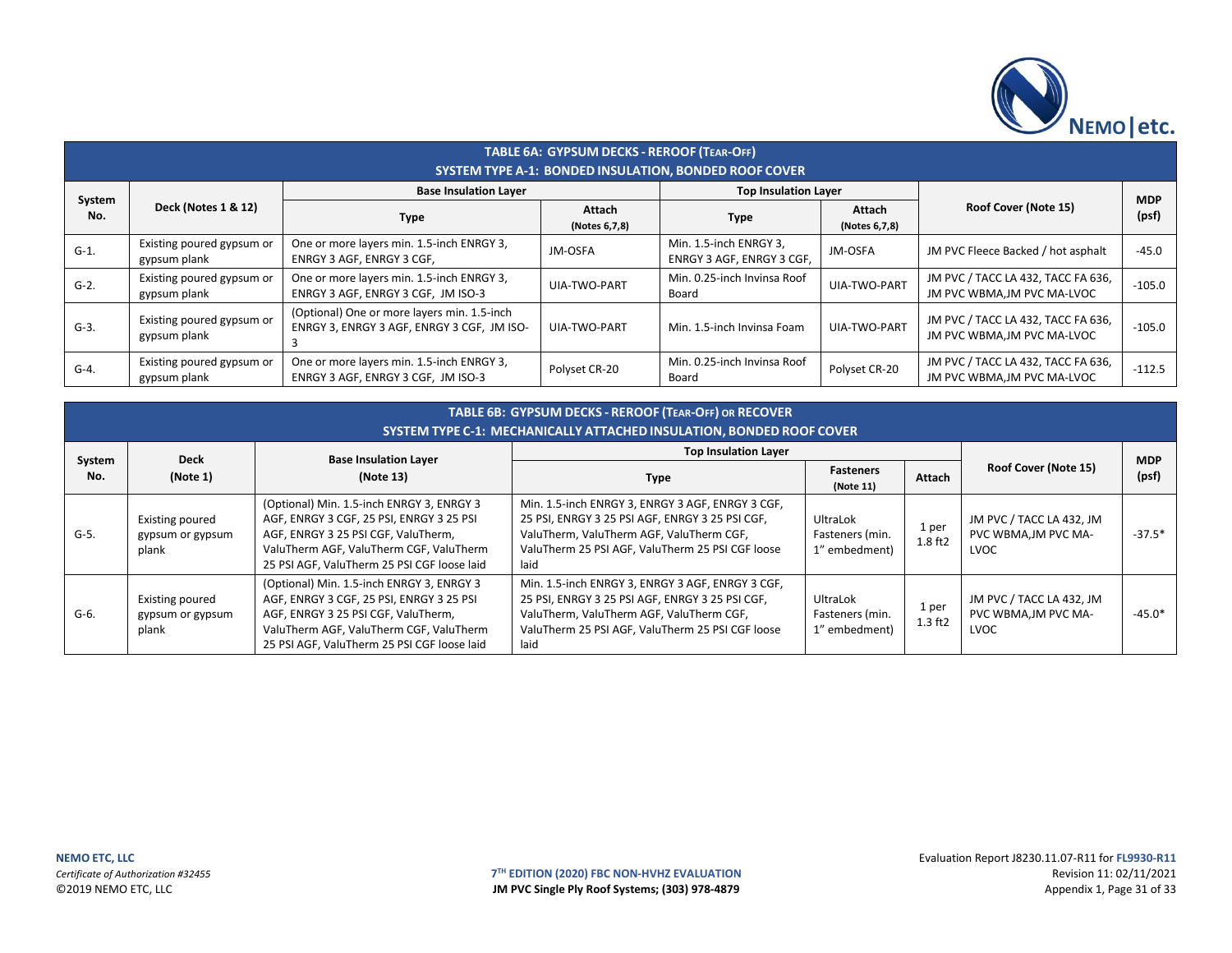

|                                                  | <b>TABLE 7A: RECOVER APPLICATIONS</b>                  |                                                                                            |                                               |                                      |                         |                               |                                                                   |                     |
|--------------------------------------------------|--------------------------------------------------------|--------------------------------------------------------------------------------------------|-----------------------------------------------|--------------------------------------|-------------------------|-------------------------------|-------------------------------------------------------------------|---------------------|
|                                                  | SYSTEM TYPE A-1: BONDED INSULATION, BONDED ROOF COVER  |                                                                                            |                                               |                                      |                         |                               |                                                                   |                     |
| System<br>No.                                    | Substrate<br>(Notes 1 & 12)                            | <b>Base Insulation Layer</b>                                                               |                                               | <b>Top Insulation Layer</b>          |                         | Roof Cover (Note 15)          |                                                                   |                     |
|                                                  |                                                        | <b>Type</b>                                                                                | Attach<br>(Notes 6,7,8)                       | <b>Type</b>                          | Attach<br>(Notes 6,7,8) | Base Ply(s)                   | Cap Ply                                                           | <b>MDP</b><br>(psf) |
|                                                  | <b>JM PVC APPLICATIONS:</b>                            |                                                                                            |                                               |                                      |                         |                               |                                                                   |                     |
| $R-1$ .                                          | Existing asphaltic BUR or<br>mineral surface cap sheet | Min. 0.25-inch Invinsa Roof Board                                                          | MBR-BA, full<br>coverage at 1.5<br>gal/square | None                                 | N/A                     | None                          | JM PVC / TACC LA 432, TACC FA 636,<br>JM PVC WBMA, JM PVC MA-LVOC | $-112.5$            |
| $R-2$ .                                          | Existing asphaltic BUR or<br>mineral surface cap sheet | One or more layers min. 1.5-inch ENRGY 3,<br>ENRGY 3 AGF, ENRGY 3 CGF, JM ISO-3            | UIA-TWO-PART                                  | Min. 0.25-inch<br>Invinsa Roof Board | UIA-TWO-<br>PART        | None                          | JM PVC / TACC LA 432, TACC FA 636,<br>JM PVC WBMA, JM PVC MA-LVOC | $-105.0$            |
| $R-3$ .                                          | Existing asphaltic BUR or<br>mineral surface cap sheet | (Optional) One or more layers min. 1.5-inch<br>ENRGY 3, ENRGY 3 AGF, ENRGY 3 CGF, JM ISO-3 | UIA-TWO-PART                                  | Min. 1.5-inch<br>Invinsa Foam        | UIA-TWO-<br>PART        | None                          | JM PVC / TACC LA 432, TACC FA 636,<br>JM PVC WBMA, JM PVC MA-LVOC | $-105.0$            |
| $R-4$ .                                          | Existing asphaltic BUR or<br>mineral surface cap sheet | One or more layers min. 1.5-inch ENRGY 3,<br>ENRGY 3 AGF, ENRGY 3 CGF, JM ISO-3            | Polyset CR-20                                 | Min. 0.25-inch<br>Invinsa Roof Board | Polyset CR-<br>20       | None                          | JM PVC / TACC LA 432, TACC FA 636,<br>JM PVC WBMA, JM PVC MA-LVOC | $-112.5$            |
| <b>HYBRID JM PVC FLEECE BACKED APPLICATIONS:</b> |                                                        |                                                                                            |                                               |                                      |                         |                               |                                                                   |                     |
| $R-5$ .                                          | Existing smooth-surfaced,<br>SBS modified bitumen      | Min. 0.25-inch SECUROCK Gypsum-Fiber Roof<br>Board                                         | JM-RSUA                                       | None                                 | N/A                     | DynaBase HW,<br>torch-applied | JM PVC Fleece Backed / JM-RSUA, 4-<br>inch o.c.                   | $-112.5$            |

|         | <b>TABLE 7B: RECOVER OVER EXISTING METAL PANEL ROOF</b><br>SYSTEM TYPE C-2: MECHANICALLY ATTACHED INSULATION, PLATE-BONDED ROOF COVER |                                                                                                                                                                                                                                                                                                                                      |                                                                                                                                  |                                                                                                                                                                                                            |                                                                                                                                                                  |         |  |  |  |
|---------|---------------------------------------------------------------------------------------------------------------------------------------|--------------------------------------------------------------------------------------------------------------------------------------------------------------------------------------------------------------------------------------------------------------------------------------------------------------------------------------|----------------------------------------------------------------------------------------------------------------------------------|------------------------------------------------------------------------------------------------------------------------------------------------------------------------------------------------------------|------------------------------------------------------------------------------------------------------------------------------------------------------------------|---------|--|--|--|
| System  | <b>Deck</b>                                                                                                                           | <b>Insulation Layer</b>                                                                                                                                                                                                                                                                                                              |                                                                                                                                  | Roof Cover (Note 15B)                                                                                                                                                                                      | <b>MDP</b>                                                                                                                                                       |         |  |  |  |
| No.     | (Note 1)                                                                                                                              |                                                                                                                                                                                                                                                                                                                                      | <b>Fasteners (Note 11)</b>                                                                                                       | Density                                                                                                                                                                                                    |                                                                                                                                                                  | (psf)   |  |  |  |
| R-6.    | Existing wood, steel or<br>concrete deck atop min.<br>16 ga. (0.0598") purlins<br>or steel supports spaced<br>max. 5 ft o.c.          | ENRGY 3, ENRGY 3 AGF, ENRGY 3 CGF, 25 PSI, ENRGY 3<br>25 PSI AGF, ENRGY 3 25 PSI CGF, JM ISO 3 or ValuTherm<br>between ribs or over panels of existing non-structural<br>metal roof followed by additional base layer or Min.<br>0.25-inch DensDeck, Invinsa Roof Board or SECUROCK<br>Gypsum-Fiber Roof Board or min. 7/16-inch OSB | <b>Preliminary Securement:</b><br>UltraFast<br>Plate-Bonded Securement:<br>JM Purlin Fasteners with<br><b>JM PVC RhinoPlates</b> | Insulation preliminarily secured with<br>fasteners/plates in Note 2.<br>JM Purlin Fasteners with JM PVC Rhino Plates<br>spaced 6-inch o.c. at every-other structural<br>steel support (max. 120-inch o.c.) | Min. 60-mil JM PVC induction<br>welded to JM PVC<br><b>RhinoPlates with RhinoBond</b><br>Portable Bonding Tool, per<br>manufacturer's published<br>instructions. | $-45.0$ |  |  |  |
| $R-7$ . | Existing wood, steel or<br>concrete deck atop min.<br>16 ga. (0.0598") purlins<br>or steel supports spaced<br>max. 5 ft o.c.          | ENRGY 3, ENRGY 3 AGF, ENRGY 3 CGF, 25 PSI, ENRGY 3<br>25 PSI AGF, ENRGY 3 25 PSI CGF, JM ISO 3 or ValuTherm<br>between ribs or over panels of existing non-structural<br>metal roof followed by additional base layer or Min.<br>0.25-inch DensDeck, Invinsa Roof Board or SECUROCK<br>Gypsum-Fiber Roof Board or min. 7/16-inch OSB | <b>Preliminary Securement:</b><br>UltraFast<br>Plate-Bonded Securement:<br>JM Purlin Fasteners with<br><b>JM PVC RhinoPlates</b> | Insulation preliminarily secured with<br>fasteners/plates in Note 2.<br>JM Purlin Fasteners with JM PVC Rhino Plates<br>spaced 18-inch o.c. at every structural steel<br>support (max. 60-inch o.c.)       | Min. 60-mil JM PVC induction<br>welded to JM PVC<br><b>RhinoPlates with RhinoBond</b><br>Portable Bonding Tool, per<br>manufacturer's published<br>instructions. | $-45.0$ |  |  |  |
| $R-8$ . | Existing wood, steel or<br>concrete deck atop min.<br>16 ga. (0.0598") purlins<br>or steel supports spaced<br>max. 5 ft o.c.          | ENRGY 3, ENRGY 3 AGF, ENRGY 3 CGF, 25 PSI, ENRGY 3<br>25 PSI AGF, ENRGY 3 25 PSI CGF, JM ISO 3 or ValuTherm<br>between ribs or over panels of existing non-structural<br>metal roof followed by additional base layer or Min.<br>0.25-inch DensDeck, Invinsa Roof Board or SECUROCK<br>Gypsum-Fiber Roof Board or min. 7/16-inch OSB | Preliminary Securement:<br>UltraFast<br>Plate-Bonded Securement:<br>JM Purlin Fasteners with<br>JM PVC RhinoPlates               | Insulation preliminarily secured with<br>fasteners/plates in Note 2.<br>JM Purlin Fasteners with JM PVC Rhino Plates<br>spaced 12-inch o.c. at every structural steel<br>support (max. 60-inch o.c.)       | Min. 60-mil JM PVC induction<br>welded to JM PVC<br>RhinoPlates with RhinoBond<br>Portable Bonding Tool, per<br>manufacturer's published<br>instructions.        | $-67.5$ |  |  |  |

**NEMO ETC, LLC** Evaluation Report J8230.11.07-R11 for **FL9930-R11**